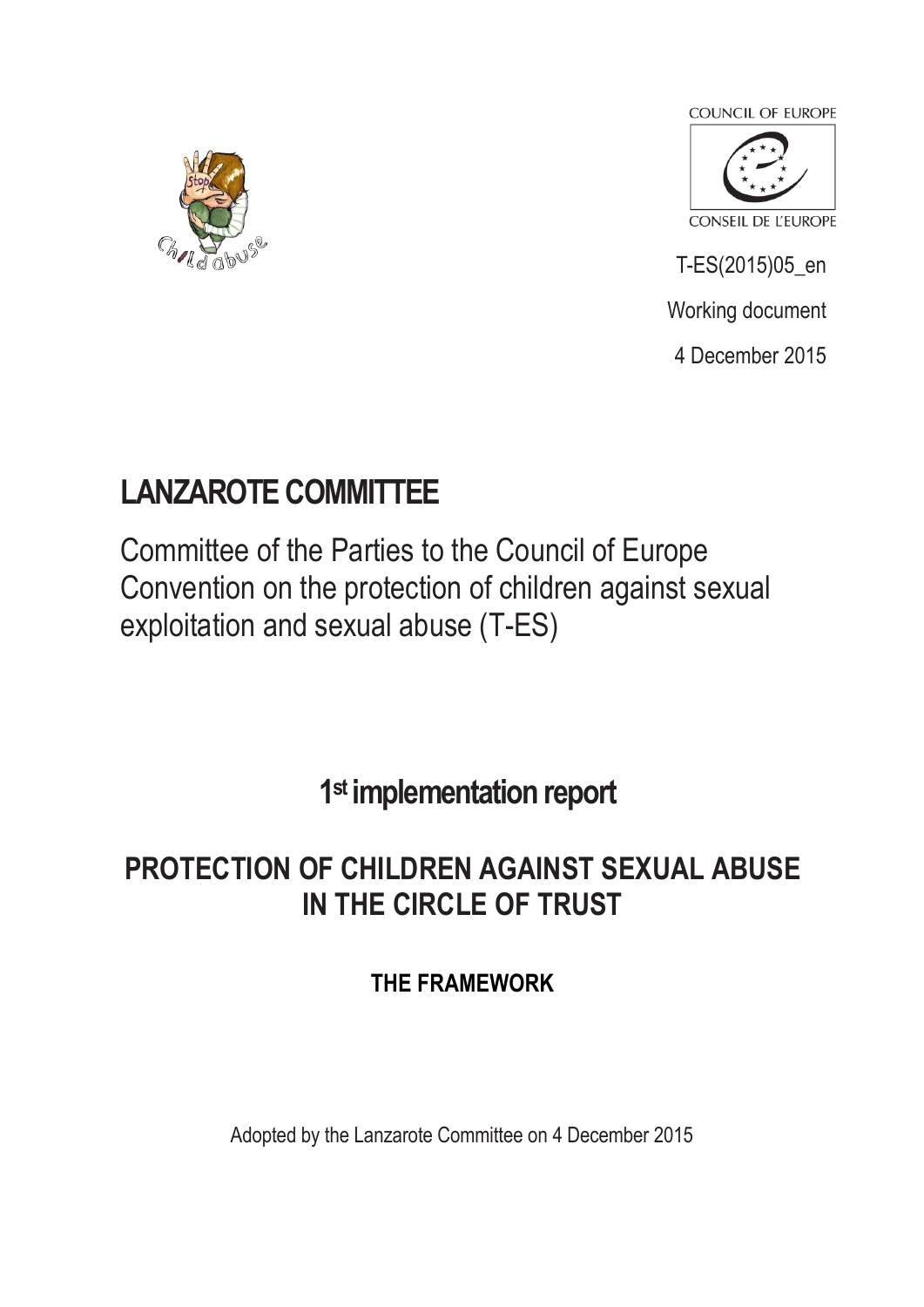Secretariat of the Council of Europe Convention on the Protection of Children against Sexual Exploitation and Sexual Abuse (Lanzarote Convention) F- 67075 Strasbourg Cedex

[lanzarote.committee@coe.int](mailto:lanzarote.committee@coe.int)

[www.coe.int/lanzarote](http://www.coe.int/lanzarote)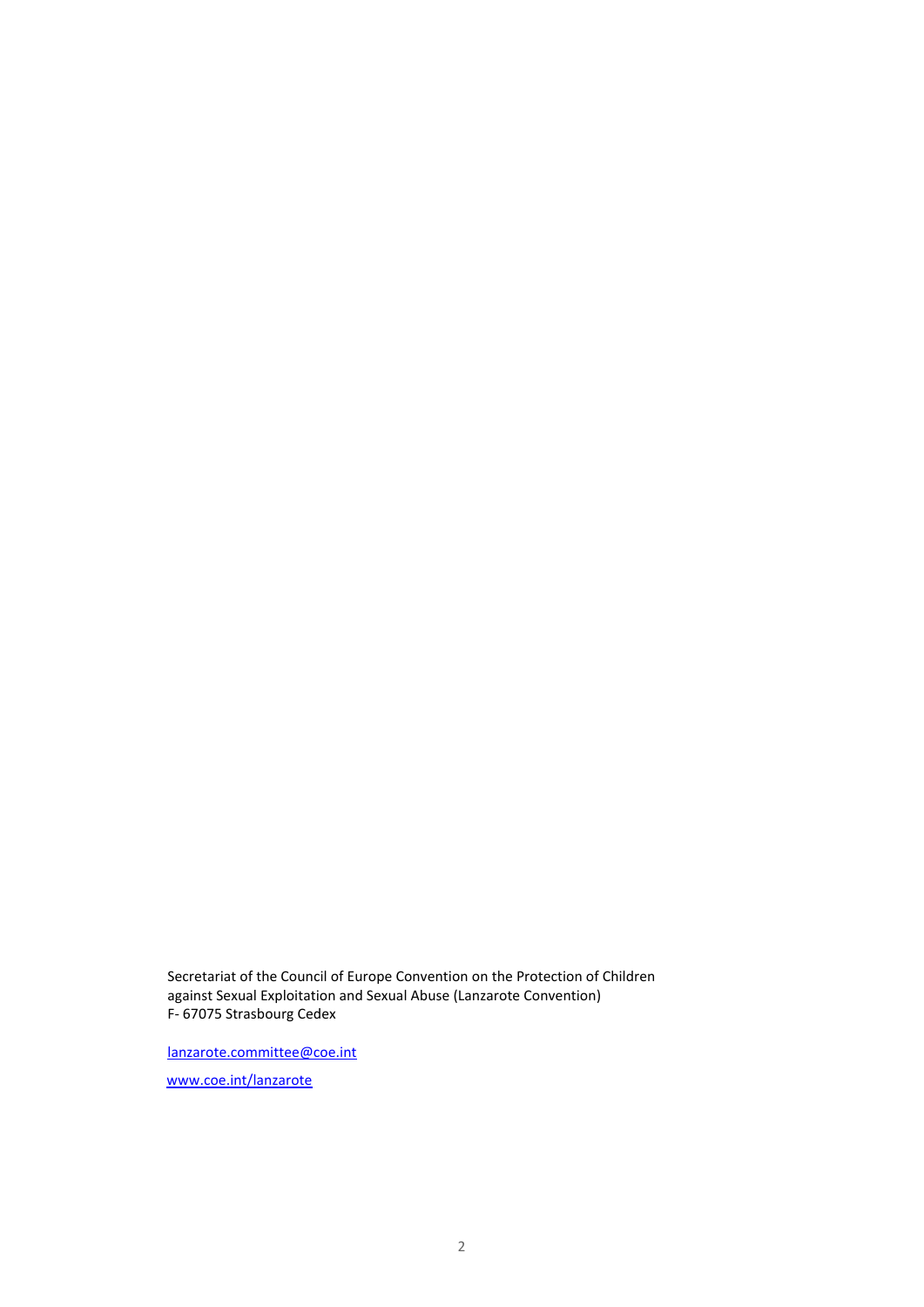### **Executive Summary**

 $\overline{a}$ 

- 1. The  $1<sup>st</sup>$  monitoring round of the implementation of the Lanzarote Convention focuses on the protection of children against sexual abuse in the circle of trust. Two reports will cover this theme in the 26 States (those which were Parties to the Convention at the time the monitoring round was launched). $1$
- [2](#page-2-1). This first report<sup>2</sup> provides the general framework to sexual abuse of children in the circle of trust, addressing four sets of issues: i) criminalisation of sexual abuse of children in the circle of trust; ii) collection of data on child sexual abuse in the circle of trust; iii) best interests of the child and child friendly criminal proceedings related to cases of child sexual abuse in the circle of trust; and iv) corporate liability with respect to such cases.
- 3. With regard to criminalisation of sexual abuse of children in the circle of trust, the Lanzarote Committee found that a majority of Parties protects children against sexual abuse within the context of certain specific relationships and settings (e.g. within the family, at school, in institutions). A few Parties more generally criminalise sexual abuse of children resulting from "abuse of a position, status or relationship". None but one uses, in the definition of the crime, the broader Lanzarote Convention wording of "abuse of a recognised position of trust, authority or influence" by the perpetrator over the victim. The Lanzarote Committee regrets that the vast majority of Parties does not cover all possible persons in the child's circle of trust who might abuse their position of trust, authority or influence (e.g. a parent's friend or colleague, an older sibling's friend, a neighbour, etc.).
- 4. As to data collection, the Lanzarote Committee found that in the majority of Parties, there are no specific data collection mechanisms or focal points tasked with collecting data on child sexual abuse generally, including with regard to sexual abuse committed in the circle of trust. Data is collected in a piecemeal manner within the broader context of all types of child abuse and neglect. Specific data on sexual abuse, including in the circle of trust, is however essential to develop, adjust and assess policies to protect children in this field. When the data collected is comprehensive, reliable and comparable internationally, it facilitates a better understanding and effective design of policies to tackle the phenomenon of sexual abuse in the circle of trust. The designation/setting-up of a coordinating agency/mechanism or focal point at the national or local level tasked with collecting and assessing such data and making the data available is thus urgent. Where a comprehensive system of reporting of cases of child sexual abuse committed in the circle of trust is in place, the data collected is more complete. In this respect the Committee notes that mandatory reporting has an impact on data collection as a larger number of cases are reported and consequently registered.

<span id="page-2-0"></span><sup>&</sup>lt;sup>1</sup> An additional 13 States have since become Parties to the Convention. They will be part of the 2<sup>nd</sup> monitoring round.

<span id="page-2-1"></span> $2$  The structures, measures and processes in place to prevent and protect children from sexual abuse in the circle of trust will be the subject of the second report due early 2017.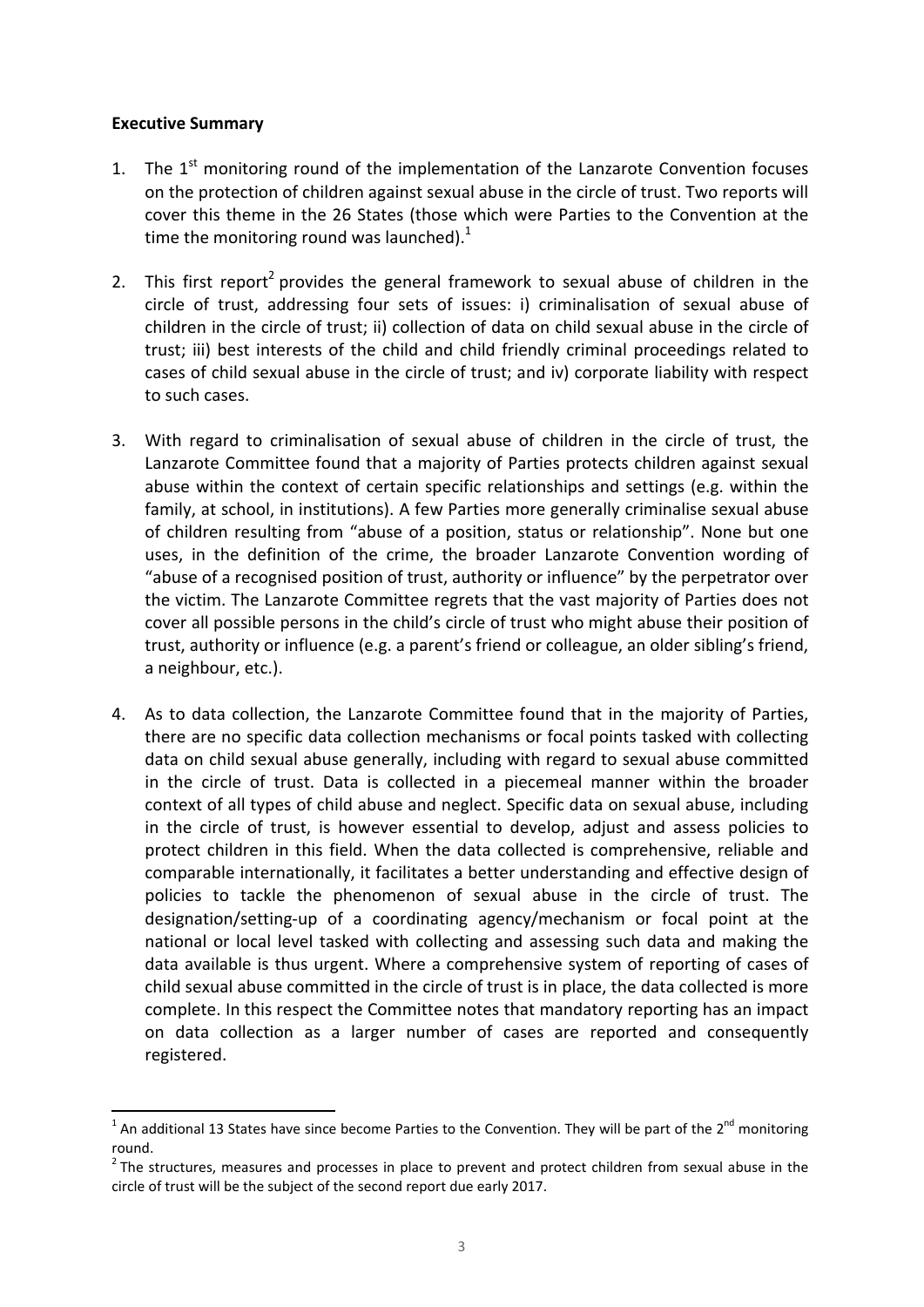- 5. As regards the best interests of the child and child friendly criminal proceedings in the context of a crime where the presumed perpetrator is someone in the child's circle of trust, the Committee found that Parties should pay more attention to the rules, procedures, measures and settings that have proven to be effective in reducing the child's trauma. The report thus identifies a series of promising practices in different specific areas. Such practices have been highlighted in the report as they have proven to contribute to minimising rupture in the child's life. In particular, the Lanzarote Committee stressed the positive impact on the child of a coordinated and comprehensive approach to cases of sexual abuse of children such as those delivered by Children Houses or similar set-ups. It observed that even though all Parties acknowledge that child victims of sexual abuse should be helped and assisted in a nontraumatising environment, adequate premises to achieve this aim do not exist in all Parties and over their whole territory.
- 6. The Committee found that all Parties except one have implemented legislation on the basis of which legal persons, such as commercial companies, associations and legal entities, can be held liable for acts of child sexual exploitation and sexual abuse. Most Parties do not exclude individual liability when corporate liability might be assumed in a particular case.
- 7. The main general recommendations by the Lanzarote Committee on steps to improve or reinforce the protection of children against sexual abuse in the circle of trust in the areas covered by this report are reiterated at the end of the document. Specific recommendations are at the end of each chapter. All chapters also highlight a number of promising practices. Cooperation between all relevant stakeholders, including civil society, is essential to ensure that effective measures against child sexual abuse are enacted.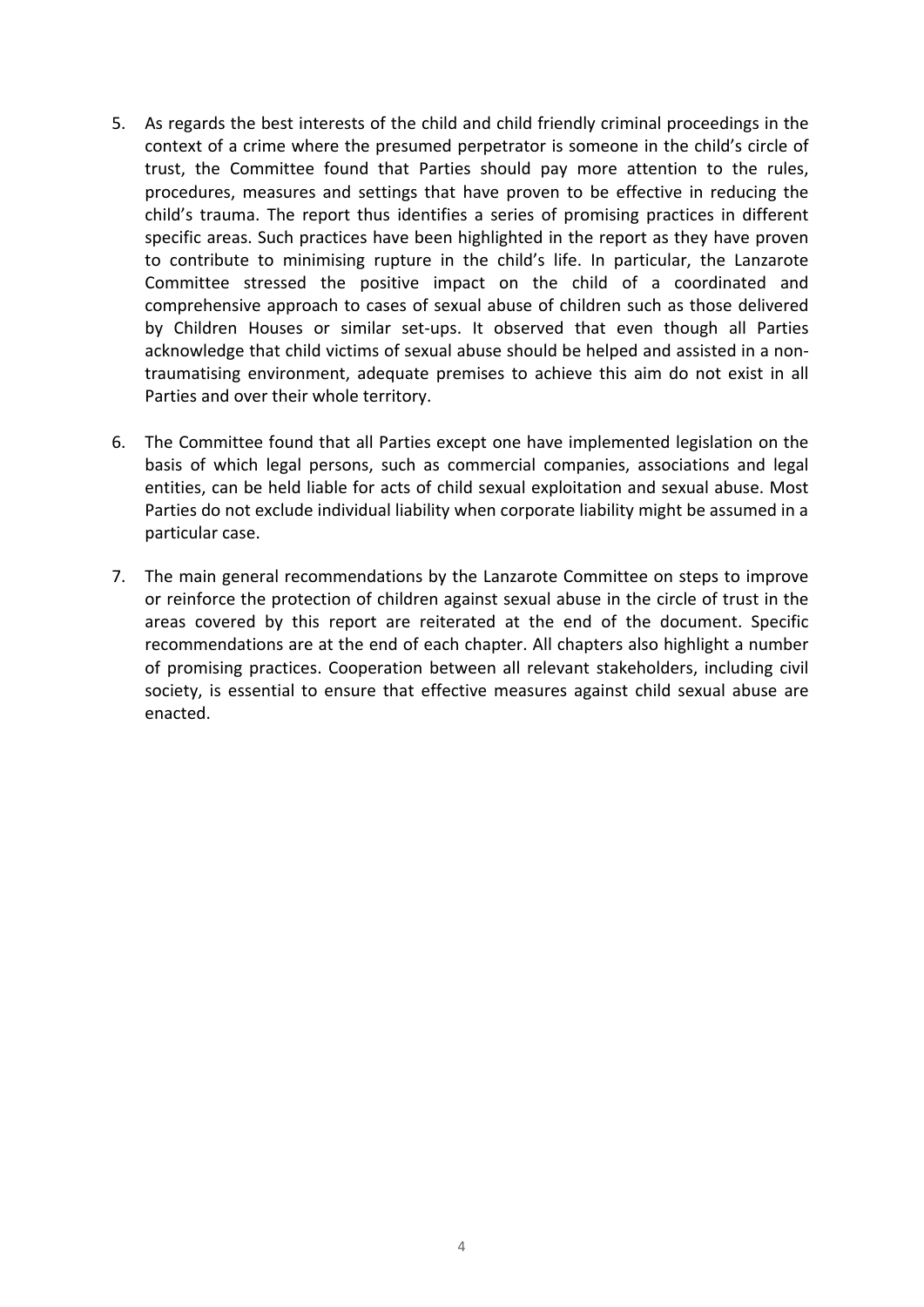## **Table of Contents**

<span id="page-4-0"></span>

| I CRIMINALISATION OF SEXUAL ABUSE OF CHILDREN IN THE CIRCLE OF TRUST  9                                                                                                                                                                                                                         |
|-------------------------------------------------------------------------------------------------------------------------------------------------------------------------------------------------------------------------------------------------------------------------------------------------|
| Article 18§1(b), 2 <sup>nd</sup> indent: Engaging in sexual activities with a child where abuse is made<br>1.1<br>of a recognised position of trust, authority or influence over the child, including within the family 9                                                                       |
| Article 18: Issues concerning the criminal offence of sexual abuse in general  16<br>1.2                                                                                                                                                                                                        |
| 1.3                                                                                                                                                                                                                                                                                             |
| COLLECTION OF DATA ON CHILD SEXUAL ABUSE IN THE CIRCLE OF TRUST 19<br>ΙΙ.                                                                                                                                                                                                                       |
| II.1 Article 10§2(b): Mechanisms for data collection or focal points for the purpose of observing<br>and evaluating the phenomenon of sexual exploitation and sexual abuse of children  19                                                                                                      |
| BEST INTEREST OF THE CHILD AND CHILD FRIENDLY CRIMINAL PROCEEDINGS  26<br>Ш                                                                                                                                                                                                                     |
| Article 30§1: Best interest of the child in investigations and criminal proceedings 26<br>III.1                                                                                                                                                                                                 |
| Article 14§3, 1 <sup>st</sup> indent: Removing the victim from his/her family environment when<br>III.2<br>parents or persons who have care of him/her are involved in his/her sexual abuse 30                                                                                                  |
| III.3<br>Article 14§4: Therapeutic assistance, including emergency psychological care for persons                                                                                                                                                                                               |
| Article 27§4: Measures in relation to perpetrators, such as withdrawal of parental rights or<br>III.4                                                                                                                                                                                           |
| Article 31§4: Appointment by the judicial authorities of a special representative for the<br>III.5<br>victim to avoid a conflict of interest between the holders of parental responsibility                                                                                                     |
|                                                                                                                                                                                                                                                                                                 |
| Article 30§2: Protective approach towards victims, ensuring that the investigations and<br>III.6<br>criminal proceedings do not aggravate the trauma experienced by the child and that the criminal                                                                                             |
| Article 32: Necessary legislative or other measures to ensure that investigations or<br>III.7<br>prosecution of offences established in accordance with this convention shall not be dependent<br>upon the report or accusation made by a victim, and that the proceedings may continue even if |
| III.8 Article 36§2: Necessary legislative or other measures to ensure, according to the rules<br>provided by internal law, that: a. the judge may order the hearing to take place without the<br>presence of the public; b. the victim may be heard in the courtroom without being present,     |
| IV.                                                                                                                                                                                                                                                                                             |
| IV.1                                                                                                                                                                                                                                                                                            |
| MAIN RECOMMENDATIONS EMERGING FROM THE REPORT CONCERNING ALL PARTIES  59                                                                                                                                                                                                                        |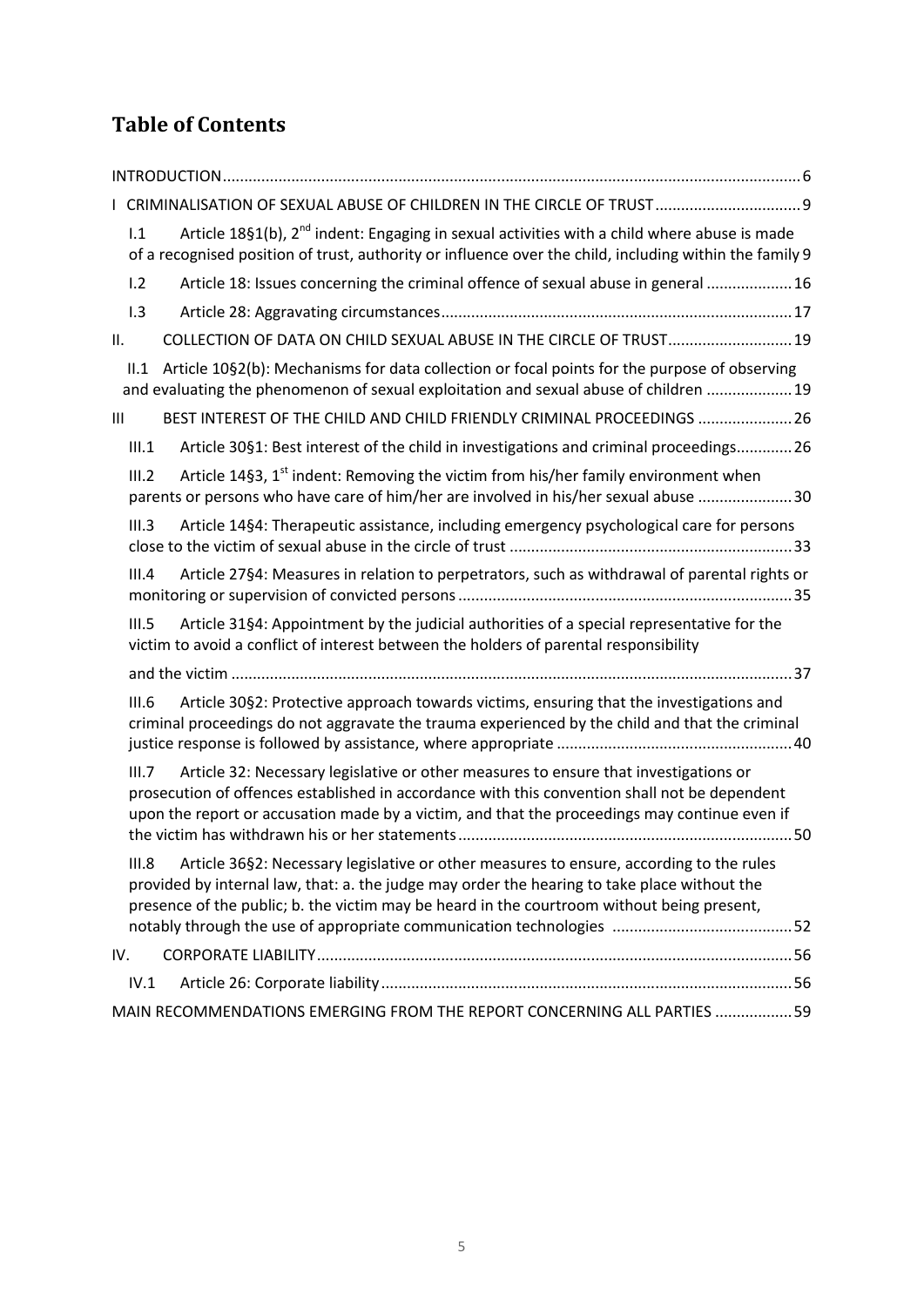## **INTRODUCTION**

1. The Council of Europe Convention on the Protection of Children against Sexual Exploitation and Sexual Abuse (["Lanzarote Convention"](http://www.coe.int/t/dghl/standardsetting/children/text_convention_EN.asp?)) provides that a specific monitoring mechanism be set up to ensure an effective implementation of its provisions by Parties (Article 1§2).

2. This report is the first implementation report developed by the Committee of the Parties to the Lanzarote Convention (the "Lanzarote Committee" or "the Committee"). It contains the Committee's evaluation of the implementation by Parties of a selected number of provisions of the Lanzarote Convention which are relevant to assess the situation in Parties with respect to "the protection of children against sexual abuse in the circle of trust".

## *Thematic monitoring*

3. During its first meetings (September 2011 and March 2012), the Lanzarote Committee decided that its monitoring work (i.e. the assessment of the implementation of the Convention) would be based on a thematic approach.

4. The decision to start its monitoring rounds by first focusing on "the protection of children against sexual abuse in the circle of trust" was uncontroversial. International instruments preceeding the Lanzarote Convention mainly had regard to sexual violence against children for commercial aims (prostitution, pornography, trafficking). The Lanzarote Committee thus wanted to put the spotlight on the fact that children are also frequently victims of sexual violence within the family framework, by persons close to them or in their "circle of trust".

5. With a view to making its monitoring findings and recommendations known as soon as possible, the Lanzarote Committee decided to divide the 1st monitoring round into two parts:

- $-$  The first part of the  $1<sup>st</sup>$  monitoring round (this report) assesses the criminal law framework and related judicial procedures with respect to sexual abuse of children in the circle of trust ("The Framework");
- $-$  The second part of the 1<sup>st</sup> monitoring round (the next report  $-$  due early 2017) will evaluate the structures, measures and processes in place to prevent and protect children from sexual abuse in the circle of trust ("The Strategies").

## *Parties involved in the 1st monitoring round*

 $\overline{a}$ 

6. The  $1^{st}$  monitoring round concerns the following 26 Parties<sup>[3](#page-5-0)</sup> which had ratified the Convention at the time the monitoring round was launched: Albania, Austria, Belgium, Bosnia and Herzegovina, Bulgaria, Croatia, Denmark, Finland, France, Greece, Iceland, Italy, Lithuania, Luxembourg, Malta, Republic of Modova, Montenegro, Netherlands, Portugal, Romania, San Marino, Serbia, Spain, "The former Yugoslav Republic of Macedonia", Turkey and Ukraine.

<span id="page-5-0"></span><sup>&</sup>lt;sup>3</sup> Since the launching of the monitoring round 13 more countries ratified the Lanzarote Convention, which has 39 States Parties at the date of adoption of this report. The Parties that are not covered by the first moniroting round are: Andorra, Cyprus, Georgia, Germany, Hungary, Latvia, Liechtenstein, Monaco, Poland, Russian Federation, Slovenia, Sweden and Switzeland. See Appendix I for the state of signatures and ratifications of the Convention.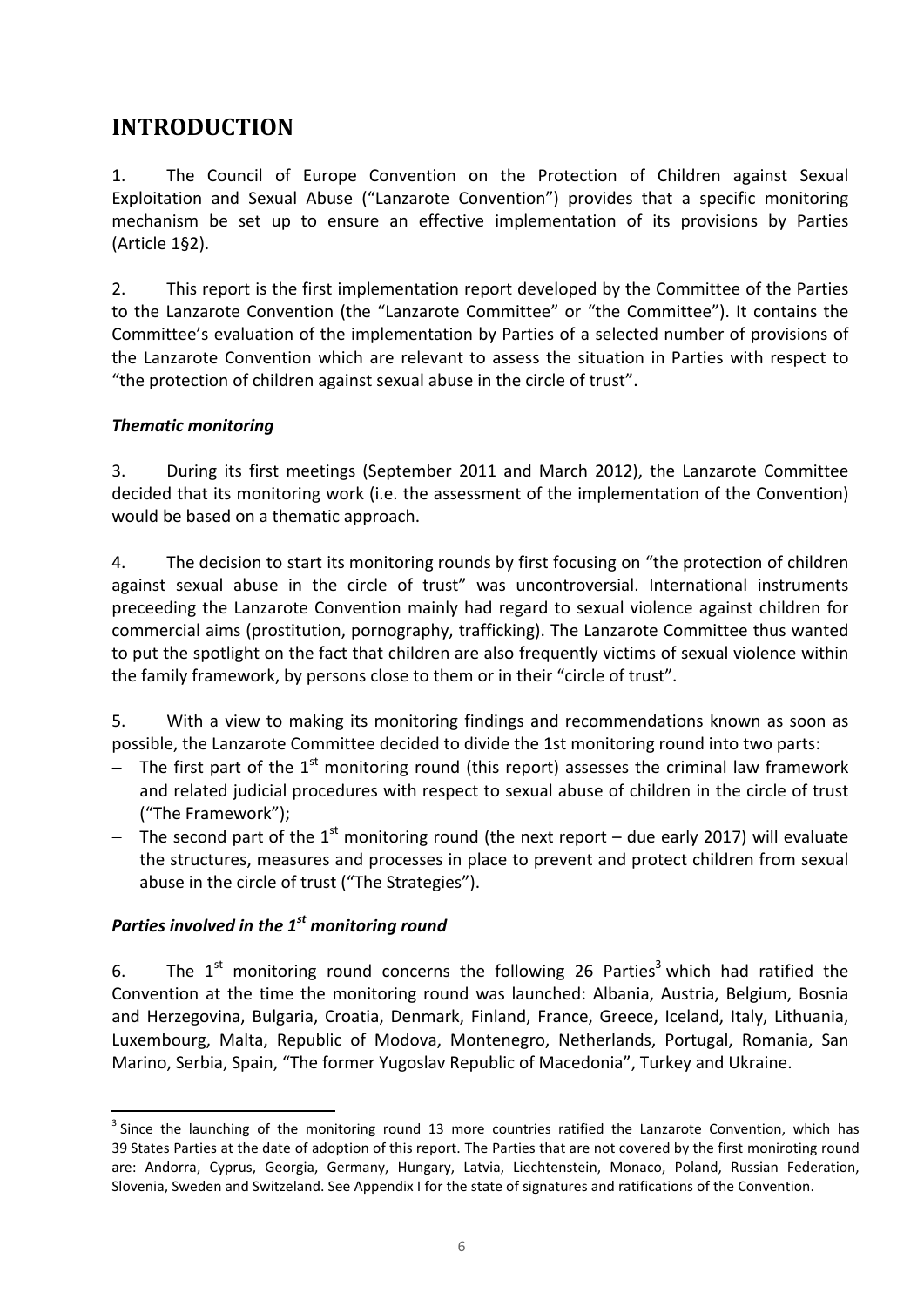7. The above 26 Parties were monitored at the same time to create a momentum around specific aspects of the monitoring theme. This report therefore does not address the situation in each country separately. It presents an overview of the trends which emerged from the comparison of the situation in all Parties.

8. Article 41§1 of the Lanzarote Convention provides that the "*Rules of Procedure of the Committee of the Parties shall determine the procedure for evaluating the implementation of this Convention*". Accordingly, Rules 24§3 and 26§3-4 provide that:

"Rule 2[4](#page-6-0)§3 The monitoring round shall be initiated by addressing a questionnaire<sup>4</sup> on the implementation of *the relevant provisions of the Convention with respect to the selected theme".*

*"Rule 26 §3 Parties shall submit their replies in one of the official languages of the Council of Europe to the secretariat within the time limit set by the Lanzarote Committee. The replies shall be detailed, answer all questions and contain all relevant reference texts. The replies shall be made public unless otherwise requested by the party concerned.*

*§4 The secretariat also addresses the same questionnaire to representatives of civil society, NGOs and any other bodies involved in preventing and combating sexual exploitation and sexual abuse of children. The latter shall be invited to reply to the questionnaire in one of the official languages of the Council of Europe within the same deadline as the parties. The replies shall be made public if the NGO or other body submitting them so requests."*

9. The Committee appreciates that all the information submitted by the Parties and other stakeholders was made public and underlines that the replies to the questionnaires were its main source of information to prepare this report.<sup>[5](#page-6-1)</sup> In this respect the Committee regrets that the Parties submitted the requested information at different times and some well after the set deadline.[6](#page-6-2)

10. The regular up-dating of the information provided during the Lanzarote Committee meetings reflects the dynamic nature of a monitoring process carried out by a body composed of representatives of Parties. The fact that Parties are the main actors of their own assessment has the advantage of triggering change while the monitoring is underway. In this respect, the Committee particularly values the initiatition of negotiations to amend relevant legislation deemed not to be fully in compliance with the Convention before the adoption of this report. These initiatives are examples of a constructive impact of the monitoring process. They are therefore singled out in the report.

11. The Committee wishes to pay tribute to the representatives of ECPAT, Missing Children Europe and eNasco, as well as the representative of the Council of Europe's Conference of International Non-Governmental Organisations, who regularly attended its meetings and provided constructive insight to its monitoring proceedings. It is also grateful to those

<u>.</u>

<span id="page-6-0"></span><sup>&</sup>lt;sup>4</sup> To initiate its first monitoring round, the Lanzarote Committee produced a ["Thematic Questionnaire"](http://www.coe.int/t/dghl/standardsetting/children/T-ES(2013)03_en%201st%20ROUND%20questionnaire%20as%20finalised.pdf) to collect information on how the Parties implement the Lanzarote Convention in the specific situation of sexual abuse of children in the circle of trust. In parallel, it also produced a ["General Overview Questionnaire"](http://www.coe.int/t/dghl/standardsetting/children/T-ES(2013)02_en%20GENERAL%20OVERVIEW%20questionnaire%20as%20finalised.pdf) to take stock of the broader legislative and institutional framework to protect children against sexual exploitation and sexual abuse at the local, regional and national levels. The relevant questions are reproduced in Appendix II.

<span id="page-6-1"></span><sup>&</sup>lt;sup>5</sup> All replies to the questionnaires are online at [www.coe.int/lanzarote](http://www.coe.int/lanzarote) under "monitoring rounds" – ["state replies"](http://www.coe.int/en/web/children/state-replies), ["replies by other stakeholders"](http://www.coe.int/en/web/children/replies-from-other-stakeholders) and ["replies by question"](http://www.coe.int/en/web/children/replies-per-question).

<span id="page-6-2"></span> $^6$  A table with the dates of submission of the replies to the questionnaires appears in Appendix III.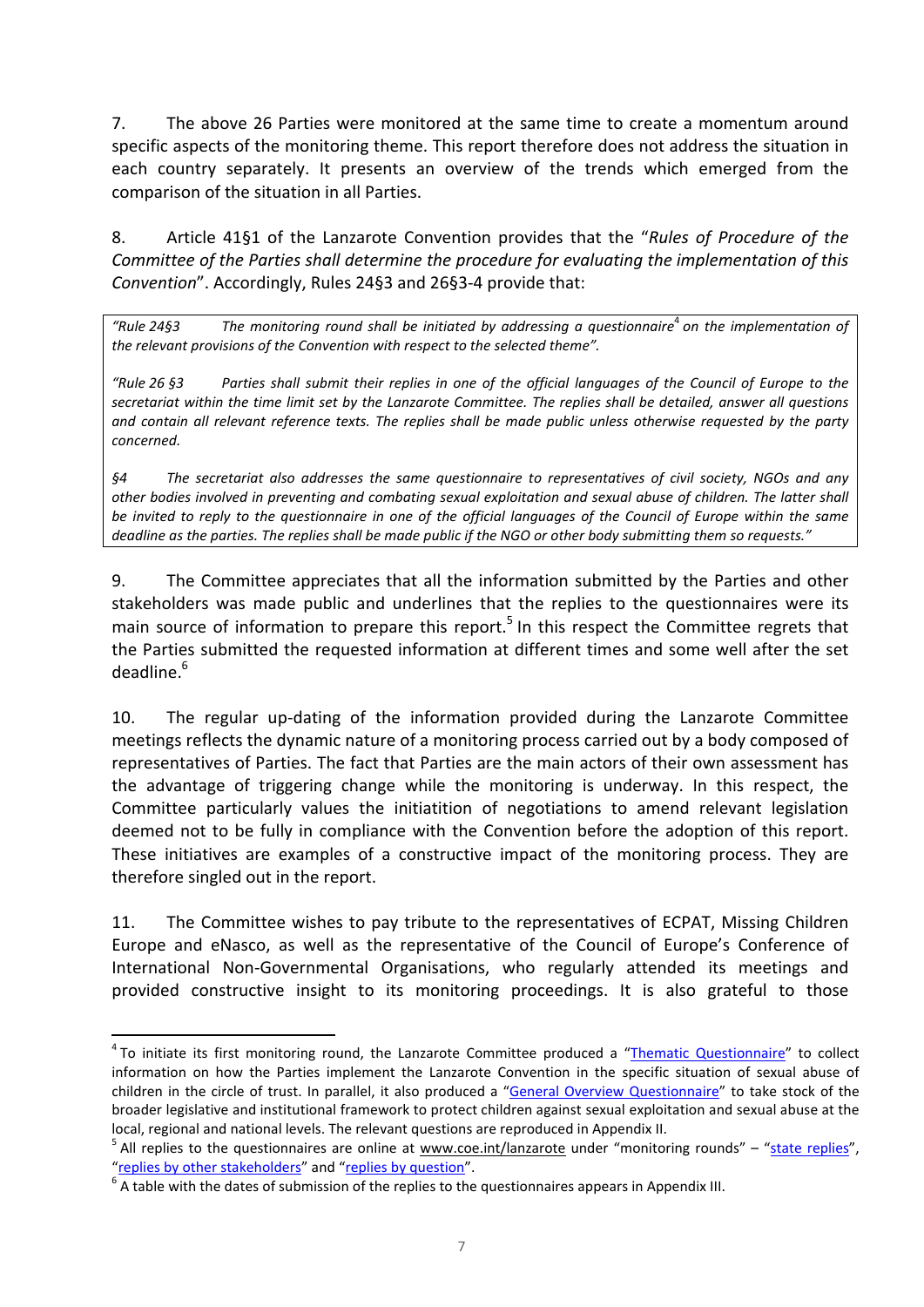representatives of civil society who submitted replies to the questionnaires and in so doing enriched the Committee's sources of information.

12. Finally, the Committee thanks the representatives of the States who acted as Rapporteurs by preparing the preliminary observations which were the basis of this report.<sup>[7](#page-7-0)</sup>

## *Structure of the report*

13. This report has four main chapters:

- The first chapter is an examination of the criminal offence of sexual abuse in the circle of trust (Article 18§1.b,  $2^{nd}$  indent) and its possible aggravating circumstances (Article 28);
- The second chapter provides a scrutiny of the mechanisms for data collection or focal points that Parties should have set up or designated to observe and evaluate the phenomena (Article 10§2.b);
- The third chapter examines the measures to ensure the best interest of the child victim of sexual abuse in the circle of trust (Articles 14§§3-4, 27§4, 30§1, 31§4) and whether the judicial proceedings<sup>[8](#page-7-1)</sup> concerning sexual abuse of children in the circle of trust are conducted in a child friendly manner (Articles 30§2, 32 and 36§2);
- $-$  Finally, the last chapter deals with the issue of corporate liability (Article 26).
- 14. Each chapter:
- $-$  provides a comparative overview of the situation in the 26 Parties monitored, whilst a country specific summary of the information is appended to the report in the form of tables;<sup>[9](#page-7-2)</sup>
- highlights promising practices identified by the Committee to effectively implement the Convention;
- pinpoints the shortcomings identified and recommends steps that Parties should take to improve or reinforce the protection of children against sexual abuse in the circle of trust.

15. Finally, in its recommendations to Parties, the Lanzarote Committee decided to use the verbs to "urge", "consider" and "invite" to mark different levels of urgency as follows:

- "Urge": when the Lanzarote Committee assesses that legislation or policies are not in compliance with the Convention, or when it finds that despite the existence of legal provisions and other measures, the implementation of a key obligation of the Convention is lacking;
- "Consider": when the Lanzarote Committee agrees that further improvements are necessary in law or in practice to fully comply with the Convention;
- "Invite": when the Lanzarote Committee believes Parties are on the right track but it wishes to point at one or several promising practices to reinforce the protection of children against sexual abuse in the circle of trust.

 $\overline{a}$ 

<span id="page-7-0"></span> $^7$  The Rapporteurs for the different sections of this report were respectively: (i) Ms M. Klein (Austria), (ii) Mr G. Nikolaidis (Greece), (iii) Ms J. Paabumets (Estonia), Mr C. Azzopardi (Malta) and Ms M.-J. Castello-Branco (Portugal) and (iv) Mr E. Planken (Netherlands).

<span id="page-7-1"></span><sup>8</sup> In line with the Council of Europe Child Friendly Justice Guidelines, the Committee had regard to procedures before, during and after the proceedings.

<span id="page-7-2"></span><sup>&</sup>lt;sup>9</sup> See Appendix IV.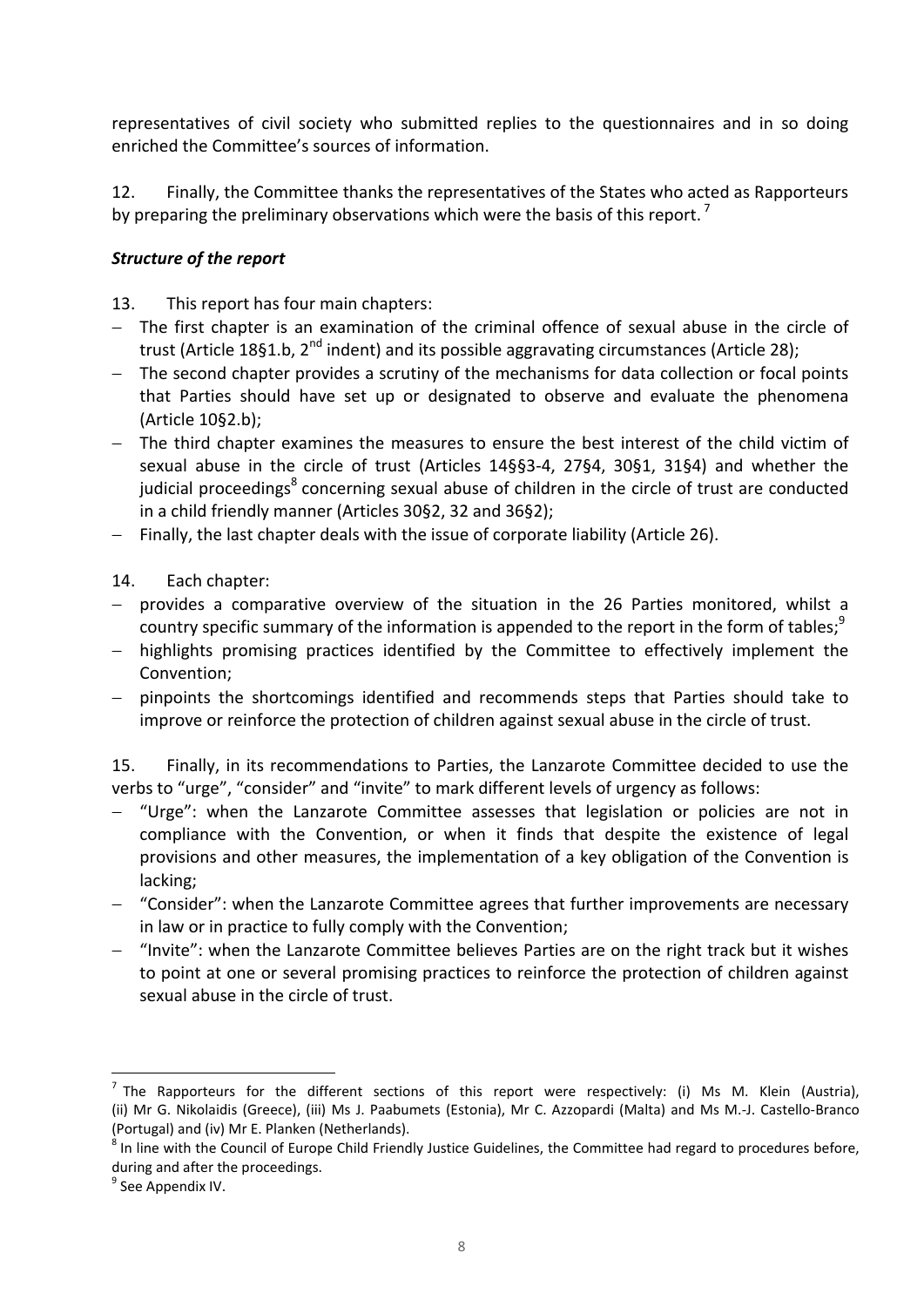## <span id="page-8-1"></span>**I CRIMINALISATION OF SEXUAL ABUSE OF CHILDREN IN THE CIRCLE OF TRUST**

16. Article 18 of the Lanzarote Convention requires Parties to criminalise the sexual abuse of a child.<sup>[10](#page-8-2)</sup> The provision distinguishes two main types of abuse:

- $-$  Firstly, paragraph 1 (a) criminalises the fact of a person engaging in sexual activities with a child who has not reached the age as defined in domestic law below which it is prohibited to engage in sexual activities with him or her.
- Secondly, paragraph 1 (b) criminalises the fact of a person engaging in sexual activities with a child, regardless of the age of the child, in specific circumstances (i.e. where use is made of coercion, force or threats, or when this person abuses a recognised position of trust, authority or influence over the child, or where abuse is made of a particularly vulnerable situation of the child).

17. It should be highlighted that the intention of the Convention is not to criminalise consensual sexual activities between children of similar ages and maturity.<sup>[11](#page-8-3)</sup> Were the consent not to be valid and informed, the situation would nonetheless need to be scrutinised to determine whether the situation amounts to one of the types of abuse referred to above.

18. This report focuses on the legislative and other measures taken by Parties to effectively protect children against the specific criminal offence of sexual abuse in the circle of trust (Article 18§1(b),  $2^{nd}$  indent – see Table A in Appendix IV). For a more comprehensive overview of the national provisions corresponding to the rest of Article 18 (including the criminalisation of the fact of a person engaging in sexual activities with a child who has not reached the age of sexual consent) please refer to Table B in Appendix IV.

## <span id="page-8-0"></span>**I.1** Article 18§1(b), 2<sup>nd</sup> indent: Engaging in sexual activities with a child where **abuse is made of a recognised position of trust, authority or influence over the**  child, including within the family<sup>[12](#page-8-4)</sup>

#### *Article 18 – Sexual abuse*

*- (…)*

 $\overline{a}$ 

*<sup>1</sup> Each Party shall take the necessary legislative or other measures to ensure that the following intentional conduct is criminalised: (…)*

*b engaging in sexual activities with a child where:*

*<sup>-</sup> abuse is made of a recognised position of trust, authority or influence over the child, including within the family; or - (…)*

<span id="page-8-2"></span> $^{10}$  According to Article 3 (a) of the Lanzarote Convention a "child" is "any person under the age of 18 years".

<span id="page-8-3"></span> $11$  See Article 18 §3 of the Lanzarote Convention as well as §129 of the Explanatory Report.

<span id="page-8-4"></span><sup>&</sup>lt;sup>12</sup> The findings of the Lanzarote Committee on the implementation of Article 18§1(b), 2<sup>nd</sup> indent of the Convention are based on the analysis of the [replies](http://www.coe.int/t/dghl/standardsetting/children/T-ES(2014)13_bil_rev1_RepliesQuestion10TQAnd16GOQOnArticle18.pdf) by Parties and other stakeholders to Question 10 of the Thematic Questionnaire and the relevant part of Question 16 of the General Overview Questionnaire prepared by Ms Martina KLEIN (Austria), who acted as a Rapporteur for this specific section of the report.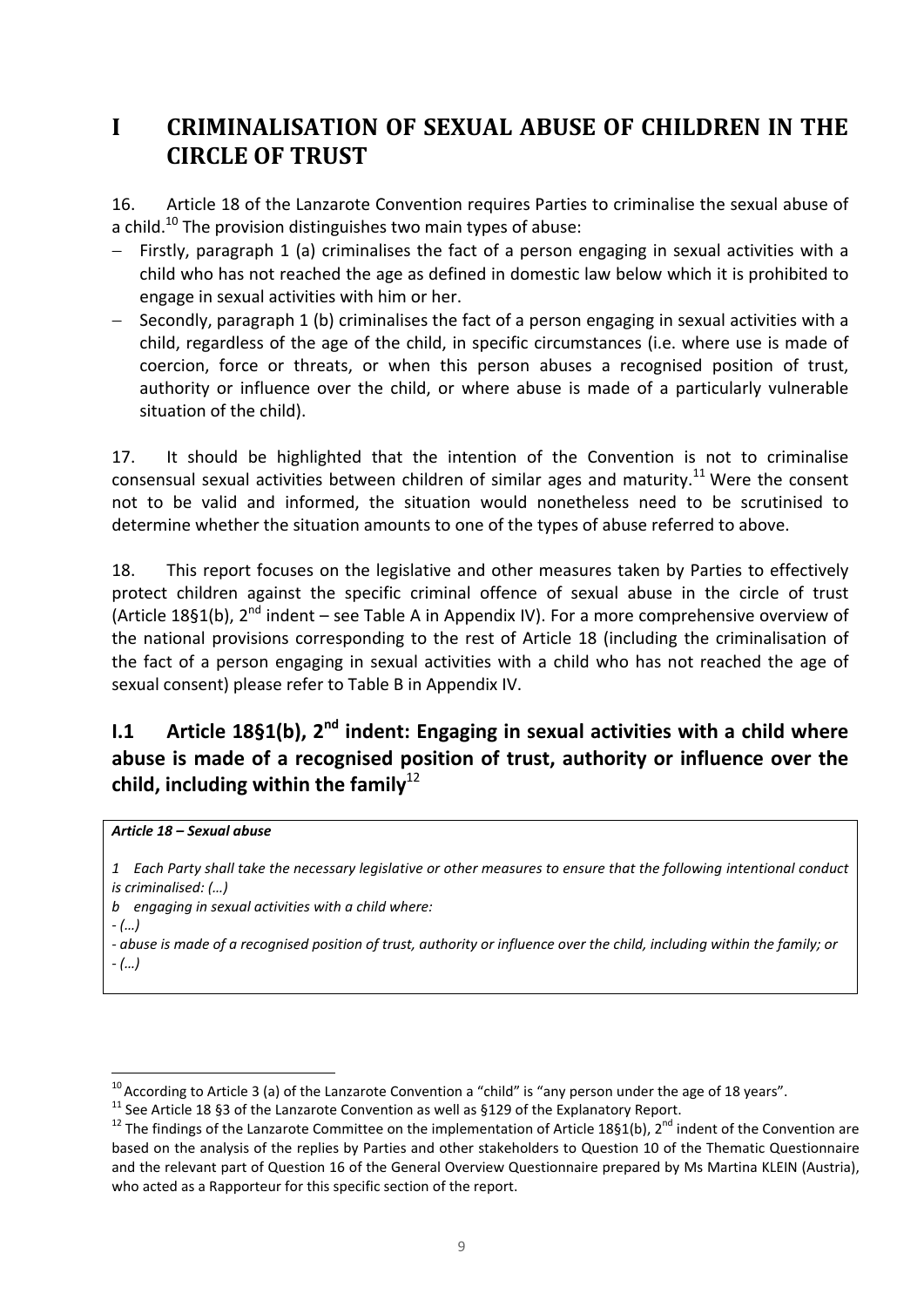#### *Explanatory Report*

*123. The second indent relates to abuse of a recognised position of trust, authority or influence over the child. This*  can refer, for example, to situations where a relationship of trust has been established with the child, where the *relationship occurs within the context of a professional activity (care providers in institutions, teachers, doctors, etc) or of other relationships, such as where there is unequal physical, economic, religious or social power.*

*124. The second indent provides that children in certain relationships must be protected, even when they have already reached the legal age for sexual activities and the person involved does not use coercion, force or threat. These are situations where the persons involved abuse a relationship of trust with the child resulting from a natural, social or religious authority which enables them to control, punish or reward the child emotionally, economically, or even physically. Such relationships of trust normally exist between the child and his or her parents, family members, foster or adoptive parents, but they could also exist in relation to persons who:*

- *- have parental or caretaking functions; or*
- *- educate the child; or*

<u>.</u>

- *- provide emotional, pastoral, therapeutic or medical care; or*
- *- employ or have financial control over the child; or*
- *- otherwise exercise control over the child.*

*Volunteers who look after children in their leisure-time or during voluntary activities, for example at holiday-camps or in youth organisations, can also be viewed as holding positions of trust. This list is not exhaustive, but aims at giving a description of the wide range of the recognised positions of trust, authority or influence.*

*125. The reference to "including within the family" clearly intends to highlight sexual abuse committed in the family. Research has demonstrated this to be one of the most frequent and most psychologically damaging forms of child sexual violence with long-lasting consequences for the victim. Further, the term "family" refers to the extended family.*

#### **I.1.a** *Abuse of a recognised position of trust, authority or influence over the child*

19. Regardless of the specific wording chosen by domestic law, the intention of the authors of the Lanzarote Convention was to ensure that relationships based on "trust", "authority" or "influence" be all encompassed in the criminal offence defined by Article  $18\S1(b)$ ,  $2<sup>nd</sup>$  indent (hereafter named "sexual abuse of children in the circle of trust" for ease of reference).

20. To this effect, the Convention's Explanatory Report provides an open-ended list of situations where "abuse of a recognised position of trust, authority or influence over the child" may occur. In the same line, from the very outset of this monitoring round, $^{13}$  $^{13}$  $^{13}$  the Committee embraced a broad interpretation of the notion of "circle of trust" holding that it should be understood to include members of the extended family, persons having care-taking functions or exercising control over the child, persons with which the child has relations, including his/her close peers (i.e. another child who may exert influence over the child and may thus obtain his/her invalid and non informed consent to engage in sexual activities).

21. Out of the criminal code provisions of the 26 Parties examined (Table A in Appendix IV compiles all the relevant provisions) none contain a definition of "circle of trust".

<span id="page-9-0"></span> $13$  The Lanzarote Committee opted for a broad definition of the notion of "circle of trust" when it elaborated the Thematic Questionnaire to collect information by Parties on the protection of children against sexual abuse in the circle of trust. (See [Thematic Questionnaire](https://rm.coe.int/CoERMPublicCommonSearchServices/DisplayDCTMContent?documentId=09000016804703b4) Preliminary remarks, §9)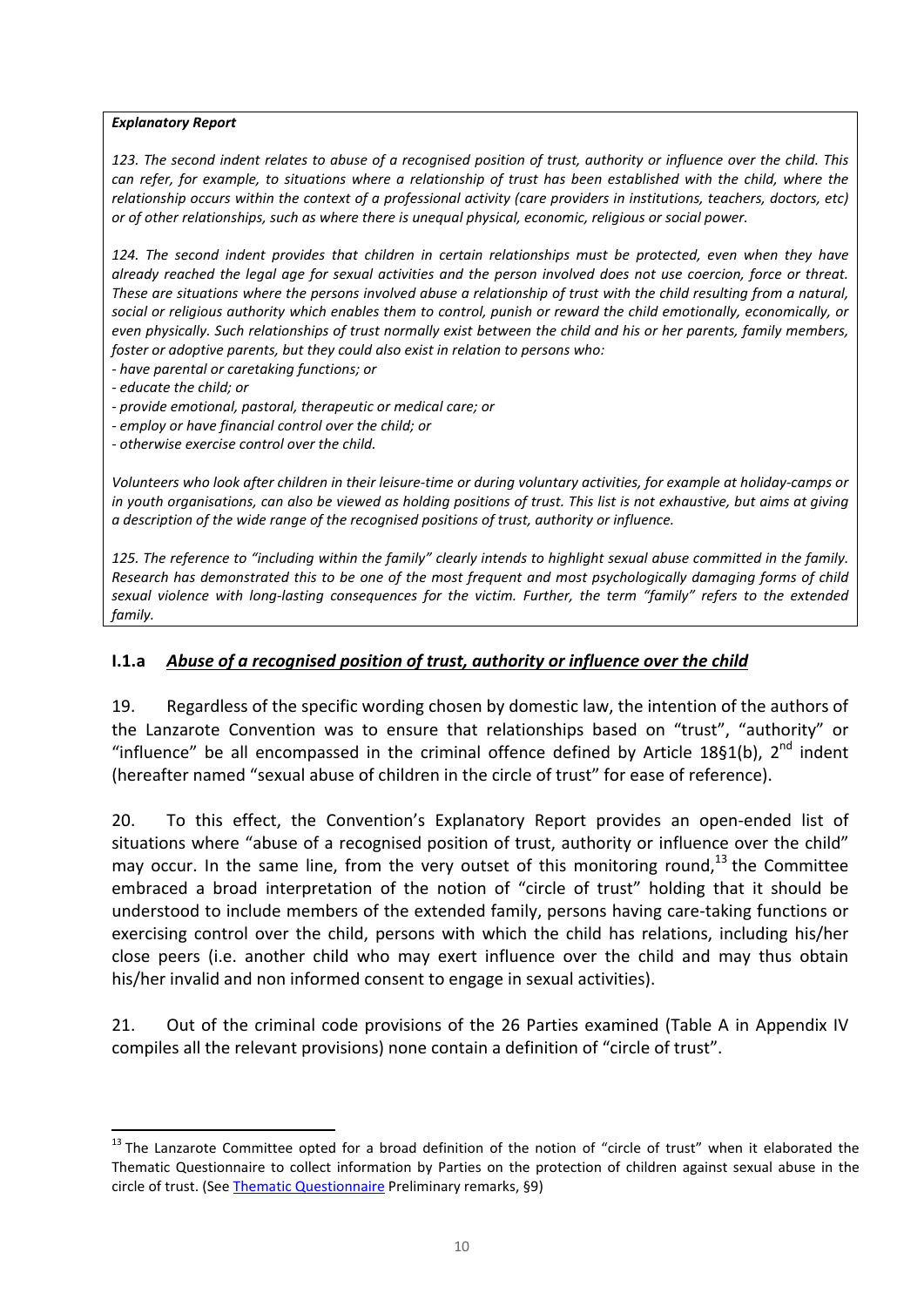22. **Spain** however explicitly uses the Lanzarote Convention wording "abuse of a recognised position of trust, authority or influence over the child". Article 182 of the recently revised Spanish Criminal Code reads "Whoever, by deceit or abuse of a recognised position of trust, authority or influence on the victim, engages in acts of sexual nature with a person over the age of sixteen<sup>[14](#page-10-0)</sup> and under the age of eighteen, shall be punished  $(...)'$ 

23. Several Parties (**Bosnia and Herzegovina, Croatia, Finland, Montenegro, Serbia, "the former Yugoslav Republic of Macedonia**") do not use the Lanzarote Convention exact wording but generally refer to "abuse of a position, status or relationship". In these cases the definition of the criminal offence states who abuses such a position, status or relationship (e.g. a father, a teacher, a doctor, a police officer, etc). The Committee considers that when such an enumeration is open-ended (e.g. "or any other person in child's circle of trust"/ "or any other trusted person by the child"), the situation is in conformity with the Convention as there is enough flexibility to determine on a case by case basis whether the alleged perpetrator abused his/her position of authority, influence or trust. Likewise, the situation is in conformity in Parties where the criminal offence is worded more broadly, such as in **France** where reference is made to abuse of authority "in fact and in law" and case-law has interpreted this as covering abuse of recognised positions of trust or influence (see Table A in Appendix IV).

24. While taking into account Article  $7^{15}$  $7^{15}$  $7^{15}$  of the European Convention on Human Rights which requires criminal law to be precise, the Committee recommends that legislation be worded in a manner to allow enough margin of appreciation to the judicial authorities on a case by case basis. Sometimes, legislation that covers relationships within the family or relationships within the context of a professional activity but may exclude e.g. enlarged family, specific professionals, a family friend or neighbour, etc. Indeed, from the analysis of the information submitted by Parties and other stakeholders it emerged that there are loopholes in the protection of all children from sexual abuse in the circle of trust as Parties rarely cover all instances of abuse of a position of trust, authority or influence.

25. *Abuse of a position of "trust"* is specifically spelled out by **Greece** only. Other Parties more generally seem to identify a position of "trust" with relationships within the family and enumerate the persons to be considered within such context as a child is entrusted to him/her for up-bringing, custody or care. In this regard, a large number of Parties recognise that positions of trust/authority are not limited to consanguinity and also include step parents and adoptive parents. Foster parents and guardians who have similar positions towards a child are explicitly mentioned in some Parties' legislation or case-law. Additionally, in **Belgium**, **Italy** and **Iceland** other persons living with the child (e.g. the life companion of a single parent) are also regarded as holders of a position of trust, authority or influence. In **Denmark** a parent's life companion is considered to hold such a position of trust/authority even if he/she does not live with the child. Due to the change in family relations, the Committee encourages the inclusion not only of stepfathers and mothers in the criminal law provisions but also new partners of a parent who are not necessarily married to the parent.

 $\overline{a}$ 

<span id="page-10-0"></span><sup>&</sup>lt;sup>14</sup> The age of 16 corresponds to the age above which it is legal to engage in sexual activities in Spain.

<span id="page-10-1"></span><sup>15</sup> Article 7§1 of the European Convention on Human Rights reads: "*No one shall be held guilty of any criminal offence on account of any act or omission which did not constitute a criminal offence under national or international law at the time when it was committed. (…)*"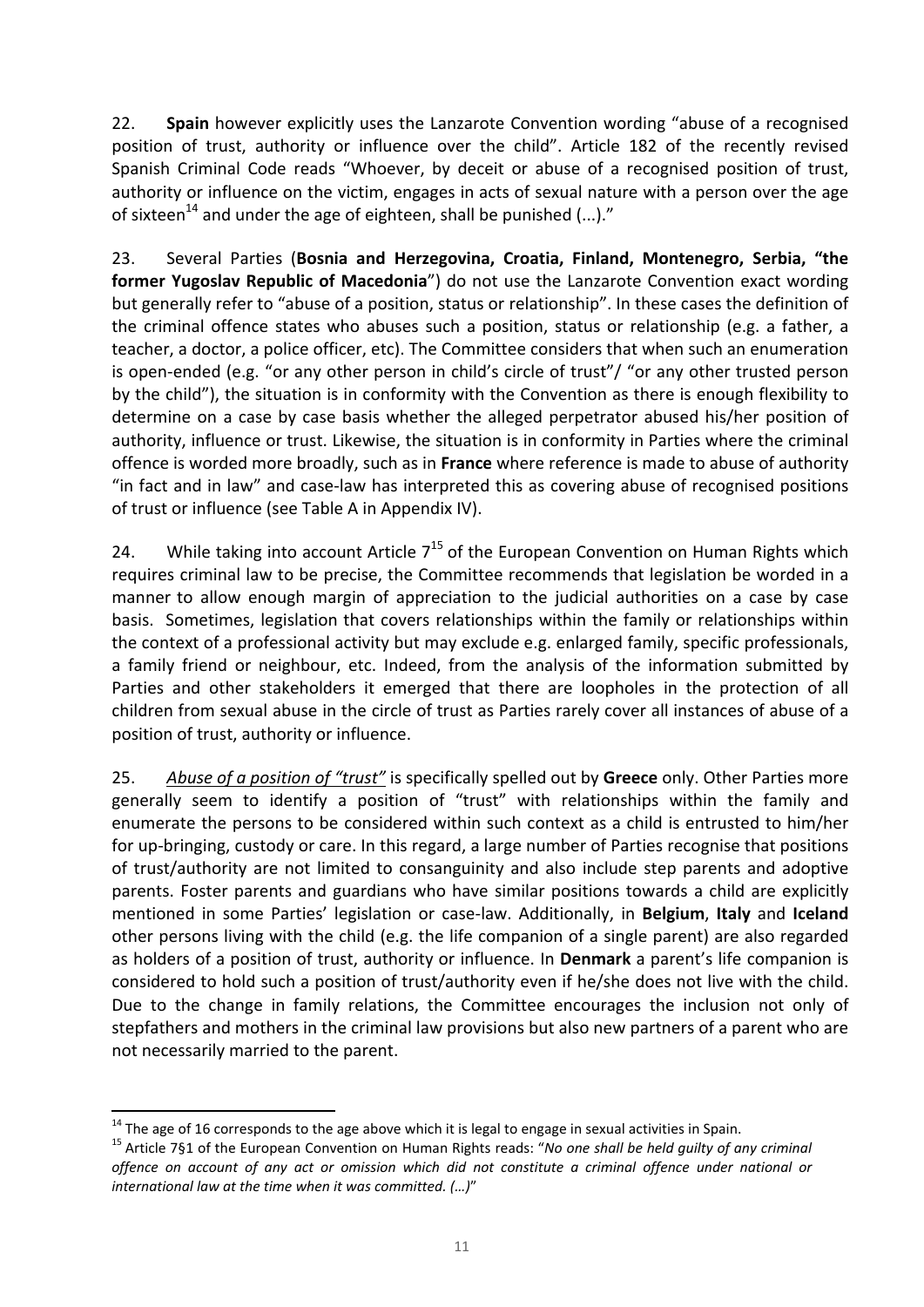26. It should be underlined that the Explanatory Report (see above) specifically draws attention to the fact that volunteers who look after children in their leisure-time or during voluntary activities, for example at holiday-camps or in youth organisations, can also be viewed as holding positions of trust. Only **Denmark** and **Italy** pointed out that this specific category falls within their understanding of relationships of trust. Since anecdotal evidence suggests that sexual abuse of children is perpetrated also by persons in contact with them in the above mentioned contexts, the Committee encourages all Parties to fill in this gap.

27. *Abuse of a position of* "*authority*" is included explicitly in the criminal provisions of some Parties (**Albania, Austria**, **France**, **Greece, Iceland, Italy, Netherlands, Romania**). Others more generally identify the position of "authority" with specific professions (e.g. teacher, trainer of any kind, doctor, police officer, welfare authority representative, employee in a school, institution, prison, etc.) or the position of the victim with respect to the perpetrator. (i.e. the victim is entrusted to the perpetrator for up-bringing, education, custody, spiritual guidance, supervision).

28. In most Parties teachers and other educators commit a criminal offence if they engage in sexual activities with a pupil under the age of 18 years. Also persons having caretaking functions are specifically referred to in the criminal provisions of most of the Parties.

29. Only the **Greek** Criminal Code specifically refers to "trainers of any kind" which facilitates the protection against sexual abuse of children in sports. However in a number of Parties (**Denmark, France, Iceland**) case law concerning educators covers trainers of various kinds. Since anecdotal evidence suggests that sexual abuse of children is perpetrated also in the context of sports activities, the Committee encourages all Parties to fill in this gap.

30. Several Parties explicitly consider that positions of trust/authority may be abused in the context of medical and other therapeutic care (**Austria, Denmark, Greece, Iceland, Republic of Moldova, Netherlands**, **Portugal**, **Romania, "the former Yugoslav Republic of Macedonia", Turkey**).

31. A few Parties additionally indicate that positions of authority may be abused by public officers (**Austria, Iceland, Netherlands, Turkey**).

32. *Abuse of a position of* "*influence*" is rarely explicitly mentioned. If so, it is generally associated with dependency (**Albania, Bulgaria**, **Finland, Iceland, Lithuania, Romania**).

33. Additionally, none of the 26 reviewed Parties provided information on situations where the position of influence of a child may induce a younger and more vulnerable child to engage in sexual activities with him/her. The Committee invites Parties to consider how to take into account in their legislation the fact that a child may sexually abuse another child by taking advantage of his/her position of influence or trust. The Committee believes that Art 16§3 of the Convention is of particular relevance in these situations.

34. From the above examination, it results that most of the Parties enumerate specific types of relationships within which sexual abuse of a child may occur. None however, with the exception of the recent **Spanish** legislation which uses the Lanzarote Convention wording, may clearly be said to cover all possible relationships of trust, authority or influence. The Committee reiterates that where the detailed list of possible relationships are not open-ended there is a risk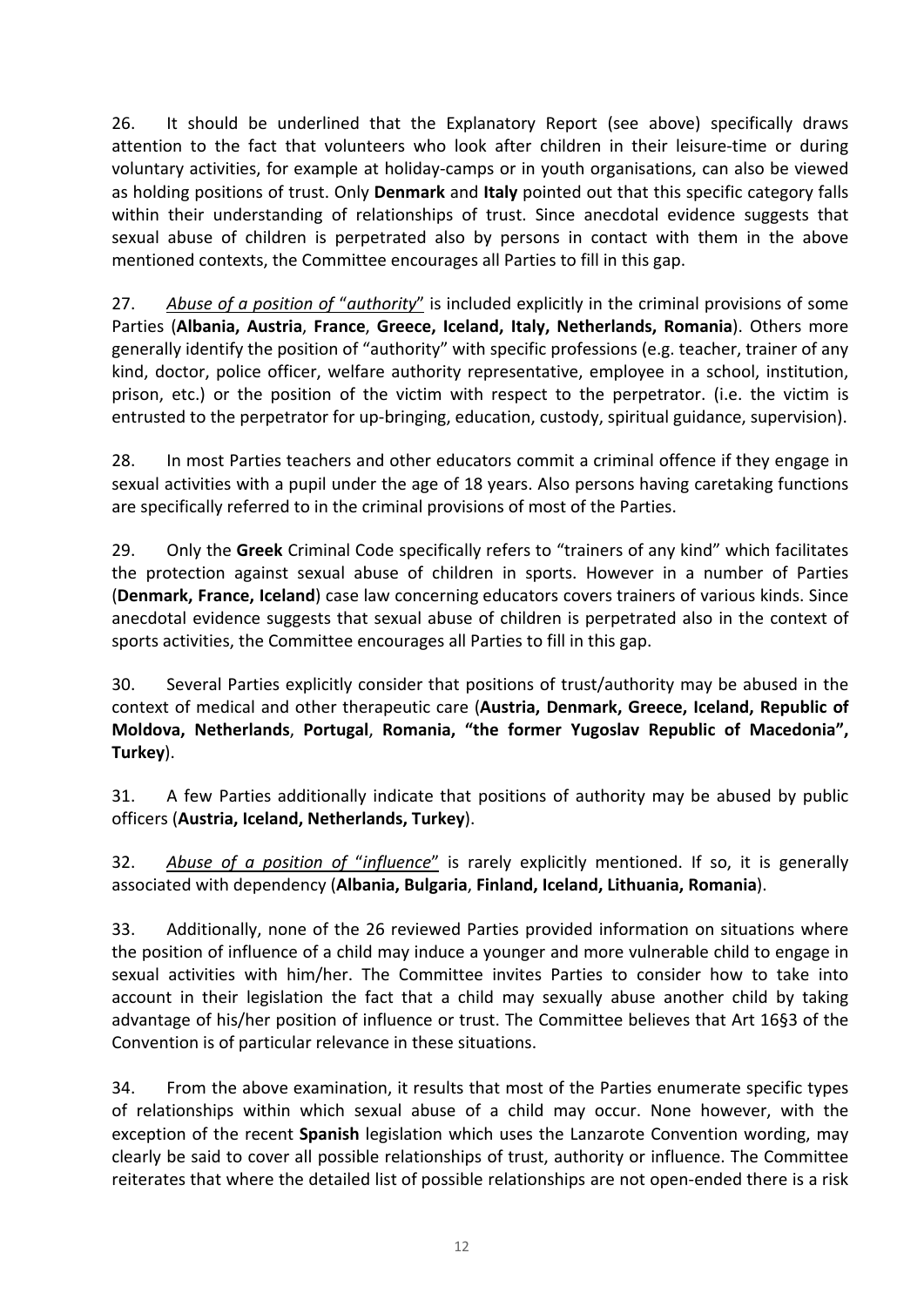of excluding certain relationships where positions of trust, authority or influence may be abused (e.g. with parents' friends/colleagues, older siblings' friends, neighbours, volonteers, sports trainers, etc). The Committee thus observes that provisions (like those in the vast majority of the Parties) which restrict the criminal offence to situations where abuse is made of a position of trust and authority are not in conformity with Article 18§1(b), 2<sup>nd</sup> indent as situations where the abuse of a position of influence are not covered.

35. The Committee thus recommends that Parties introduce in their legislations a clear reference to the possible "abuse of a recognised position of trust, authority or influence". Any rigid listing of very specific situations risks leaving other situations without protection, thus jeopardising the enjoyment by children of their right to be safe from sexualabuse in the circle of trust.

36. The Committee notes that in the legislation of some Parties (Belgium and Luxembourg), abuse of a recognised position of trust or authority is only an aggravating circumstance. However, the specificity of Article 18§1(b), 2<sup>nd</sup> indent is that it requires States to have a criminal offence where the abuse of such positions is a constituent element of the crime, not an aggravating circumstance.

**Recommendations as to steps to be taken to improve the effective implementation of the Lanzarote Convention**

The Lanzarote Committee:

- Urges Parties to review their legislation to ensure effective protection of children from situations where abuse is made of a recognised position of influence;
- Urges **Belgium** and **Luxembourg** to establish in their legislation the offence of sexual abuse in the circle of trust instead of considering the fact that sexual abuse is committed by someone that has a recognised position of trust, authority or influence just as an aggravating circumstance of the offence of sexual abuse;
- Invites, Parties to introduce in their legislation a clear reference to the possible "abuse of a recognised position of trust, authority or influence" and to avoid any rigid listing of very specific situations as it risks leaving other situations without protection;
- Invites Parties to review their legislation to include a reference to the notion of "circle of trust" which would comprise members of the extended family (including new partners), persons having care-taking functions (including trainers of any kind) or exercising control over the child professionally or on a voluntary basis (including persons who look after children in their leisure-time) and any other person trusted by the child (including other children).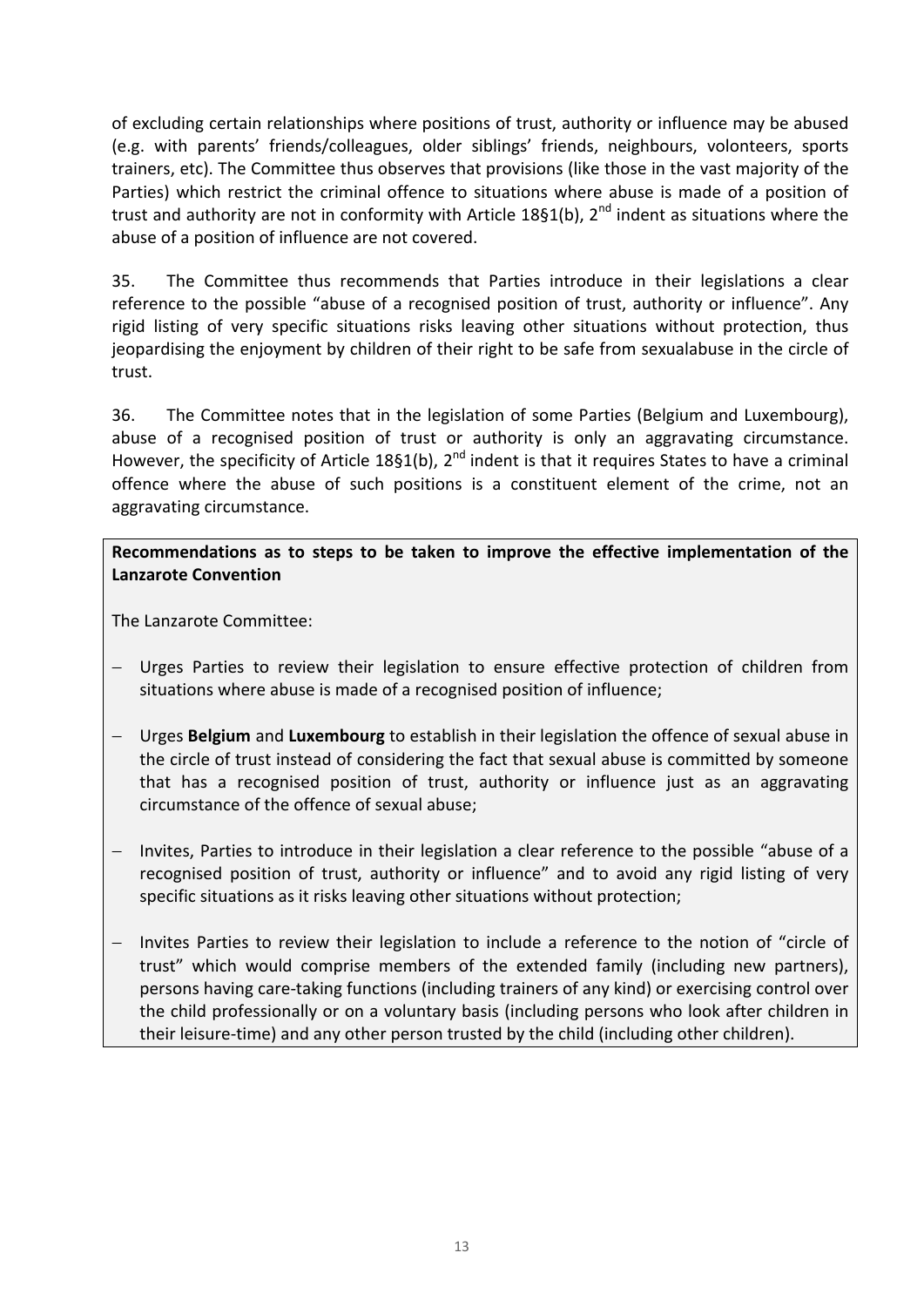## **I.1.b** *Protecting all children, including those having reached the age for engaging in sexual activities*

37. The specificity of all the offences provided by Article 18§1(b) is that it requires States to protect all children, notwithstanding whether they are below or above the age for engaging in sexual activities.

38. Most Parties' legislation (see Table A in Appendix IV for more details) either provides that all children/persons are covered by their provisions concerning sexual abuse based on the abuse of a position of trust/authority (**Albania, Austria, Belgium, Bosnia and Herzegovina, Bulgaria, Denmark, Finland, Greece, Iceland, Lithuania, Luxembourg, Malta, Montenegro, Netherlands**). Some specify that in this specific case of abuse also the children that are above the age of sexual consent (**Croatia, France**, **Romania, Spain**) are covered (not just those below such age). The Committee holds that both kinds of provisions are in compliance with Article 18§1(b).

39. The legislation referred to below is instead not in compliance with the Article 18§1(b), 2<sup>nd</sup> indent as not all children under the age of 18 are clearly protected in cases where abuse may be made of a position of trust, authority or influence over the child.

- Article 189§2 of the Criminal Code of "**the former Yugoslav Republic of Macedonia**", which refers to children under 14 years. Children above 14 years are not explicitly guaranteed the required protection;
- Article 156 of the **Ukrainian** Criminal Code, which concerns corruption of an individual under the age of 16. Children above 16 years are not explicitly guaranteed the required protection.

40. In some Parties (**Italy, Portugal, San Marino and Turkey**) the situation is complex as the protection of children against sexual abuse is addressed in separate provisions for different age groups above the age of sexual consent. Such provisions do not however cover the same circumstances.

41. In order to eliminate ambiguity and better guarantee that all children are protected against sexual abuse in the circle of trust, the Committee considers that domestic law should specify that the child's age is not relevant in the context of the criminal offence of sexual abuse in the circle of trust.

**Recommendations as to steps to be taken to improve the effective implementation of the Lanzarote Convention**

The Lanzarote Committee:

- Urges **"the former Yugoslav Republic of Macedonia"** and **Ukraine** to review their legislation to specify that the child's age for engaging in sexual activities is irrelevant in the case of sexual abuse in the circle of trust;
- Considers that **Italy, Portugal, San Marino** and **Turkey** should review their legislation to clearly specify that every child up to 18 years is protected in the context of the basic criminal offence of sexual abuse in the circle of trust.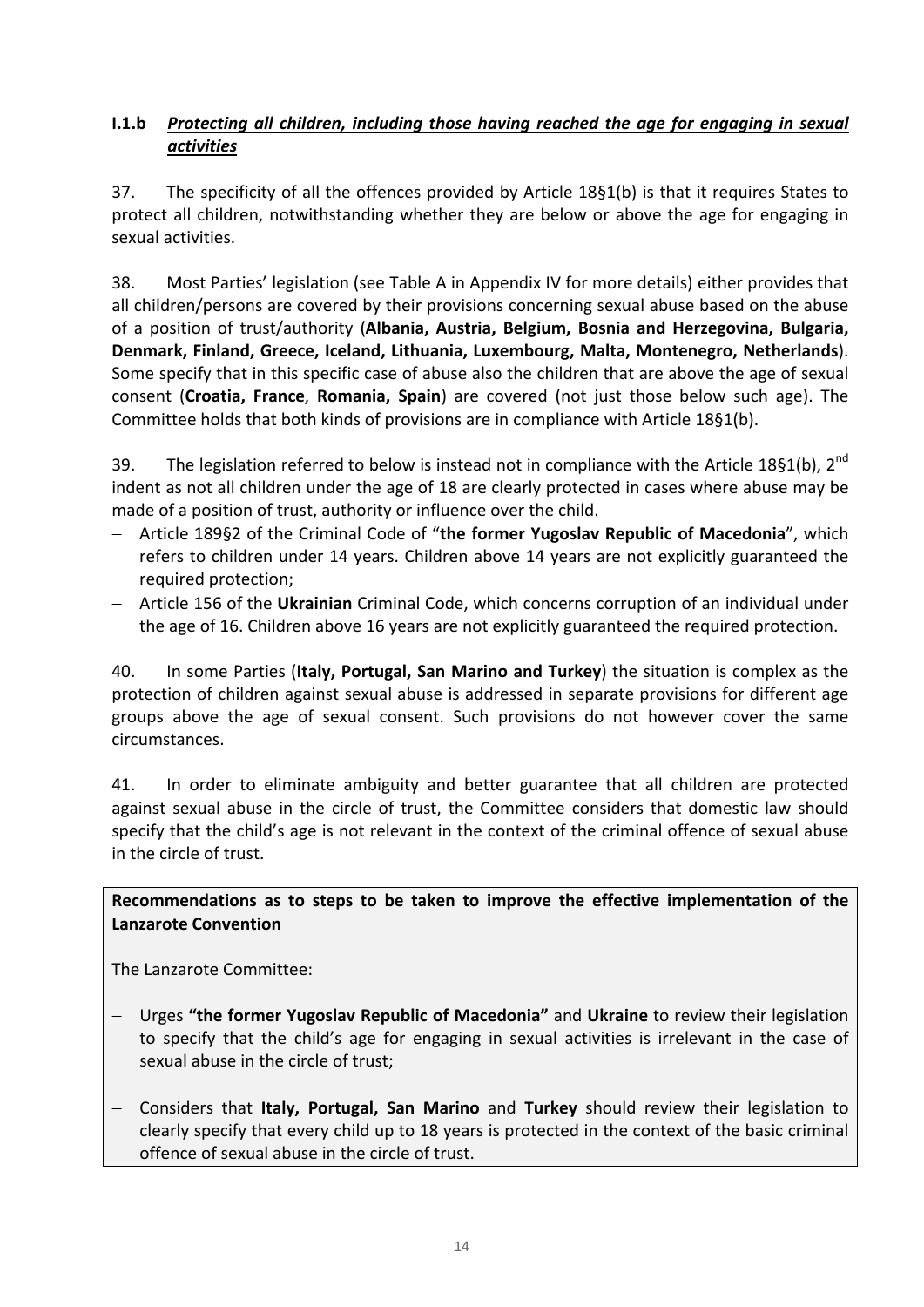## **I.1c** *Criminalising sexual abuse in the circle of trust even where no coercion, force or threat is used by the perpetrator*

42. Children in certain relationships (of trust, authority, influence) must be protected from sexual abuse even when the perpetrator does not use coercion, force or threat.<sup>[16](#page-14-1)</sup>

43. Most countries criminalise incest as well as sexual intercourse between a professional working with children and a child. In most of the provisions examined the use of coercion, force or threat is indeed not a constituent element of the crime. It might be an aggravating circumstance in the determination of the sanctions.

44. In the case of **the Republic of Moldova** it is not sure that sexual abuse in the circle of trust is constituted also when the perpetrator does not use coercion, force or threats. Article 171 of the Criminal Code in fact refers to "sexual intercourse committed by the physical or mental coercion of the person". There is instead no reference to coercion, force or threats in Article 201 of the said Criminal Code which concerns incest but, as mentioned above, not all sexual abuse resulting from abuse of a position of trust concerns just the circle of the family.

45. In **Belgium**, the criminal law provision which was indicated as the legal basis to criminalise sexual abuse in the circle of trust (Article 372 of the Criminal Code) does not apply to children under the age of 18 years who are emancipated through marriage. Protection against sexual abuse of a spouse aged 15 or above where no use of force is involved is thus not explicitly provided for. The Committee considers this situation not to be in compliance with Article 18§1(b), 2<sup>nd</sup> indent. It therefore welcomes the fact that following discussions in this regard, the Belgian authorities have informed it that the removal of the above mentioned exception is being examined.

**Recommendations as to steps to be taken to improve the effective implementation of the Lanzarote Convention**

The Lanzarote Committee:

- Urges the Belgian authorities to ensure the protection of Article 18§1.b, 2<sup>nd</sup> indent to all children under the age of 18 years regardless of their marital status and invites all other Parties with legislation with exceptions concerning emancipation through marriage to lift such exceptions as well;
- <span id="page-14-0"></span> Considers that the **Moldovan** legislation should clearly state that sexual abuse in the circle of trust is constituted even when the perpetrator does not use coercion, force or threats.

<u>.</u>

<span id="page-14-1"></span><sup>&</sup>lt;sup>16</sup> See § 124 of the Convention's Explanatory Report.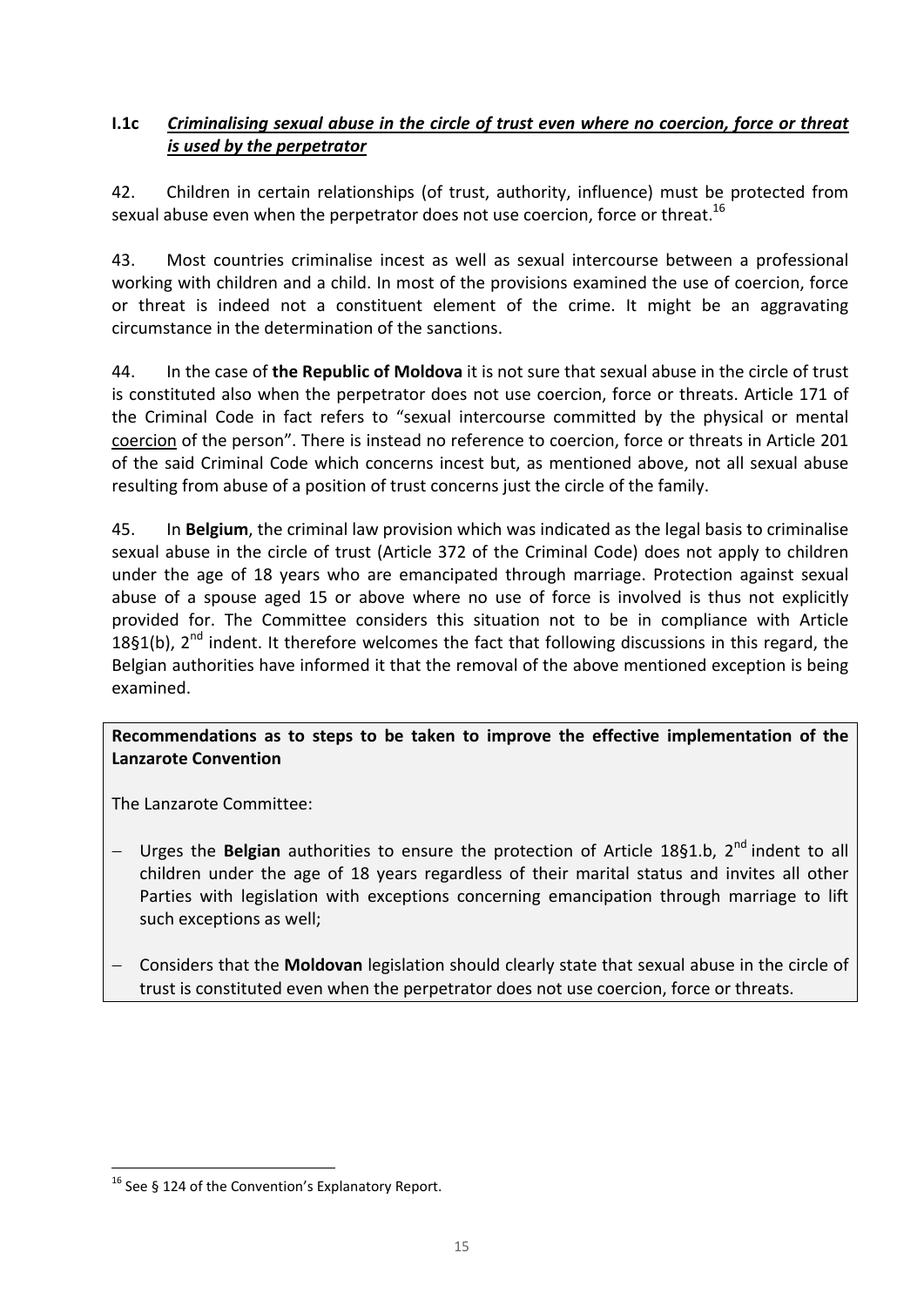## **I.2 Article 18: Issues concerning the criminal offence of sexual abuse in general**

## **I.2.a** *Defining "sexual activities"*

46. Only a few Parties define the term "sexual activities" in their legislation. However, in mostParties, physical contact is a prerequisite of the sexual activities constituting the criminal offence against children.

47. In some Parties other forms of contact are also covered (**Belgium, Bulgaria, Croatia, Italy and Malta**). In **Finland**, no physical contact between the offender and the victim is necessary; the offence may also be committed through, for example, visual connection. In a number of Parties the definition of "sexual activities" has been established through case-law of the Supreme Court (**Austria, Belgium, Italy and Luxembourg**). The **Italian** Supreme Court of Cassation has for example defined "sexual activity" in the context of sexual abuse as "*any act which constitutes an unsolicited and unwarranted intrusion in the sexual sphere of the victim, through any behaviour which may constitute the expression of sexual instincts. This includes, for instance, mere touching of bodily parts which may be generally considered as erogenous or even acts which, though not implying physical contact, may endanger the freedom of sexual determination of the victim*."

**Recommendation as to steps to be taken to improve the effective implementation of the Lanzarote Convention**

The Lanzarote Committee:

Invites Parties to review their legislation to address all serious attacks on the sexual integrity of children by not limiting their criminal offences to sexual intercourse or equivalent acts.

## **I.2.b** *Criminalising sexual abuse without discrimination*

48. The implementation of the provisions of the Lanzarote Convention has to be secured without discrimination on any other ground. The Committee did not identify discrimination based on any ground but that based on "gender" and "sexual orientation" which are amongst the prohibited grounds listed by Article 2 of the Lanzarote Convention.

49. The Committee notes that the Bulgarian Penal Code has a provision criminalising sexual abuse based on gender. The Committee considers that the singling out of women in the provision on rape is not in conformity with Article 2 of the Lanzarote Convention. The Committee welcomes the information provided by the Bulgarian authorities that this is in the process of being addressed.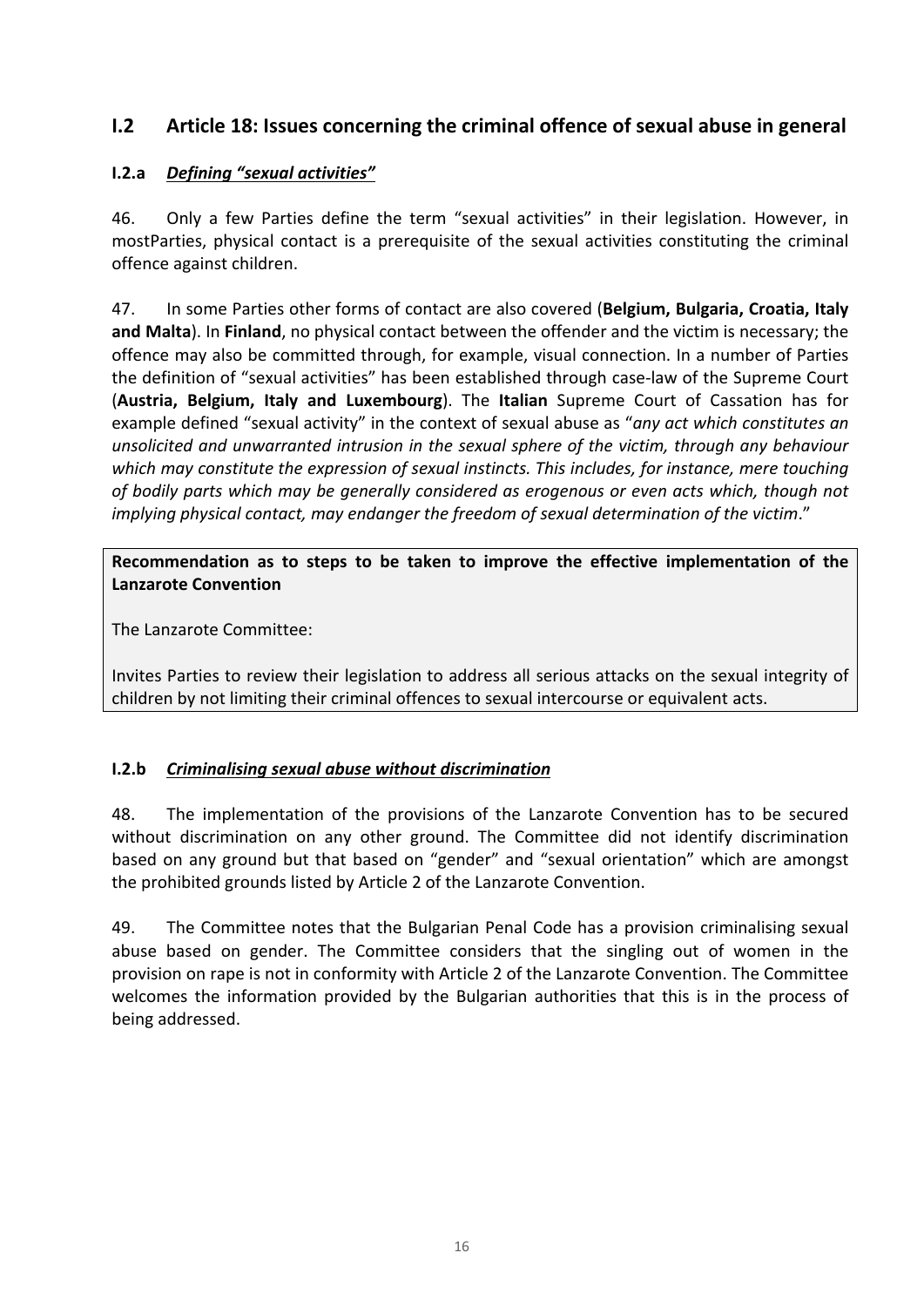50. It should be highlighted that practically none of the reviewed Parties make a distinction between sexual abuse of children depending on whether the abuse is committed within a heterosexual or homosexual sexual activity. Some exceptions werer however identified:

- In **Bulgaria** the offence of sexual abuse of children is structured differently: depending on whether the sexual abuse of the child is committed within a heterosexual or a homosexual interaction, different minimum penalties are foreseen for heterosexual and homosexual contacts.
- In **Albania** and in **the Republic of Moldova** the sanctions for sexual abuse of a child within a heterosexual or a homosexual interaction are the same. However, the mere existence of a distinct reference to 'homosexual activities' is stigmatising.

51. The Committee reiterates that any discrimination should be removed in law and in practice.

**Recommendations as to steps to be taken to improve the effective implementation of the Lanzarote Convention**

The Lanzarote Committee:

- Urges **Bulgaria** to review its legislation to guarantee gender equality;
- Urges **Bulgaria** to review its legislation to ensure equal sanctions for sexual abuse committed within a heterosexual or homosexual relationship;
- Urges the **Albanian** and **Moldovan** authorities to review the wording of their legislation to avoid stigmatisation of sexual relationships based on sexual orientation.

## <span id="page-16-0"></span>**I.3 Article 28: Aggravating circumstances[17](#page-16-1)**

#### *Article 28 - Aggravating circumstances*

 $\overline{a}$ 

*Each Party shall take the necessary legislative or other measures to ensure that the following circumstances, in so far as they do not already form part of the constituent elements of the offence, may, in conformity with the relevant provisions of internal law, be taken into consideration as aggravating circumstances in the determination of the sanctions in relation to the offences established in accordance with this Convention:* 

*a. the offence seriously damaged the physical or mental health of the victim;*

- *b. the offence was preceded or accompanied by acts of torture or serious violence;*
- *c. the offence was commited against a particularly vulnerable victim;*

*d. the offence was committed by a member of the family, a person cohabiting with the child or a person having abused his or her authority;*

- *e. the offence was committed by several people acting together;*
- *f. the offence was committed within the framework of a criminal organisation;*
- *g. the perpretartor has previously been convicted of offences of the same nature.*

<span id="page-16-1"></span><sup>&</sup>lt;sup>17</sup> The findings of the Lanzarote Committee on the implementation of Article 28 of the Convention are based on the analysis of th[e replies](http://www.coe.int/t/dghl/standardsetting/children/T-ES(2014)13_bil_rev1_RepliesQuestion10TQAnd16GOQOnArticle18.pdf) by Parties and other stakeholders to Question 12 of the Thematic Questionnaire.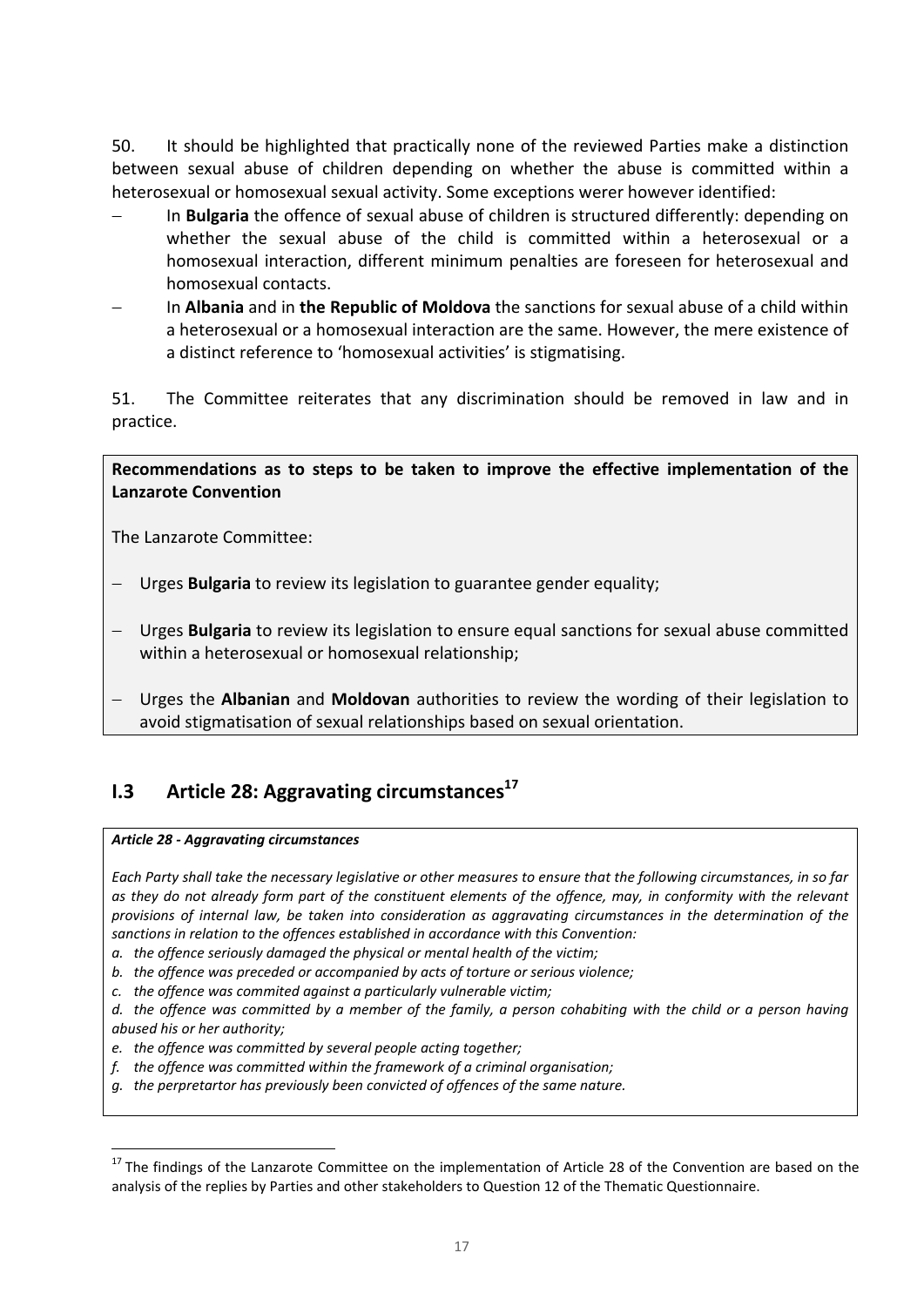#### *Explanatory report*

*199. The fourth aggravating circumstance concerns where the offence was committed by a member of the family, a person cohabiting with the child or a person having abused his or her authority. This would cover various situations where the offence has been committed by a parent or other member of the child's family, including the extended family, or any person in loco parentis, such as a child-minder or other care provider. A person cohabiting with the child refers to partners of the child's parent or other persons living within the same household as the child. A person having authority refers to anyone who is in a position of superiority over the child, including, for instance, a teacher, employer, an older sibling or other older child.*

52. The Committee reiterates that engaging in sexual activities with a child where abuse is made of a recognised position of trust, authority or influence over the child, should be a criminal offence in itself as required by Article  $18\S1(b)$ ,  $2<sup>nd</sup>$  indent.

53. Some of the Parties (**Austria, Finland, Iceland, Italy**) specified that the "aggravating circumstance" of such offence is constituted by the combination of the abuse of trust, authority, influence over the child with other circumstances such as the age of the child or the severity of the harm inflicted on the child. In **Greece**, the exploitation of the child's intimacy may be considered as an aggravating circumstance in addition to the exploitation of the position of trust, which is a constituent element of the crime in itself anyway.

54. Some Parties (**Belgium, Croatia, Greece and Malta**) attach the severity of the sanction for sexual abuse in the circle of trust to the degree of closeness of the relationship between the perpetrator and the victim. Thus, more severe sanctions are established when the perpetrator is a member of the victim's family.

55. Most of the other Parties (**Austria, Finland, Iceland, Luxembourg, Montenegro, Portugal, Romania, San Marino, Spain and Turkey**) do not subject the severity of the penalty to the nature of the relationship of trust: sanctions are just more severe when the perpetrator is part of the child's circle of trust as compared to a perpetrator who is a stranger to the child.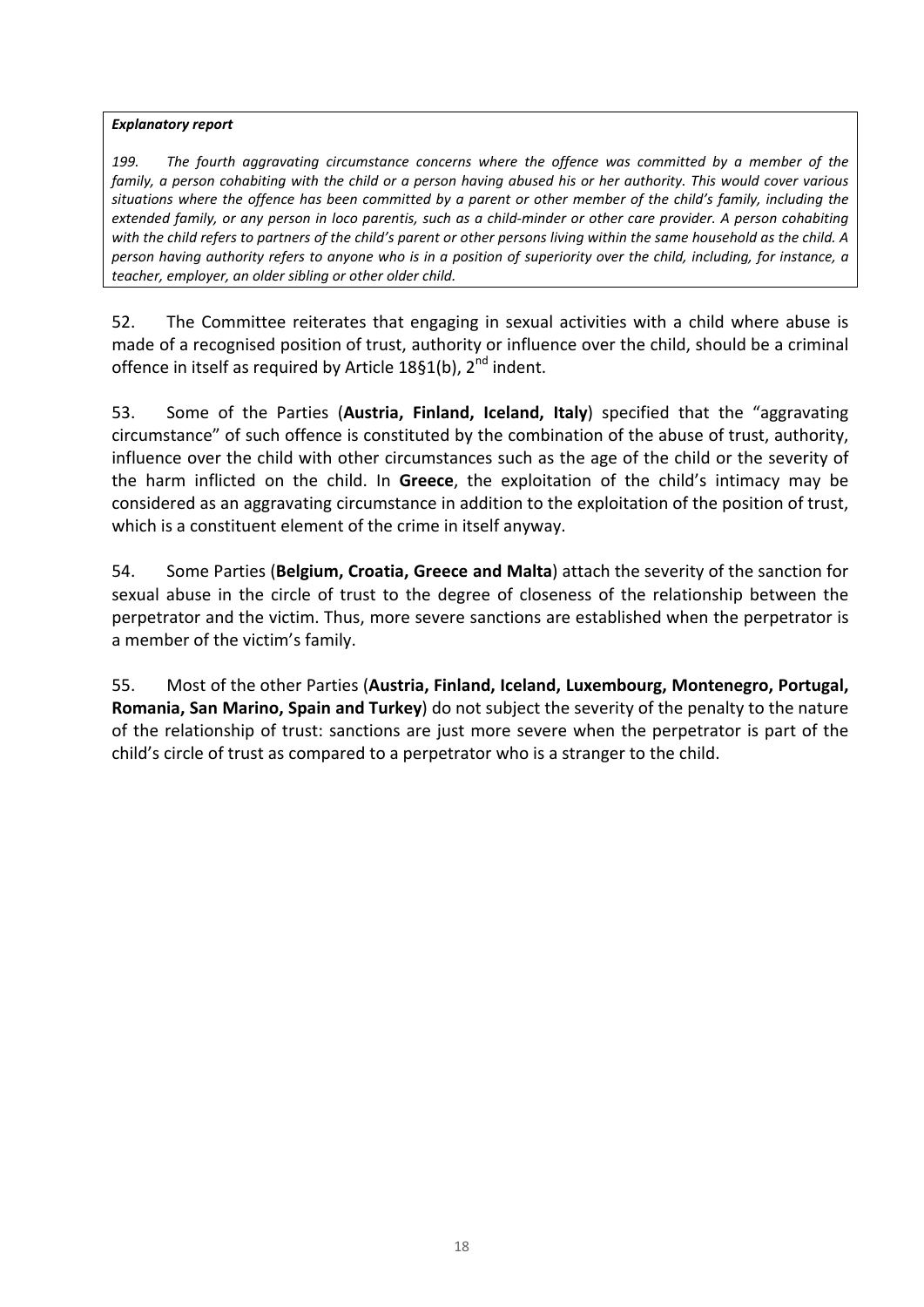## <span id="page-18-1"></span>**II. COLLECTION OF DATA ON CHILD SEXUAL ABUSE IN THE CIRCLE OF TRUST**

## <span id="page-18-0"></span>**II.1 Article 10§2(b): Mechanisms for data collection or focal points for the purpose of observing and evaluating the phenomenon of sexual exploitation and sexual abuse of children[18](#page-18-2)**

#### **Article 10§2(b) - National measures of co-ordination and collaboration**

*(…)*

 $\overline{a}$ 

*2 Each Party shall take the necessary legislative or other measures to set up or designate: (…)*

*b mechanisms for data collection or focal points, at the national or local levels and in collaboration with civil*  society, for the purpose of observing and evaluating the phenomenon of sexual exploitation and sexual abuse of *children, with due respect for the requirements of personal data protection.*

#### **Expanatory Report**

*83. Paragraph 2 (b) requires Parties to set up or designate mechanisms for data collection or focal points at the national or local levels, in collaboration with civil society, for observing and evaluating the phenomenon of sexual exploitation and abuse of children. Although there can be no doubt that the sexual exploitation and abuse of children is a serious and increasing problem, there is a lack of accurate and reliable statistics on the nature of the phenomenon and on the numbers of children involved. Policies and measures may not be best developed and appropriately targeted if reliance is placed on inaccurate or misleading information. The obligation provided in paragraph 2 (b) aims at taking measures to address the lack of information.*

*84. The data referred to are not intended to cover personal data on individuals, but only statistical data on victims and offenders. Nevertheless, the negotiators wished to highlight the importance of respecting data protection rules in the collection of any data, by including the phrase "with due respect for the requirements of personal data protection".*

56. It is essential to have reliable data on child sexual abuse and exploitation committed in the circle of trust in order to frame, adjust and evaluate policies and measures in this field and assess the level of risk for children. As pointed out in the explanatory report, at the time it was drafted, there was a lack of accurate and reliable statistics on the nature of the phenomenon of sexual abuse and exploitation and on the numbers of children involved. This justified the inclusion in the Convention of an obligation for Parties to set up mechanisms for data collection or focal points at national or local level (Article 10, §2(b) of the Lanzarote Convention).

57. The Lanzarote Committee concluded from its evaluation that the situation in the Parties regarding data was generally cause for concern and, more specifically, that data on child sexual abuse committed in the circle of trust were non-existent in most Parties.<sup>[19](#page-18-3)</sup>

58. In the majority of cases, there are no specific data collection mechanisms or focal points tasked with collecting data on child sexual abuse (and even less so with regard to child sexual abuse committed in the circle of trust). In contrast, there are general data collection mechanisms

<span id="page-18-2"></span> $18$  The findings of the Lanzarote Committee on the implementation of Article 10§2(b) of the Convention are based on the analysis of the [replies](http://www.coe.int/t/dghl/standardsetting/children/T-ES(2014)13_bil_rev1_RepliesQuestion10TQAnd16GOQOnArticle18.pdf) by Parties and other stakeholders to Question 1 of the Thematic Questionnaire prepared by Mr George NIKOLAIDIS (Greece), who acted as a Rapporteur for this specific section of the report.

<span id="page-18-3"></span> $19$  See Table C in Appendix IV for specific replies by Parties.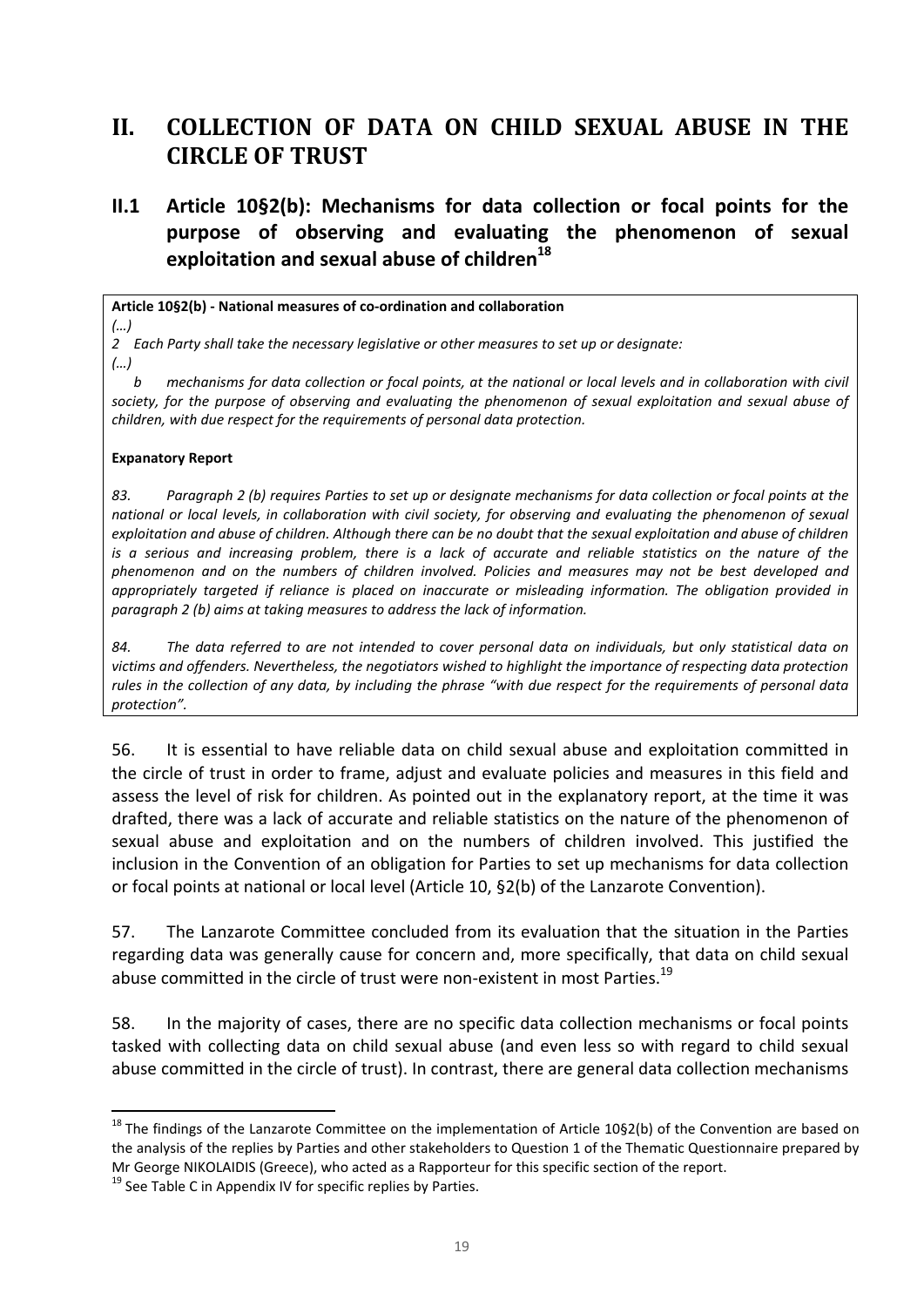relating to child abuse and neglect (of all types). The Committee reiterates that the Convention does not demand the setting up of specific mechanisms. Accordingly, general mechanisms may suffice, but these general mechanisms must make it possible to produce accurate and reliable data on the phenomenon of child sexual abuse committed in the circle of trust by means of specific sub-totals extrapolated from overall figures. This equates, therefore, for the Parties to an obligation of result not of means. Where, as in most Parties, the aggregated data on child victims that exist do not make it possible to produce accurate and reliable data on the phenomenon of child sexual abuse committed in the circle of trust, then the situation is not in compliance with the requirements of the Convention.

## *Promising practices*

In **France**, the National Observatory for Children at Risk (ONED) is mandated to collect from all country's Departments case-based data of child abuse and neglect cases in all its forms thus including child sexual abuse committed in the circle of trust.

In **Spain**, the social services, schools, healthcare services and the police in each region report cases of child sexual abuse to the social health centres and public bodies responsible for the protection of minors (the information recorded covers age, sex, type of abuse, seriousness of abuse, source of the report and the nationality of the victim). The Ministry of Health, Social Services and Equality, in conjunction with the autonomous communities, manages a national online database containing the transferred data (Unified Child Abuse Register (RUMI)). All protection services can access this register.

59. The Committee notes a great variety of mechanisms for collecting data on child abuse and neglect. There are huge variations in the methods adopted, the variables used, the measurement and recording units used, the approaches adopted and the results obtained, even between various agencies in the same country.

60. The Committee observes that databases are developed by various agencies operating in separate sectors without any co-ordination between them.

61. There are significant disparities in the operational procedures, scope and focus of the data, depending on their primary target and the sector in which they are recorded. The most decisive factor impacting the type of data collected is the sector which is responsible for data collection.

62. There are at least four major sectors involved in dealing with cases of child sexual abuse, each collecting data:

- $-$  iustice.
- $-$  the law enforcement agencies,
- $-$  health,
- social services/social welfare.

63. The volume and seriousness of the cases to be dealt with, and accordingly recorded, by each of these sectors differ depending on the specific area of interest of the sector in question. This explains why the data presented by the Parties is only partially or not at all comparable. For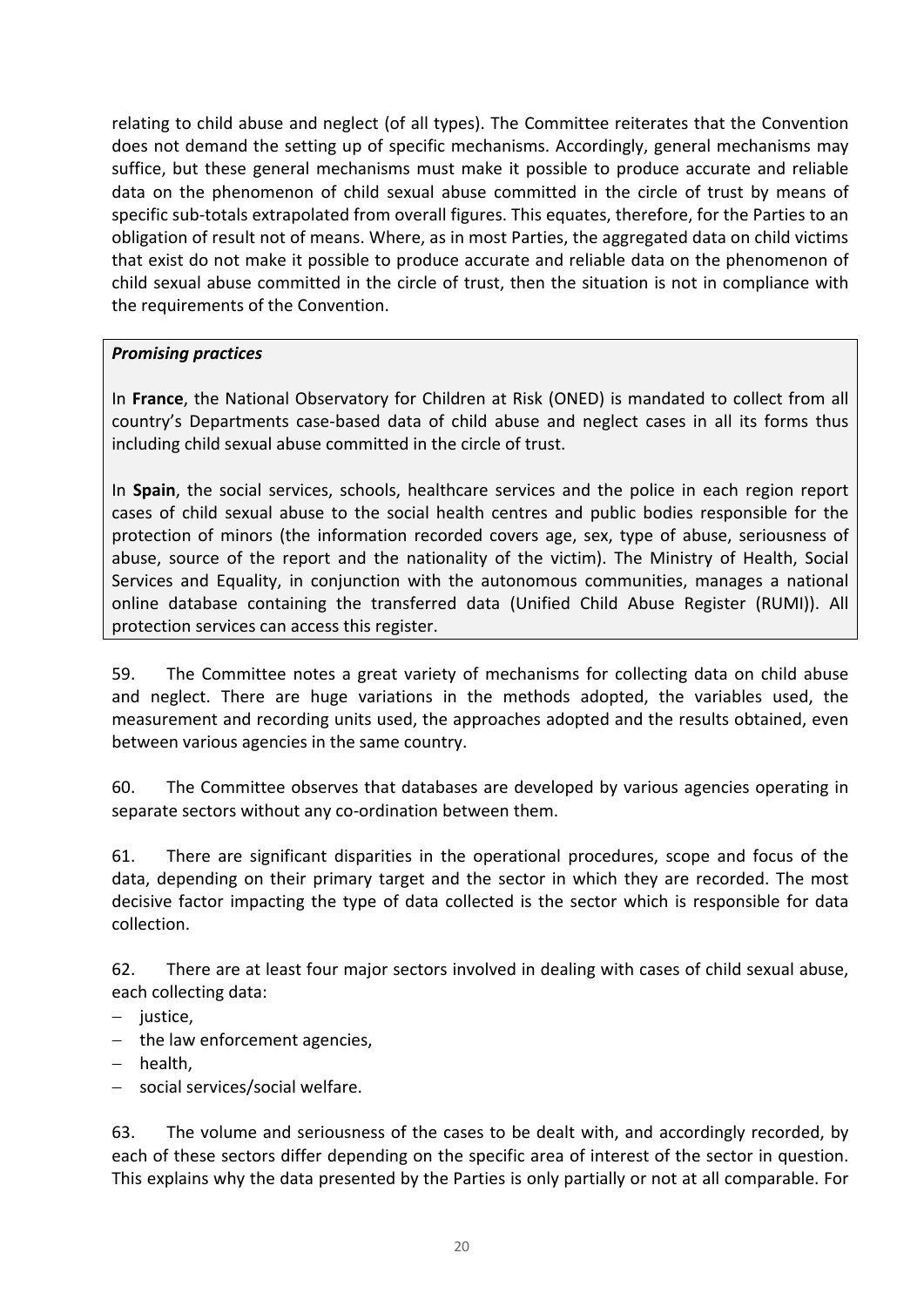example, two Parties may well produce different data for the simple reason that one records criminal cases of child sexual abuse resulting in prosecution or conviction while the other may record cases referred to social welfare centres which include suspicions for which there is no proof, or simple requests for therapeutic interventions. The different data collection mechanisms obtain their data from different sectors and, accordingly, refer to different aspects of the overall child sexual abuse phenomenon, inevitably resulting in incompatibilities between data.

64. Generally speaking, Parties use a primary source of data but may also have secondary sources. In some Parties different sources of data are complementary.

| <b>Sector</b>         | <b>Primary source</b>             | <b>Secondary source</b>                   |
|-----------------------|-----------------------------------|-------------------------------------------|
| <b>Justice</b>        | Finland,<br>Croatia,<br>Austria,  | Belgium, Bosnia and Herzegovina,          |
|                       | Luxembourg, Portugal,<br>San      | France, Iceland, Italy, Lithuania, Malta, |
|                       | Marino, Turkey, Ukraine           | Montenegro                                |
| Law                   | Albania, Austria                  | Belgium, Croatia, Denmark, Iceland,       |
| enforcement           |                                   | Finland, Spain                            |
| <b>Health</b>         | Greece, Montenegro                | Iceland, Portugal, San Marino, Serbia,    |
|                       |                                   | Spain                                     |
| Social services /     | Belgium, Bosnia and Herzegovina,  | Austria, Croatia, Montenegro,<br>San      |
| <b>Social Welfare</b> | Bulgaria, Denmark,<br>France,     | Marino                                    |
|                       | Iceland, Italy, Lithuania, Malta, |                                           |
|                       | Republic of Moldova, Romania,     |                                           |
|                       | Serbia, Spain, "the former        |                                           |
|                       | Yugoslav Republic of Macedonia"   |                                           |

65. In most Parties, social services (usually referred to as "social welfare" but there are also a variety of other terms used in the administrative structure of differentParties) represent the sector with the greatest involvement in the majority of the cases to be recorded.

66. The type and focus of the data collected serve different purposes depending on the sector or agency involved. As a general rule, the justice and law enforcement sectors collect data referring primarily to offences or their perpetrators and can offer information providing insight into the relationship between victim and offender. The agencies in the health and social services/social welfare sectors place a greater emphasis on the child victims, their families, the type of abuse and the measures (both social and law enforcement measures) taken. Collection mechanisms focusing on data relating to the (forensic) examination of the victim tend to provide additional information regarding the health status of victims; those focusing on offenders tend to cross-reference information from the offenders' criminal record with information on their offending and reoffending history, etc. There are, however, some significant exceptions: for example, the justice and law enforcement sectors also gather information on victims, and the social services/social welfare sector sometimes gathers information on offenders and the offences committed. In general, case-based databases can provide aggregated data and tend to refer to (i) children-victims, (ii) offenders, (iii) families and (iv) offences committed.

67. These various factors illustrate the challenge involved in having compatible and comparable data collected by various agencies in the sameParty, and – more importantly – in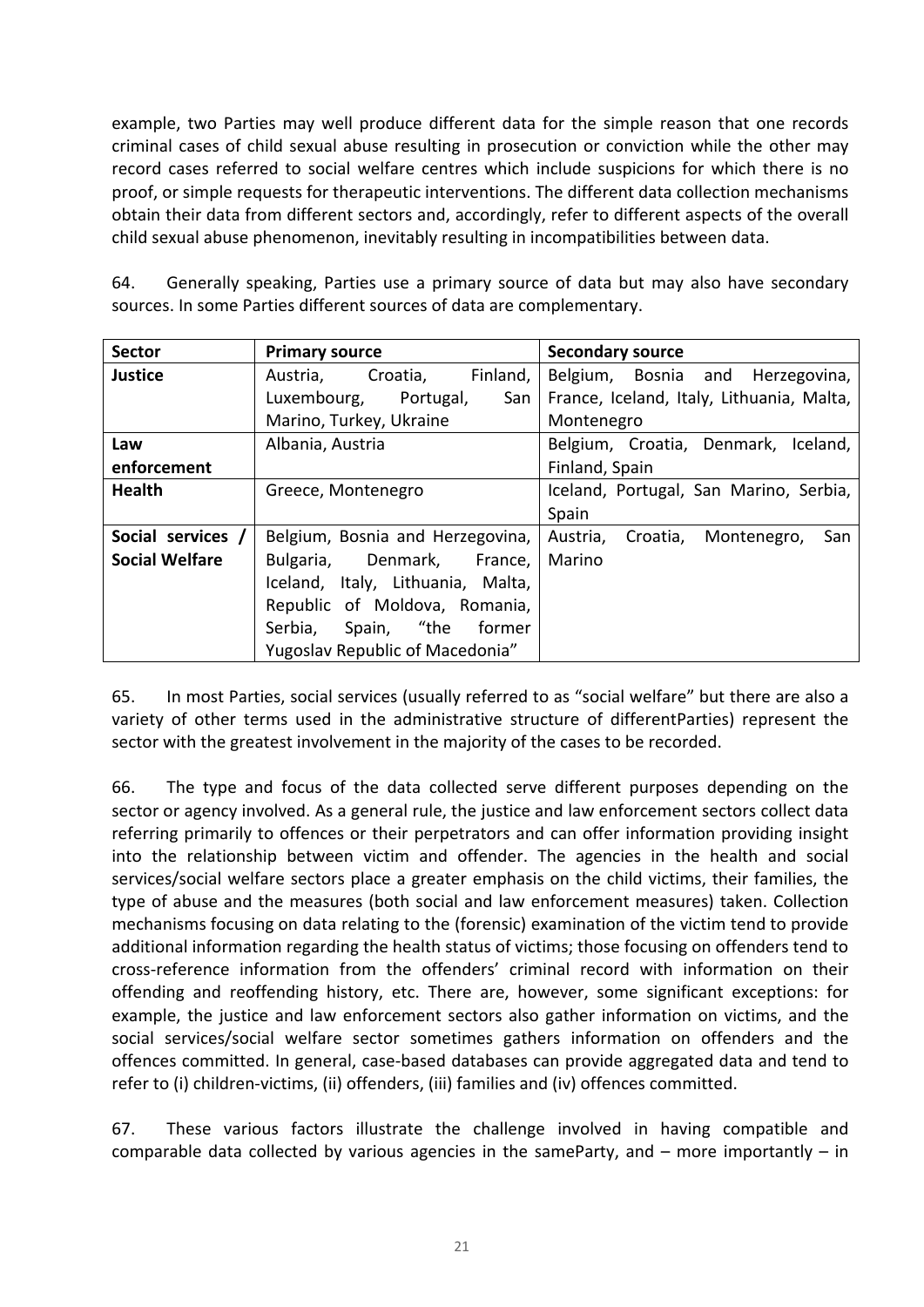drawing up a more complete and reliable statistical picture of the phenomenon of child sexual abuse committed in the circle of trust and identifying trends over time.

## *Promising practice*

A minimum set of variables and practicable procedures to collect data on registered cases of child abuse was developed under the DAPHNE III programme (DG Justice of the European Commission). This tool, entitled ["Co-ordinated Response to Child Abuse and Neglect \(CAN\) via](http://www.can-via-mds.eu/)  [Minimum Data Set \(MDS\)"](http://www.can-via-mds.eu/) is available for any Party interested in using it.

68. The Committee notes that data derived from judicial interviews or any other overall assessment of child victims carried out by specialist centres responsible for dealing with any cases notified to them (for example Barnahus, child advocacy centres, child protection centres) are a very good source of information having both disaggregated and aggregated data that can be made available in a variety of ways. Even where the primary focus of these centres is child abuse in general (and not exclusively child sexual abuse), it is relatively easy to produce series of data on different sub-types of child abuse, including child sexual victimisation; the same applies to quantifying the cases of child sexual abuse committed in the circle of trust. These centres have comprehensive information covering all the main aspects of child abuse, in particular the detailed statistics required for registering cases in a variety of potentially useful ways.

## *Promising practice*

In **Iceland**, the *[Barnahus](http://www.bvs.is/)* collects data on child sexual abuse committed in the circle of trust deriving from interviews conducted there. This data have been analysed since 2011 by the Government Agency for Child Protection.



## **Iceland: Degree of relationship between the child victim and the sexual offender, including within the "circle of trust" (2011-2014)**

69. The Committee notes a great variety in the situation in the Parties.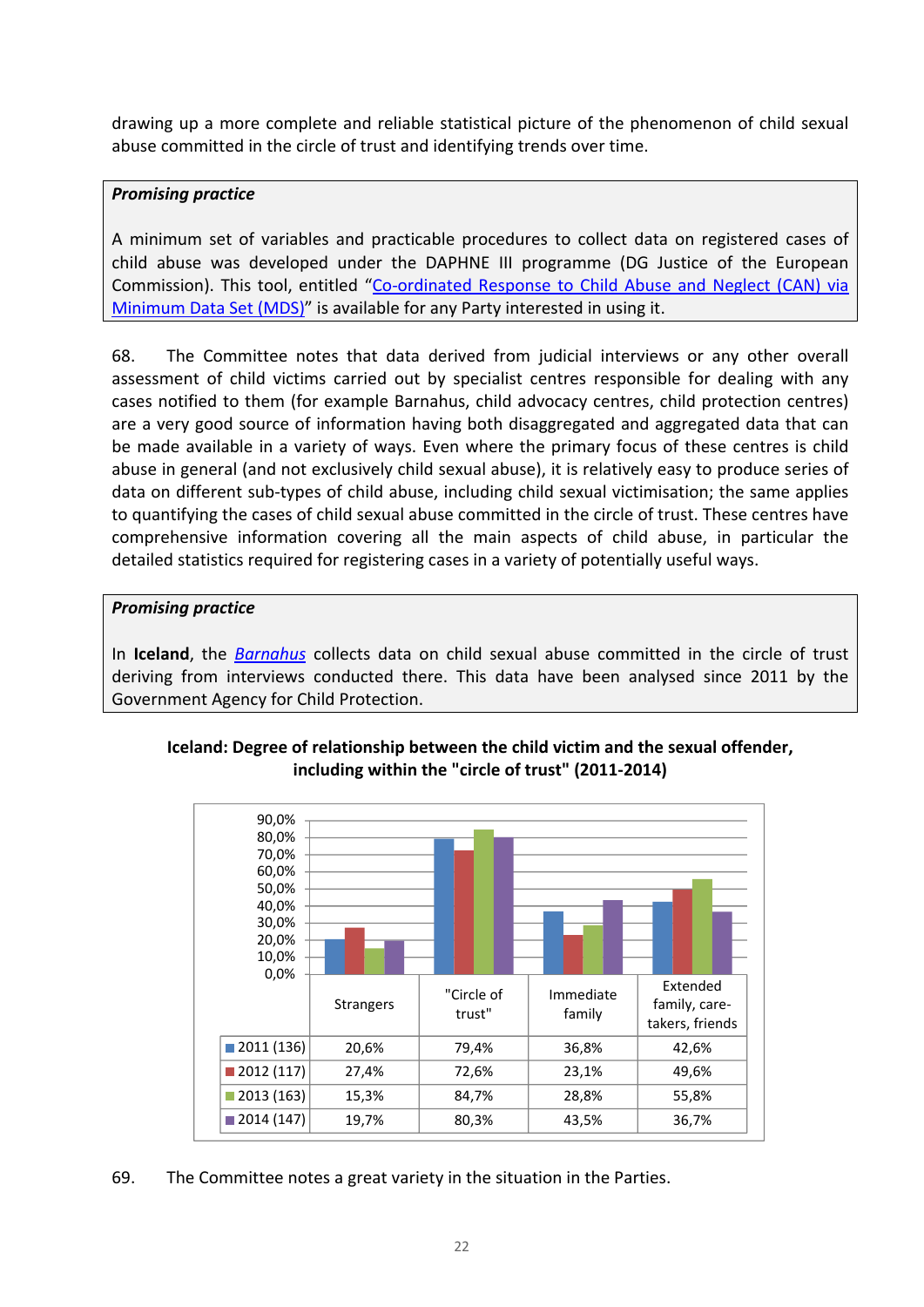70. Where the data recording unit is that of child victim cases, it is possible in Denmark, **Iceland**, **San Marino**, **Serbia** and in parts of **Belgium** to produce sub-totals highlighting reports of child sexual abuse from overall figures of child abuse. In other cases, where the recording unit is the type of offence committed (in this case, sexual abuse), bearing in mind that responsibility for keeping the registers falls primarily to the justice and law enforcement sectors, the availability of detailed data on child sexual abuse varies from country to country, depending on the national legislation in force. The Parties where this is possible are **Albania**, **Austria, Croatia**, **Finland, Greece, Iceland, Lithuania, Moldova, Portugal, San Marino** and **Spain**.

71. Some data referring to children as victims of sexual abuse are available in Parties such as **Austria, Belgium, Bosnia and Herzegovina, Bulgaria, Croatia, Denmark, Iceland, Italy, Lithuania, Malta, Moldova, Romania, San Marino, Serbia** and **Spain**. Similarly, **Austria**, **Belgium**, **Bulgaria**, **Croatia**, **Denmark, Malta** and **Serbia** have some information on the perpetrators of child sexual abuse. In **Austria**, **Belgium**, **Bulgaria**, **Iceland**, **Lithuania**, **Malta**, **Montenegro**, **Portugal**, **Romania**, **San Marino**, **Serbia** and **Spain** data is recorded by type of case. **Albania**, **Austria**, **Belgium**, **Bosnia and Herzegovina**, **Bulgaria**, **Denmark**, **Iceland**, **Lithuania**, **Malta**, **Portugal, Romania, San Marino** and **Spain** have aggregated data which can, nevertheless, be broken down into types of case. The Committee notes, in particular, the need for gender disaggregated data which may have strong implications in the way policies and measures are framed, adjusted and evaluated. The Committee also notes that there are ongoing initiatives to develop new systems or mechanisms for data collection in various sectors in **Greece**, **Italy**, **Portugal**, **Spain** and **Turkey**.

72. The Committee further points out that in the majority of Parties, there is a lack of data being collected relating specifically to child sexual abuse committed in the circle of trust, except in Parties which have registers containing reliable data on such cases. However, some registers contain details of the relationship between the child victim and the perpetrator of the sexual abuse (**Austria**, parts of **Belgium**, **Croatia**, **Denmark** and **Portugal**). Others refer to specific cases of "domestic" sexual violence against children, which represents only a proportion of child sexual abuse committed in the circle of trust.

73. The Committee notes that in some cases, the quality of the data collected leaves much to be desired, whether in terms of completeness (not all cases are systematically recorded) or validity (not all required fields are filled in for each case, information is not always up-to-date or accurate, etc.).

74. Furthermore, the Committee notes that mandatory reporting is an additional factor in data collection, since where it is in force, a larger number of cases are reported and consequently registered.

75. Nonetheless, the Committee observes that one of the most important factors which is crucial for the availability of data on child sexual abuse committed in the circle of trust is undoubtedly the appointment of an agency tasked with producing a periodic report on aggregated data or recording case-based information on child abuse and neglect. In those Parties where such is the case, the information made available to the public (generally aggregated data) and authorised groups of users (generally case-based information) is, on the whole, much more reliable and complete.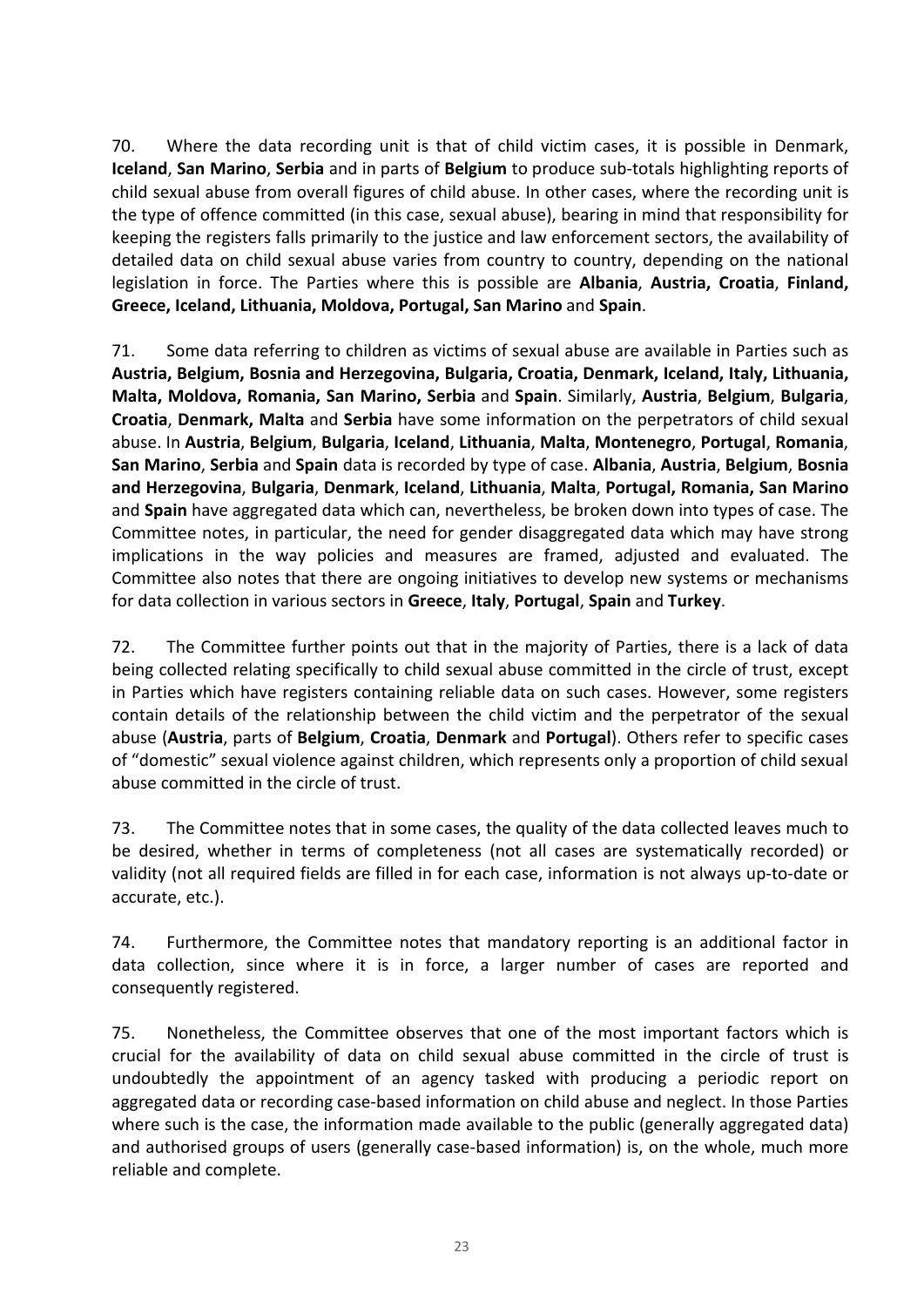76. Lastly, the Committee notes that Parties still need to address the issue of managing the effectiveness of the various mechanisms or focal points. The Committee stresses that this is vitally important as it is essential that data collection mechanisms are constantly assessed to ensure their ability to depict the actual situation on the ground and produce accurate and reliable data, bearing in mind that on the whole it takes several years before optimal functioning is achieved.

### **Recommendations as to steps to be taken to improve the effective implementation of the Lanzarote Convention**

The Lanzarote Committee:

- Urges Parties to take the necessary legislative or other measures to set up or designate mechanisms for data collection or focal points at national or local level and in collaboration with civil society, for the purpose of observing and evaluating in terms of quantitative data collection the phenomenon of the sexual exploitation and sexual abuse of children in general and child sexual abuse committed in the circle of trust, in particular;
- To this end, where such specific mechanism is not already in place, invites Parties to ensure that existing general data collection mechanisms are able to produce accurate and reliable data on the phenomenon of child sexual abuse committed in the circle of trust by means of specific sub-totals extrapolated from overall data on abuse;
- Considers that Parties must set up a national or local system for recording case-based data for child sexual abuse in the circle of trust cases in the various sectors liable to come into contact with children victims in such instances; such administrative data collection systems should be implemented allowing to compare and cross-check the data thus collected at national level and avoid duplication;
- Invites Parties to consider elaborating and subsequently implementing guidelines establishing a minimum set of variables and procedures to collect data on child sexual abuse cases, which could subsequently make data collected in different Parties internationally compatible and comparable between them;
- $-$  Invites Parties to disaggregate data on the basis of the gender of the child victim and of the perpetrator, should this not be already the case;
- Invites Parties to establish a comprehensive system of reporting of cases of child sexual abuse committed in the circle of trust, which will ensure the completeness of the data collected;
- To improve the extensiveness and quality of collected data, invites Parties to consider setting up data collection systems integrated with specific points of comprehensive management of child sexual abuse cases at the level of specialist centres such as, for example, the Children's Houses;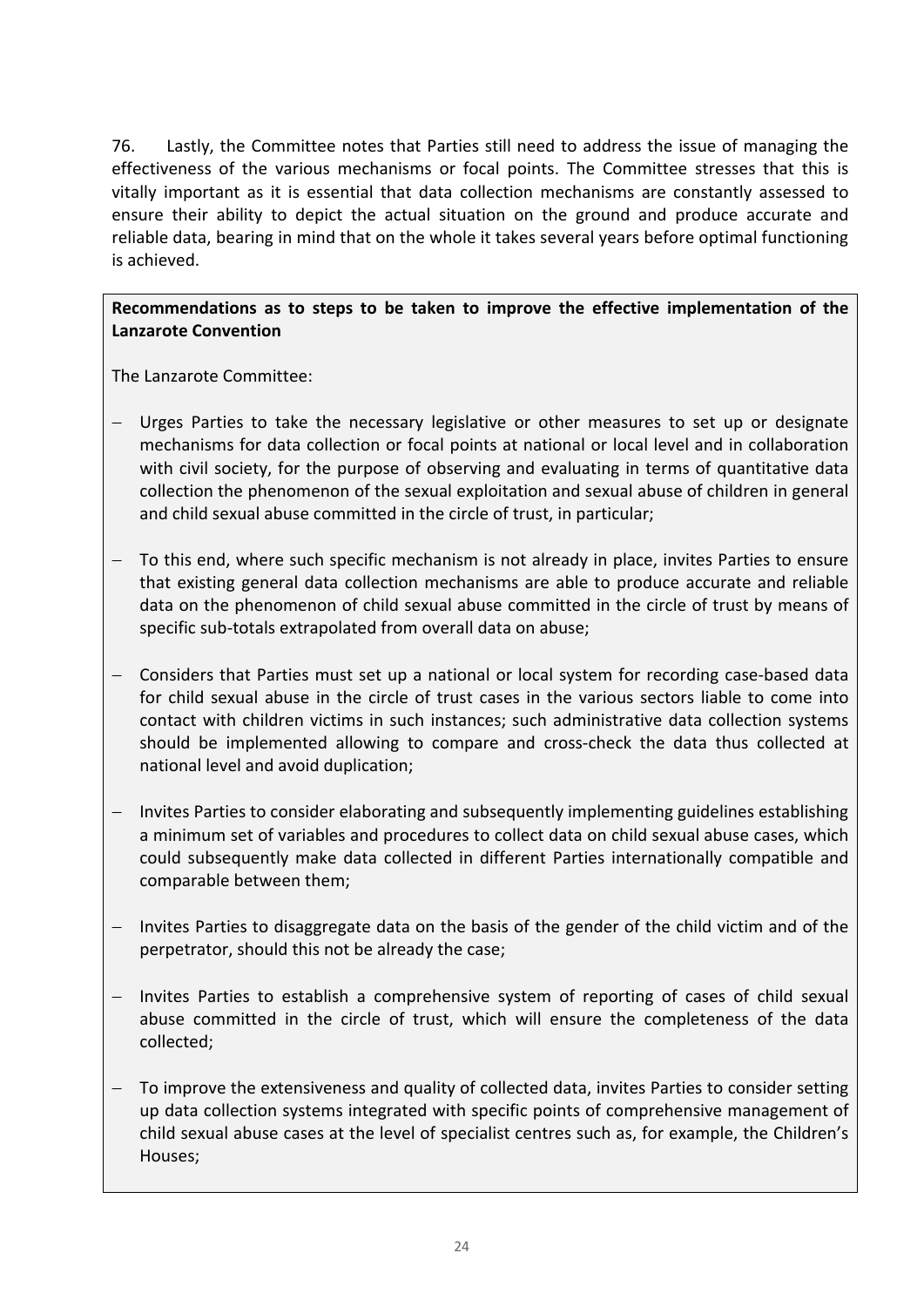- Invites Parties to appoint a national or local agency tasked with providing periodic reports on aggregated data or recording information on child sexual abuse committed in the circle of trust;
- Invites Parties to ensure ongoing evaluation of the effectiveness of their mechanisms or focal points with regard to their ability to depict the actual situation on the ground and produce accurate and reliable data.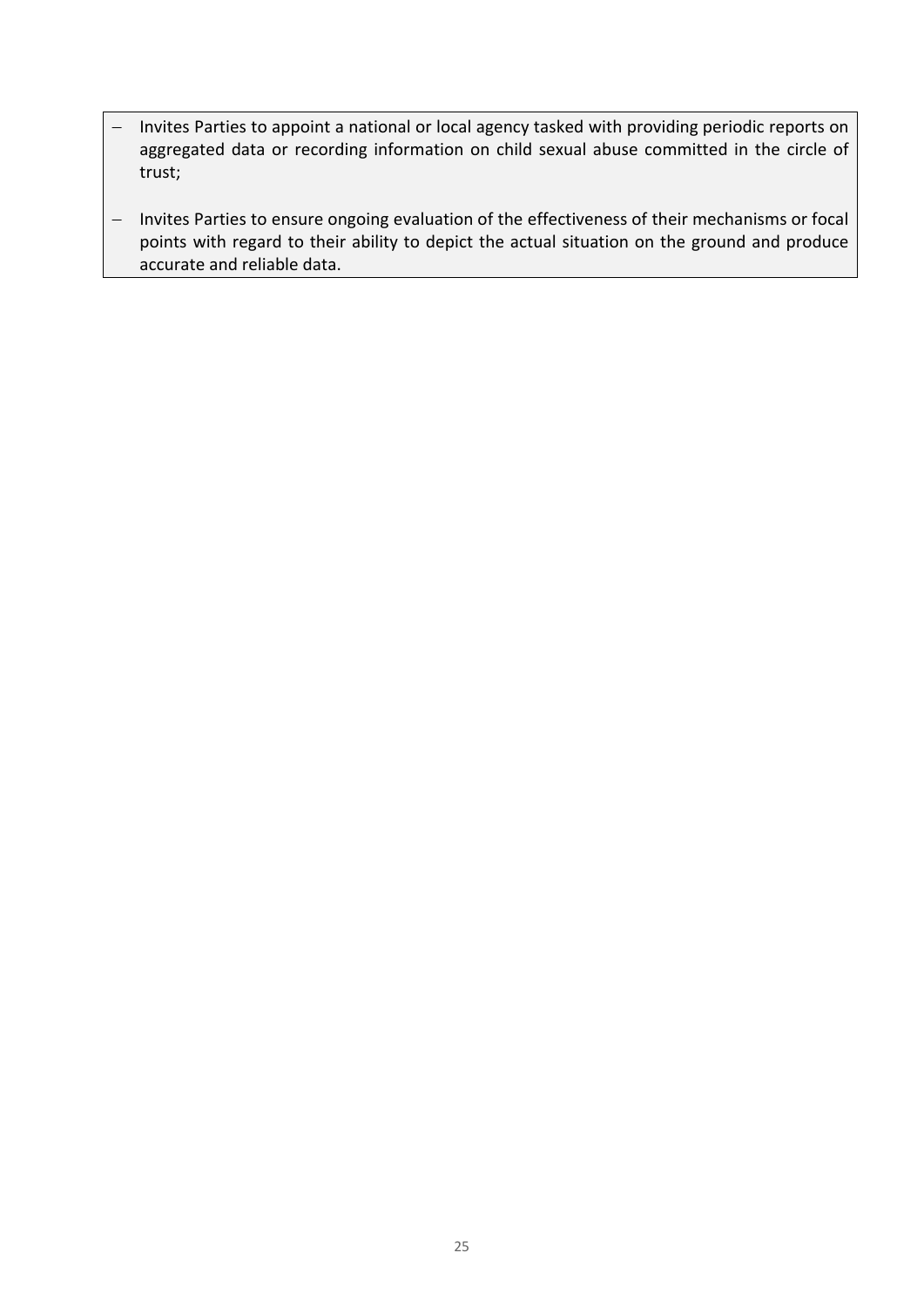## <span id="page-25-1"></span>**III BEST INTEREST OF THE CHILD AND CHILD FRIENDLY CRIMINAL PROCEEDINGS**

77. Child sexual abuse is typically a very intimate and secretive act. Children are often too ashamed or too frightened to seek professional advice and support, and will frequently decide alone whether to disclose their sexual victimisation. In cases where they have been abused by a family member or by someone in their circle of trust, victims will face additional fears and concerns: will their disclosure have a negative impact on their family environment and friends, support and life overall? A child's ability and willingness to report their victimisation plays a crucial role in legal and therapeutic intervention. It represents the most valuable source of information and it is on this that the whole case may rest.

78. In this respect it is crucial to avoid the negative consequences which result from inappropriate and repetitive interviewing techniques and adverse facilities where these interviews may take place. To guarantee the rights and best interests of child victims of sexual abuse, authorities need to recognize that they have to act collectively, not just as a government or a judicial system, but all together as a society. Acting collectively means implementing measures to protect children, which are not confined to individual actions, such as incarcerating perpetrators or providing family therapy, but which are truly child-focused and comprehensive with regard to prevention, intervention and rehabilitation. An interdisciplinary and multi-agency approach delivered by all the different entities in society whose responsibility is to carry out these tasks is therefore paramount.

79. This chapter examines what specific legal safeguards have been taken by Parties to guarantee the best interests of children victims of sexual abuse in their circle of trust and that criminal proceedings are held in a child friendly way.

## <span id="page-25-0"></span>**III.1 Article 30§1: Best interest of the child in investigations and criminal proceedings[20](#page-25-2)**

#### *Article 30 – Principles*

*1 Each Party shall take the necessary legislative or other measures to ensure that investigations and criminal proceedings are carried out in the best interests and respecting the rights of the child. (…)*

#### *Explanatory report*

 $\overline{a}$ 

*215. This is why paragraphs 1 and 2 establish two general principles to the effect that investigations and judicial proceedings concerning acts of sexual exploitation and sexual abuse of children must always be conducted in a manner which protects the best interests and rights of children, and must aim to avoid exacerbating the trauma which they have already suffered.*

<span id="page-25-2"></span><sup>&</sup>lt;sup>20</sup> The findings of the Lanzarote Committee on the implementation of Article 30§1 of the Convention are based on the analysis of the replies by Parties and other stakeholders to Question 13 the Thematic Questionnaire and to Question 22(d) of the General Overview Questionnaire to which it refers prepared by Ms Joanna PAABUMETS (Estonia), who acted as Rapporteur for this part of the report.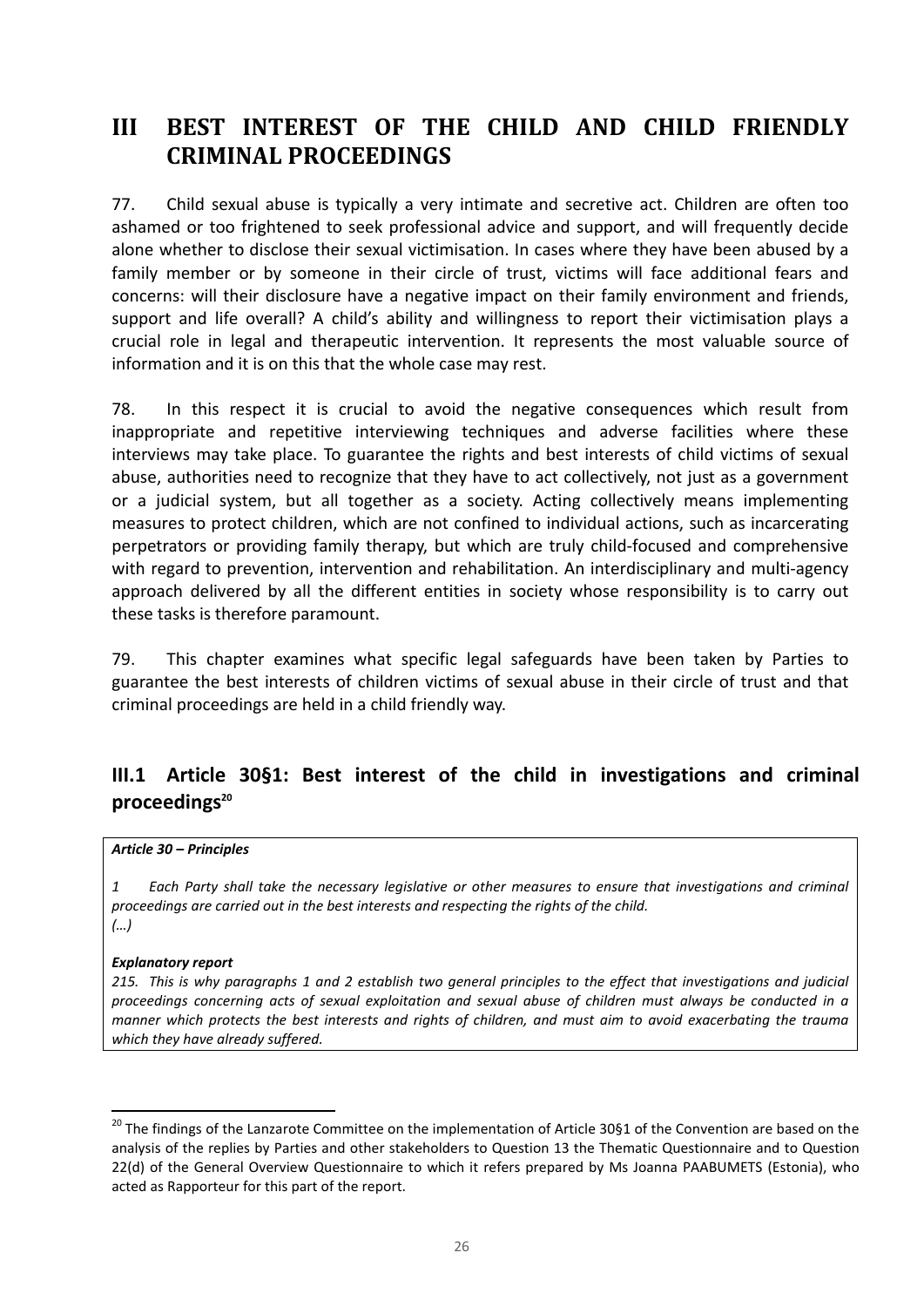80. The Lanzarote Committee stresses the overwhelming importance of the implementation of the best interest of the child in every aspect of the investigations and criminal proceedings concerning acts of sexual exploitation and sexual abuse of children in general. It goes without saying that this is fundamental also within the specific context of proceedings concerning sexual abuse of children in the circle of trust. As the UN Committee on the Rights of the Child, the Lanzarote Committee underlines that the respect of the child's best interests is a substantive right, a fundamental, interpretative legal principle and a rule of procedure.

*United Nations Committee on the Rights of the Child: General comment No. 14 (2013) on the right of the child to have his or her best interests taken as a primary consideration (Article 3 paragraph 1 Convention on the Rights of the Child)*

*"6. (…) The child's best interests is a three-fold concept:*

*(a) A substantive right: The right of the child to have his or her best interests assessed and taken as a primary consideration when different interests are being considered in order to reach a decision on the issue at stake, and the guarantee that this right will be implemented whenever a decision is to be made concerning a child, a group of identified or unidentified children or children in general. Article 3, paragraph 1, creates an intrinsic obligation for States, is directly applicable (self-executing) and can be invoked before a court.*

*(b) A fundamental, interpretative legal principle: If a legal provision is open to more than one interpretation, the interpretation which most effectively serves the child's best interests should be chosen. The rights enshrined in the Convention and its Optional Protocols provide the framework for interpretation.*

*(c) A rule of procedure: Whenever a decision is to be made that will affect a specific child, an identified group of children or children in general, the decision-making process must include an evaluation of the possible impact (positive or negative) of the decision on the child or children concerned. Assessing and determining the best interests of the child require procedural guarantees. Furthermore, the justification of a decision must show that the right has been explicitly taken into account. In this regard, States parties shall explain how the right has been respected in the decision, that is, what has been considered to be in the child's best interests; what criteria it is based on; and how the child's interests have been weighed against other considerations, be they broad issues of policy or individual cases."*

81. Article 30§1 of the Convention safeguards the rights and best interests of the child victim during investigations and criminal proceedings. The Committee underlines that, as specified in the Fundamental Principles of the Guidelines of the Committee of Ministers of the Council of Europe on Child-Friendly Justice "in assessing the best interests of the involved or affected children: a. their views and opinion should be given due weight; b. all other rights such as the right to dignity, liberty and equal treatment should be respected at all time; c. a comprehensive approach should be adopted by all relevant authorities so as to take due account of all interests at stake, including psychological and physical well-being and legal, social and economic interests of the child" (Chapter B.2).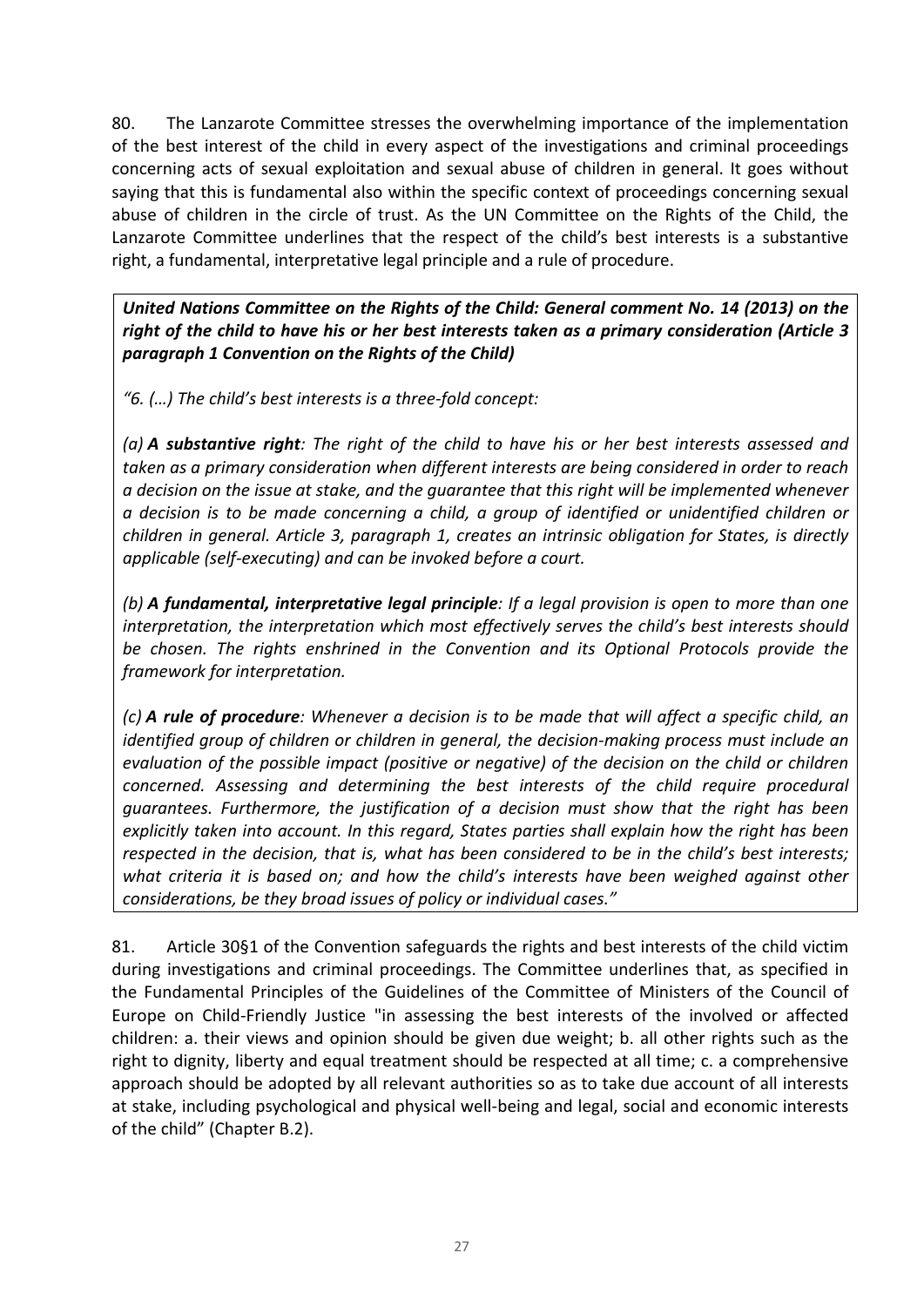82. The Committee notes that although Parties mentioned respecting the child's best interest during proceedings and conducting a protective approach towards the child thereof, none (except **Austria, Croatia, Iceland**) indicated which legislative or other measures they took to ensure this nor which special criminal procedural regulations would apply for the child's best interest in cases where the alleged perpetrator is within the child's circle of trust. $^{21}$  $^{21}$  $^{21}$ 

83. The Committee notes that, within the context of criminal procedure, there is, amongst the Parties, little use of the specific notion of circle of trust. Whether or not the abuse has been committed in the child's circle or trust, general measures of protection respecting the child's best interest must be applied.

84. If the child has no direct family support during the proceedings, the possibility for the child to understand his/her rights in the penal procedure, especially the right to participate, is paramount. In **Denmark** for example, prosecution will inform the child's legal guardian and counsel whether the suspect is prosecuted and whether the child has to testify in court.

85. Several Parties (**Austria, Belgium, Croatia)** have pointed out the importance of other stakeholders in informing and guaranteeing the child's rights and best interests during criminal proceedings. In **France** for example, non-governmental associations, financed by the Ministry of Justice, help to inform the child victim of his or her rights.

86. The Committee calls for more Parties to consider establishing or reinforcing a close cooperation between competent bodies and professionals assigned to cases involving child victims, such as in the examples from **Iceland**, **Denmark, France** and **Belgium**. A closer cooperation, such as required by Article 10 of the Convention, will not only offer children the possibility to quickly obtain emotional support which is paramount in cases of sexual abuse in the circle of trust, but will also push different stakeholders to focus on the child's best interest overall.

## *Promising practices*

<u>.</u>

In **Bosnia and Herzegovina**, [Safe Houses/](http://medicazenica.org/uk/index.php?option=com_content&view=article&id=50&Itemid=27)*Medica Zenica* are structures for victims of violence in general, which also welcome child victims of sexual abuse. Children in the safe house are provided therapy and assisted in making contacts with with relevant government agencies (police, Social Service center, judiciary, Prosecutor's Office, Municipality administration and other institutions) and other non-governmental organizations for comprehensively exercising their rights and fulfilling their needs. During their stay in the houses they are also involved in education and upbringing processes.

In **Denmark** a number of Children´s Houses/*Børnehuse* have been set up to provide a nationwide framework for child-friendly and multiagency investigation of child abuse, including sexual abuse. This includes a mandatory referral of cases to the *Børnehuse* if either the police or the health service sectors are involved in the investigation of alleged sexual abuse in addition to the municipal authorities. In the *Børnehuse*, the police, the prosecution service, authorized healthcare professionals and the municipal authorities work and cooperate to help the child. In

<span id="page-27-0"></span> $21$  See Table D in Appendix IV for specific replies by Parties.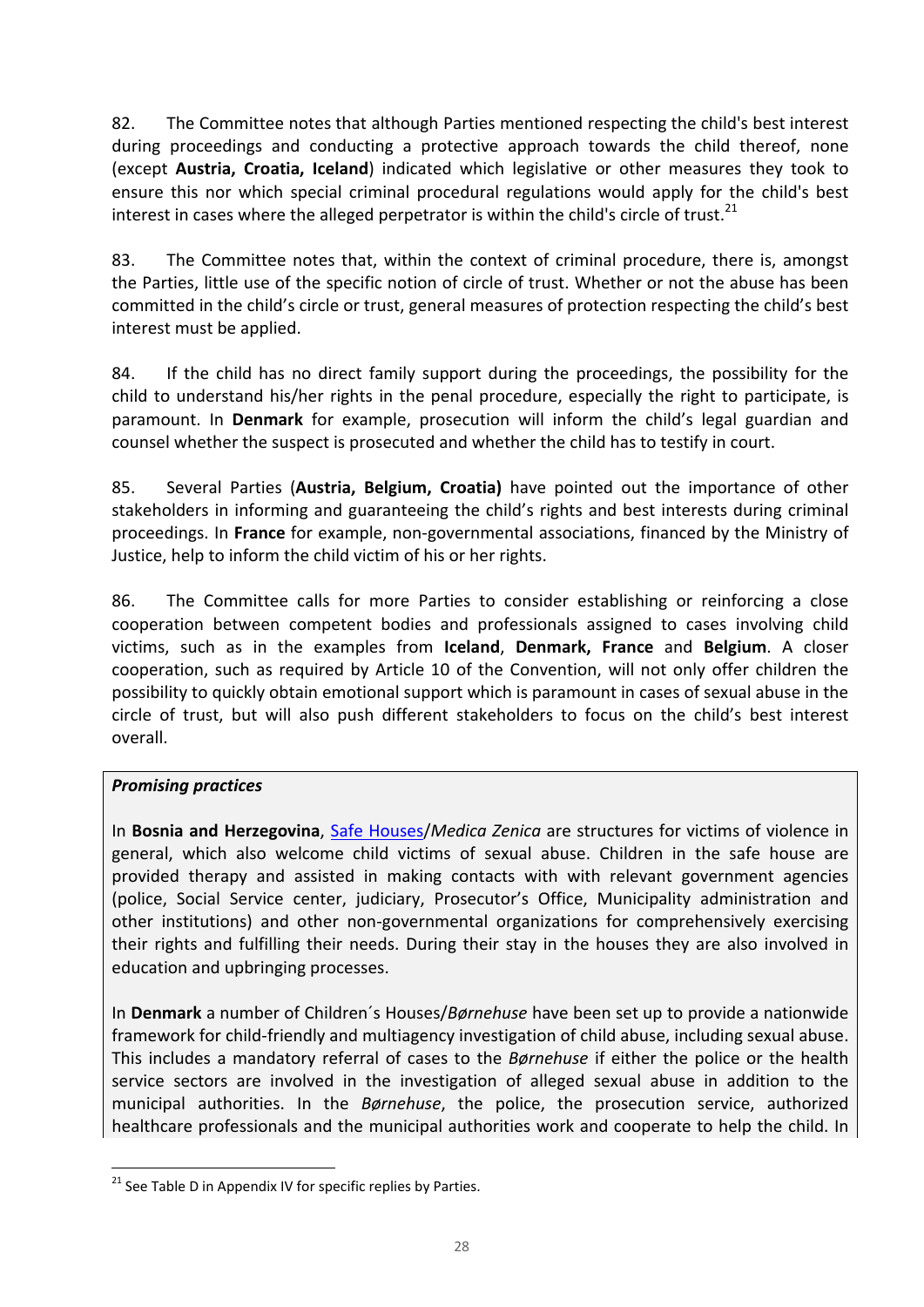this respect the authorities can exchange information in relation to the case regarding private matters concerning the child's personal and family circumstances where the exchange is considered necessary for the child's health and development.

In **Denmark,** a child victim receives the name and telephone number of a contact person from the police service whom she/he may call and talk to about the case.

In **France,** national law provides that non-governmental organisations may assist the child throughout his or her hearings.

In **Iceland**, [Children's House/](http://www.bvs.is/media/barnahus/childrens-house-brocure.pdf)*Barnahus* represent a child-friendly, interdisciplinary and multiagency centre where different professionals work under one roof and investigate suspected child sexual abuse cases and provide appropriate support for child victims. The activities are based on a partnership between the State Police, the State Prosecution, the University Hospital and the local child protection services as well as the Government Agency for Child Protection which is responsible for its operation. The basic concept of Barnahus is to avoid subjecting the child to repeated interviews by many agencies in different locations.

## **Recommendations for the measures to be taken to improve the implementation in practice of the Lanzarote Convention**

The Lanzarote Committee:

- Considers that when sexual abuse is inflicted by someone in the child's circle of trust, the child victim is in a particularly delicate situation of having to report a crime made by someone who he or she trusted, respected and possibly loved. This situation which can create a serious disturbance on the child's family life and overall wellbeing, needs to be addressed specifically by Parties;
- Considers that information and advice should be provided to child victims in a manner adapted to their age and maturity, in a language they understand and which is gender and cultural sensitive;
- Considers that Parties should address and encourage as much as possible the coordination and collaboration of the different players who intervene for and with the child victim during criminal proceedings. This comprehensive and interdisciplinary approach offers extra support to the child victim and in some cases, the possibility for intervention not to be delayed and approptiate support to be provided immediately after the disclosure;
- $-$  Invites Parties to ensure that the different agencies involved in the coordination and collaboration concerning child sexual abuse are allowed to share personal information as appropriate;
- Invites Parties to provide for interviewing the child without informing in advance the parents/legal guardians or acquiring their prior consent in cases in which there is a reasonable suspicion of sexual abuse in the circle of trust and there is a reason to believe that parents/legal guardians may prevent a child from disclosing sexual abuse.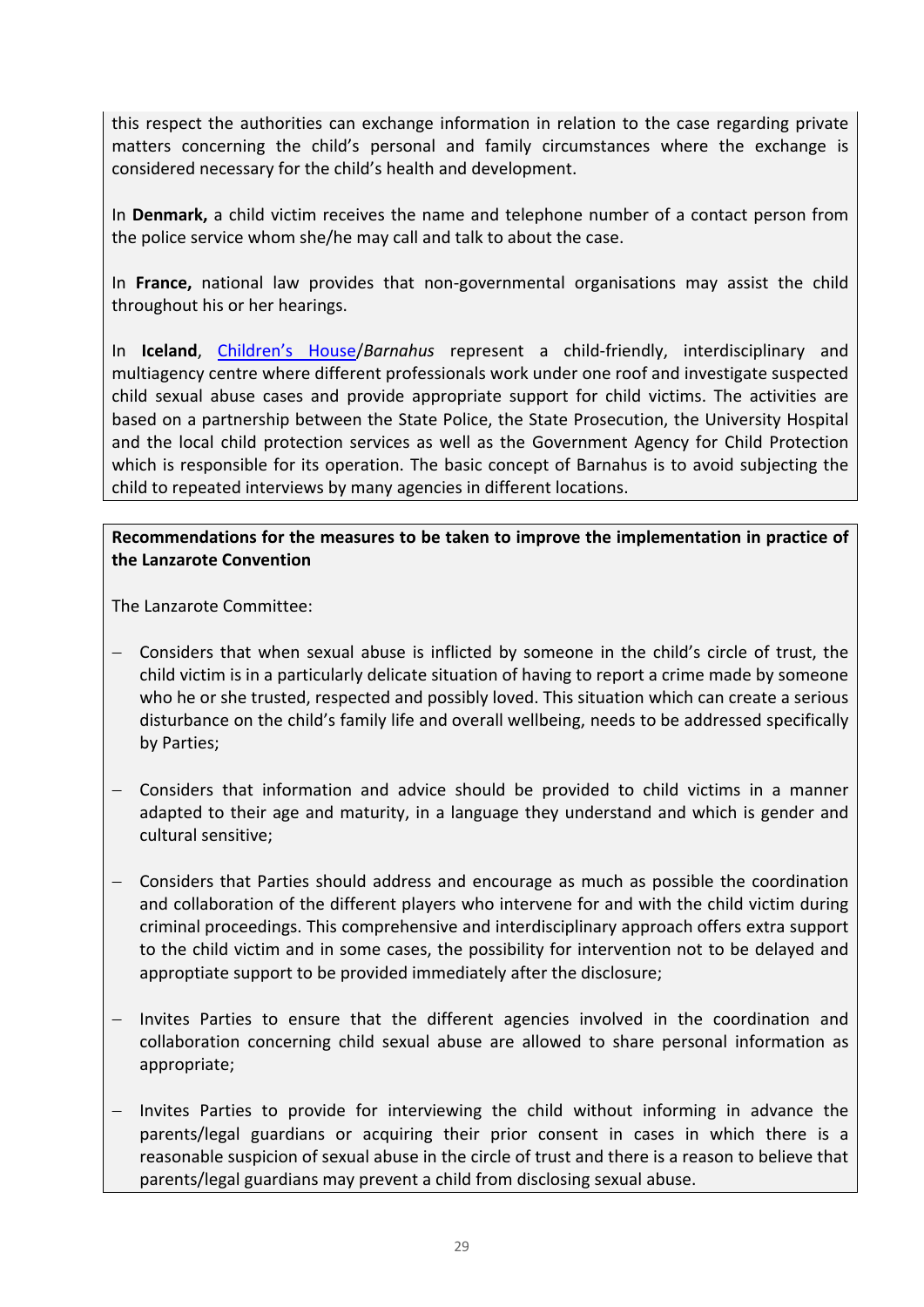## <span id="page-29-0"></span>III.2 Article 14§3, 2<sup>nd</sup> indent: Removing the victim from his/her family **environment when parents or persons who have care of him/her are involved in**  his/her sexual abuse<sup>[22](#page-29-1)</sup>

#### *Article 14 – Assistance to victims*

*(…) 3 When the parents or persons who have care of the child are involved in his or her sexual exploitation or sexual abuse, the intervention procedures taken in application of Article 11, paragraph 1, shall include:*

*– the possibility of removing the alleged perpetrator;*

*– the possibility of removing the victim from his or her family environment. The conditions and duration of such removal shall be determined in accordance with the best interests of the child.*

#### *Explanatory report*

 $\overline{a}$ 

*99. Paragraph 3 provides for the possibility, where the parents or carers of the victim are involved in the case of sexual exploitation or abuse, of removing either the alleged perpetrator or the victim from the family environment. It is important to stress that this removal should be envisaged as a protection measure for the child and not as a sanction for the alleged perpetrator. (…) The other option may be to remove the child from the family environment. In such case, the length of time of the removal should be determined in the best interests of the child.*

87. Article 14 of the Lanzarote Convention sets out the measures that Parties are required to take to assist victims of any of the offences of sexual abuse and sexual exploitation defined in the Convention. In the context of this  $1<sup>st</sup>$  monitoring report the Committee chose to examine in particular whether and how Parties implement the possibile removal of the victim from his/her family environment when parents or persons who care for him/her are involved in his/her sexual abuse in accordance with Article 14§3,  $2^{nd}$  indent.

88. Before outlining its findings with respect to the measures in place to remove the child from his/her family environment, the Committee wishes to highlight that when parents or persons who care for the child victim are involved in his/her sexual abuse, Article 14§3 of the Convention also refers to the possible removal of the alleged perpetrator. As pointed out by the Committee of Ministers of the Council of Europe in its Recommendation to member states on children's rights and social services friendly to children and families, "situations of child abuse and neglect require supportive and comprehensive services with the aim to avoid family separation for him or for her. Maintaining the family unity should not, however, be an aim in itself. In the best interest of the child and his or her protection, out-of-home placement is sometimes necessary. Moreover, when the parents are involved in the sexual abuse or exploitation of the child, the intervention procedures shall include the possibility of removing the alleged perpetrator from the family home. $"^{23}$  $"^{23}$  $"^{23}$ 

<span id="page-29-1"></span><sup>&</sup>lt;sup>22</sup> The findings concerning the implementation of Article 14§3, 2<sup>nd</sup> indent, of the Convention are based on the analysis of the replies by Parties and other stakeholders to Question 9(a),  $1^{st}$  indent, of the Thematic Questionnaire prepared by Mr Charlie AZZOPARDI (Malta), who acted as Rapporteurs for this part of the report.

<span id="page-29-2"></span><sup>&</sup>lt;sup>23</sup> Council of Europe Committee of Ministers [Recommendation Rec\(2011\)12](https://wcd.coe.int/ViewDoc.jsp?id=1872121&Site=CM&BackColorInternet=C3C3C3&BackColorIntranet=EDB021&BackColorLogged=F5D383) to member states on children's rights and social services friendly to children and families, adopted by the Committee of Ministers on 16 November 2011 at the  $1126<sup>th</sup>$  meeting of the Ministers' Deputies, Guideline III, C.2.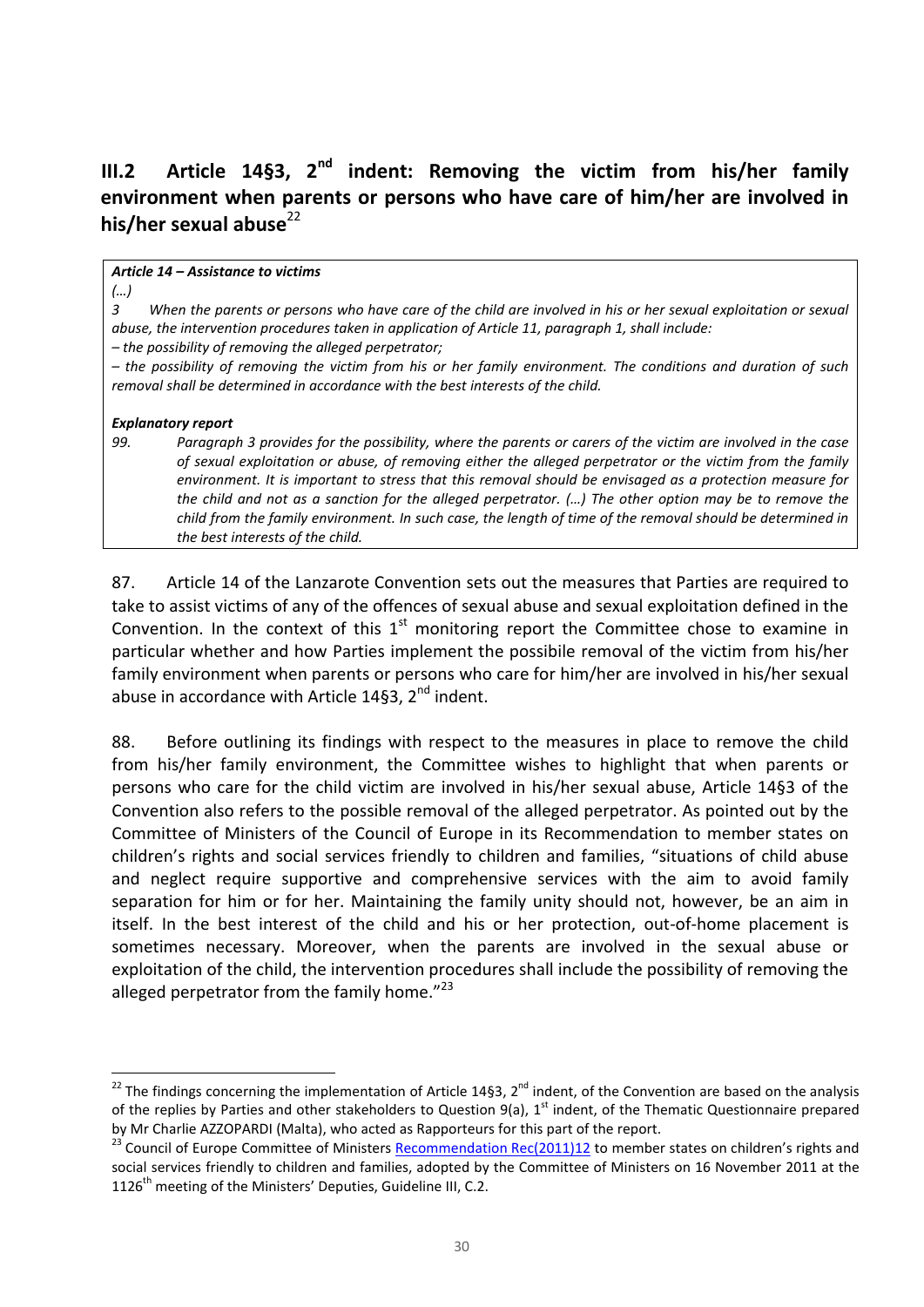89. The Committee thus considers that before resorting to the removal of the victim, the removal of the perpetrator should be preferred. The Committee holds that generally this measure corresponds better to the child's best interest as children tend to perceive their removal from their family environment as a punishment for having disclosed their abuse. Additionally, the removal of the child involves extra difficulties for him/her (e.g. having to change school), which may contribute to his/her secondary victimisation. To minimise rupture in the child's life as far as possible, the Committee recommends that the removal of the alleged perpetrator be taken into consideration first.

90. All the Parties generally indicated that removing either the alleged perpetrator or the victim are possibilities which are covered by their domestic law.<sup>[24](#page-30-0)</sup> Most pointed out that the removal of the victim is generally allowed within an emergency context as a precautionary measure on the basis of a court order. In some Parties (**Denmark, Finland, Iceland**) however, this decision can be taken by the child protection services or social services.

91. Some Parties (**Denmark, Iceland, Italy, Montenegro**) specified that the removal of the victim is handled in a multidisciplinary framework to provide a safe, professional and coordinated effort with regard to the investigation of the alleged sexual abuse and the best interest of the child. These approaches are deemed to be in full compliance with the Convention.

92. In the same line, a few Parties (**Bulgaria, Finland, Iceland, Lithuania**) highlighted that the needs and rights of children are dealt with explicitly and specifically in a "Child Protection Act". The Committee acknowledges that where such acts exist, the repertoire of options for protecting the child's best interests appears to be wider. It however emphasises that it is important to ensure that such options, while available legally, are also implemented in practice.

93. The Committee holds that when the removal of the victim from his/her family environment is inevitable, to guarantee his/her best interests, it is paramount that Parties have an array of options to select from and clear procedures to follow. In this respect the Committee views it very useful that Parties bear in mind the overall guiding principles that should be applied whenever a child is placed outside the family and underlines that every placement must ensure that the child's human rights are fully respected as underlined by the Committee of Ministers of the Council of Europe in its Recommendation to member states on the rights of children living in residential insituations. [25](#page-30-1)

94. In this context, several Parties (e.g. **Austria, Bulgaria, Croatia, Denmark, Italy, the Netherlands, Portugal, Romania, Serbia, Turkey**) referred to different placement possibilities available depending on the specific circumstances and the best interest of the child.

- **Portugal** indicated the following options, some of which are common to otherParties: placing the child with another family member; confiding him/her to a suitable person; hosting of the child in another family or in an institution.
- **Italy** additionally referred to the experimental use of "neutral places" to monitor how the situation evolves in the cases in which a child has been removed from the family because of

 $\overline{a}$ 

<span id="page-30-0"></span><sup>&</sup>lt;sup>24</sup> See Table E in Appendix IV for specific replies by Parties.

<span id="page-30-1"></span><sup>&</sup>lt;sup>25</sup> Council of Europe Committee of Ministers [Recommendation Rec\(2005\)5](https://wcd.coe.int/ViewDoc.jsp?id=835953) to member states on the rights of children living in residential institutions, adopted by the Committee of Ministers on 16 March 2005 at the 919<sup>th</sup> meeting of the Ministers' Deputies.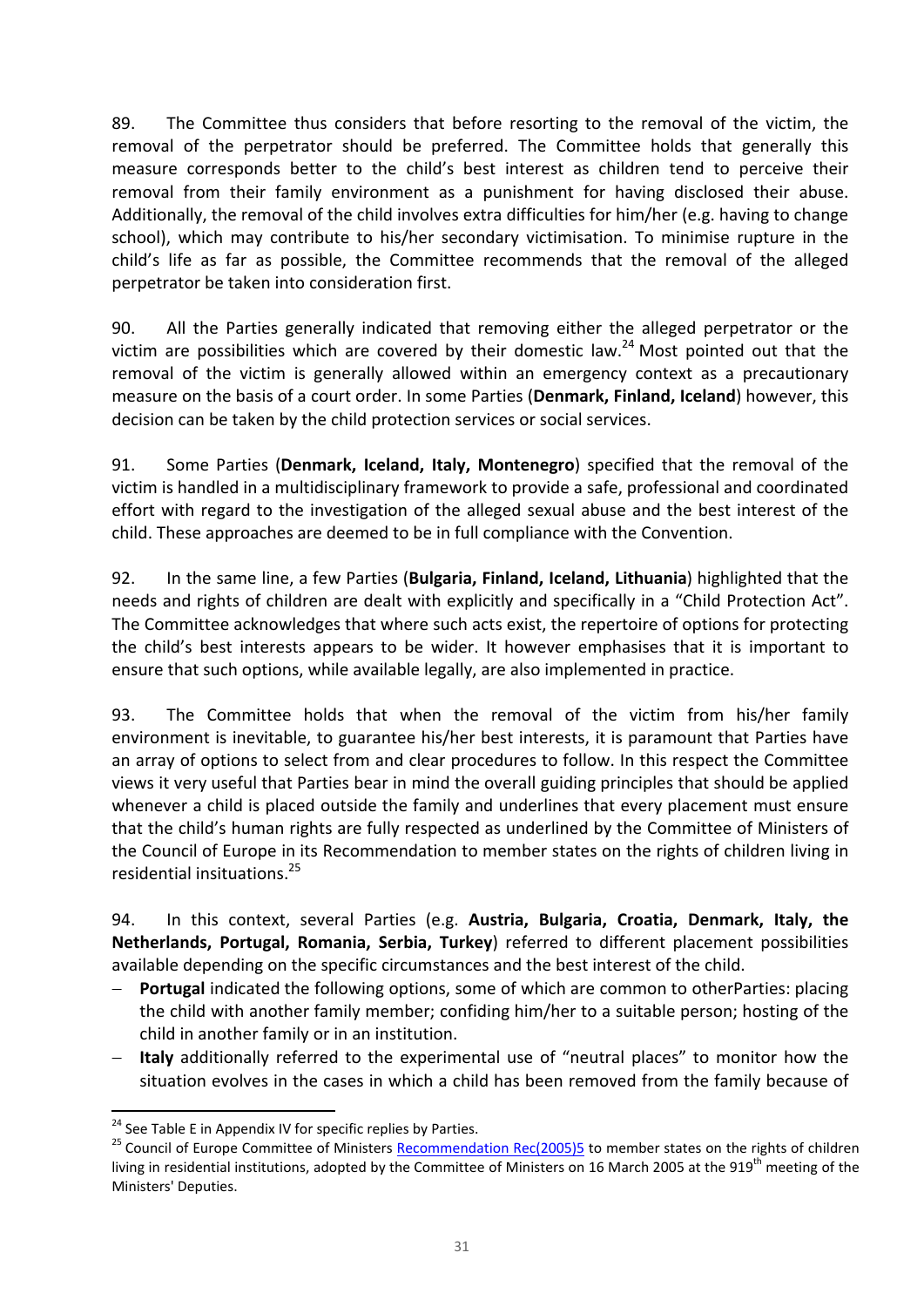intra-family violence and there is a reason to believe that neither parent may take care of the child and there is a multiple case of neglect. In these cases, the adult-child relationship is observed and evaluated in order to decide whether the child can be reunited with his/her parents or with the non-abusing adult, as well as in the judicial proceedings to investigate allegations of abuse.

### *Promising practices*

Having clear victim removal procedures based on the best interests of the child. In this context, the following specific procedures were highlighted as promising:

- Providing various time frames for removal, including emergency removal, short and long term removals, plus other options like indefinite removal (**Croatia**);
- Since August 2015, the child protection act of **Portugal** has been amended, authorizing the judiciary, following a complaint to the latter by the Commission for the protection of children and young people at risk, to remove a child victim of sexual violence from his family environment, without obtaining the consent of a parent or legal guardian who has been indicted or suspected of having committed such a crime against a child;
- Specifying that the type of placement and intervention is age specific and attention has to be given to placing siblings together (**Romania**).

95. The Committee noted that in many Parties (**Albania, Greece, Malta, the Republic of Moldova, Montenegro, Serbia, "the former Yugoslav Republic of Macedonia"**) the removal process (be it of the child or the perpetrator) is foreseen within the context of a "Domestic Violence" law. The Committee holds that in such cases Parties should ensure that a specific reference is included to child sexual abuse. Where this is not the case, children might not sufficiently be guaranteed against sexual abuse in the circle of trust. The Committee therefore recommends that where this is not the case, legislation be reviewed to include an explicit reference to sexual abuse within the context of domestic violence.

96. From the information submitted by some Parties, it emerged that NGOs play a crucial role in promoting the child's best interests with respect to the assistance of victims, including within the removal process. In this respect, the Committee was of the view that it would be useful if local, national and international NGOs could be supported to better share their good practices.

97. Finally, the Committee stresses that temporarily or totally suspending the parental rights of the parent who is the alleged perpetrator should be made possible, as an accompanying measure to protect the child. In such a case, the urgency principle of the proceedings allowing for such a suspension of parental rights should be applied to provide a speedy response. The Committee holds that judicial or other appropriate authorities should have the possibility to take decisions which are immediately enforceable in cases where this would be in the best interest of the child.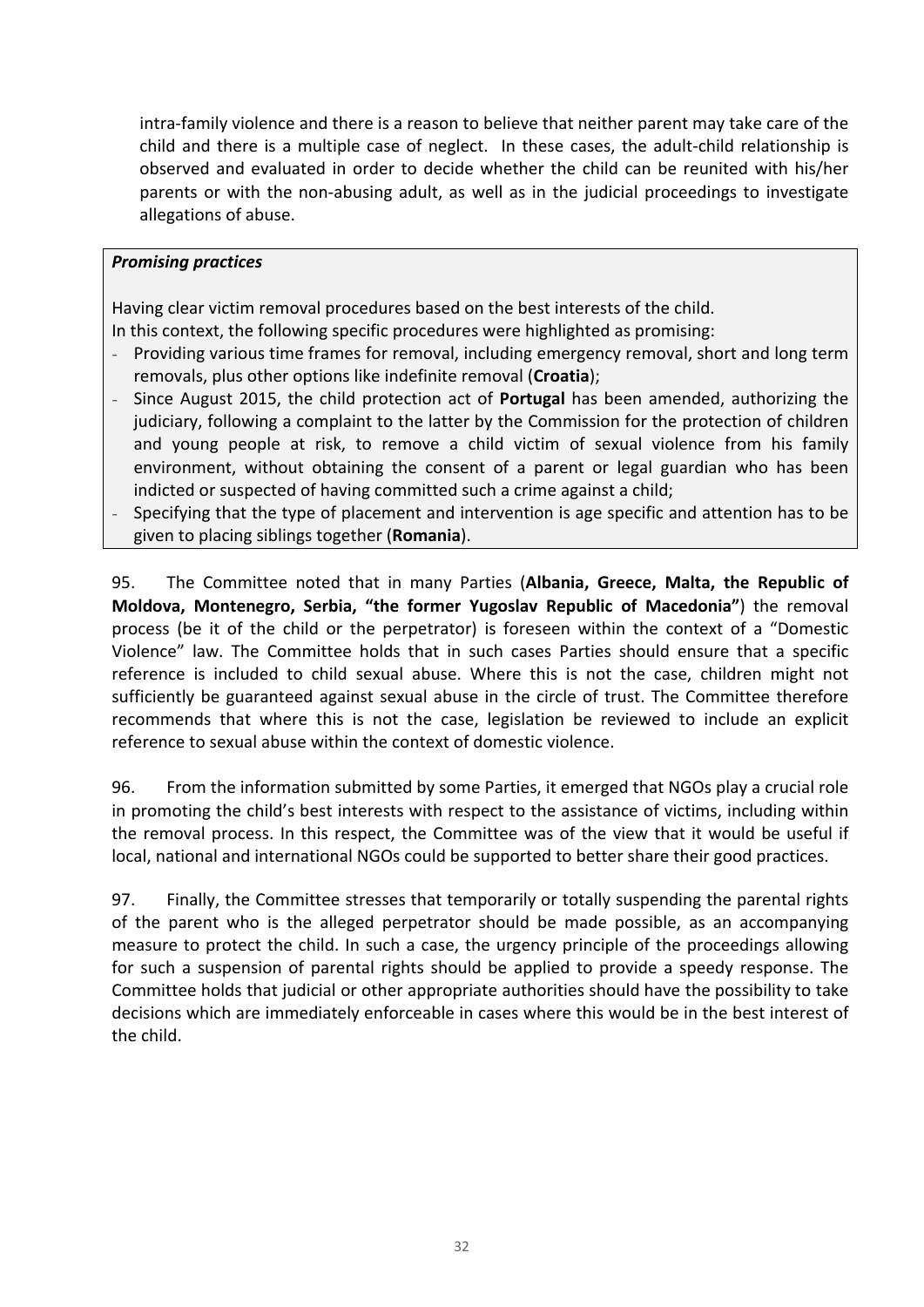**Recommendations as to steps to be taken to improve the effective implementation of the Lanzarote Convention**

The Lanzarote Committee:

- Considers that, in the context of sexual abuse in the circle of trust, the removal of the victim from his/her family environment should be foreseen as a last resort procedure, which should be clearly defined, setting out the conditions for and duration of the removal;
- Considers that interventions and measures which are taken in the context of domestic violence operate on a different modus operandi to those established in child sexual abuse cases. An explicit mention of sexual abuse should therefore be included in all protection measures with regard to domestic violence;
- Invites Parties to support the exchange of good practices developed by civil society to ensure that the best interest of the child principle is respected while determining the most appropriate assistance to children who have been sexually abused within the circle of trust.

## <span id="page-32-0"></span>**III.3 Article 14§4: Therapeutic assistance, including emergency psychological care for persons close to the victim of sexual abuse in the circle of trust**

#### *Article 14 – Assistance to victims*

*(…)*

<u>.</u>

*4. Each Party shall take the necessary legislative or other measures to ensure that the persons who are close to the victim may benefit, where appropriate, from therapeutic assistance, notably emergency psychological care.* 

#### *Explanatory report*

*100. The negotiators recognised that the application of paragraph 4 would be limited, but felt that in certain particularly serious cases it would be justified for those persons close to the victim, including for example family members, friends and classmates, to benefit from emergency psychological assistance. These assistance measures are not meant to benefit the alleged perpetrators of sexual exploitation and abuse, who can instead benefit from the intervention programmes and measures in Chapter V.*

98. This part of the report assesses specifically whether Parties have taken measures to assist the non-offending persons close to the victim. Assisting the victim *per se* is not addressed in this specific section.

99. Half of the 26 Parties monitored provided some answer to this question (**Austria, Bosnia & Herzegovina, Denmark, Croatia, Greece, Iceland, Italy, Luxembourg, Netherlands, Montenegro, Portugal San Marino and Spain**). The Committee regrets that notwithstanding the numerous appeals to submit the relevant info, this was not always done and it is therefore difficult to truly assess the situation.<sup>[26](#page-32-1)</sup>

100. **Italy, Portugal** and **San Marino** point out that the services offered are meant to face emergency situations and provide immediate support, including of psychological nature, but they

<span id="page-32-1"></span><sup>&</sup>lt;sup>26</sup> See Table F in Appendix IV for specific replies by Parties.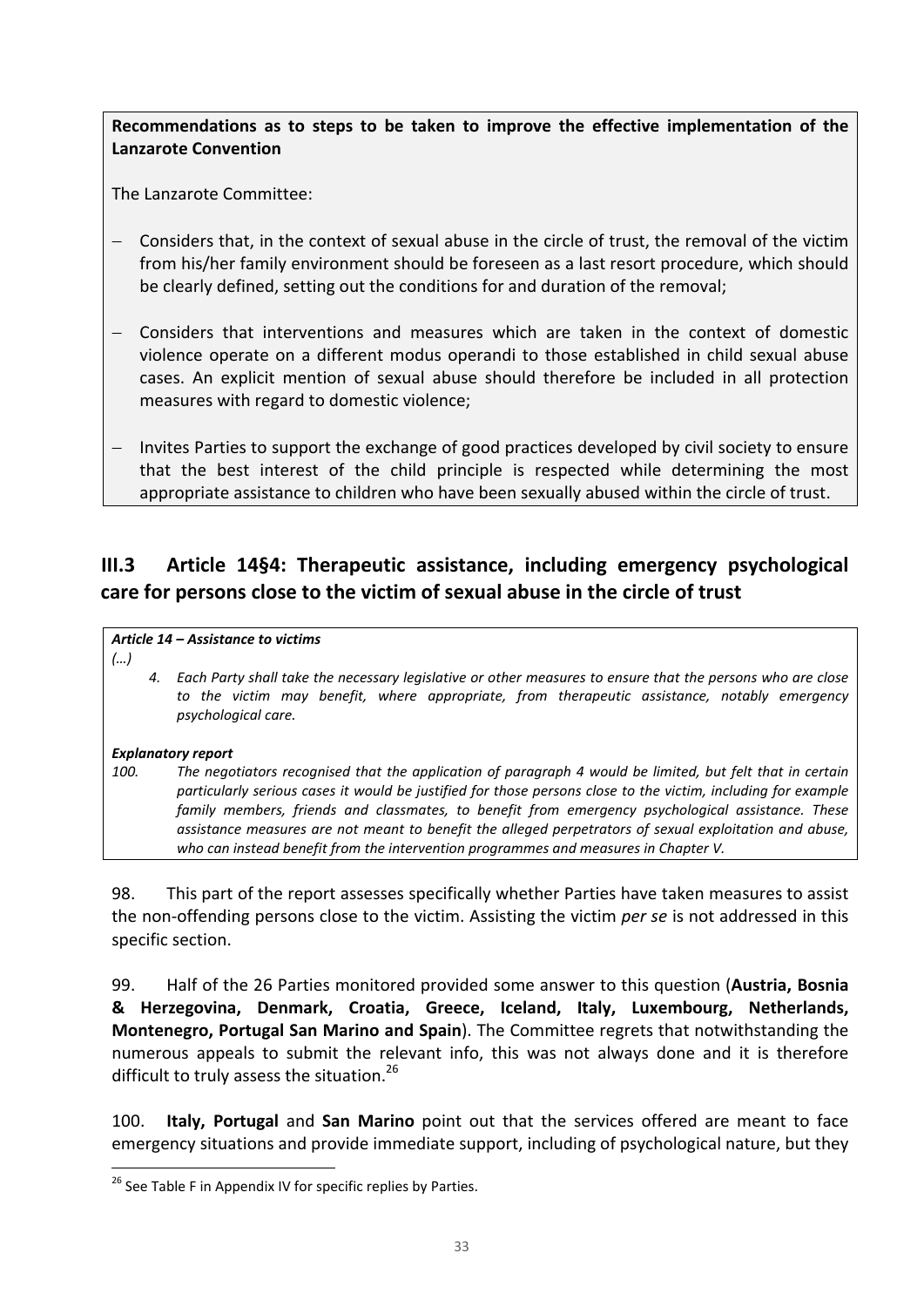are also aimed at subsequently taking care of the victim and persons close to him/her in the medium-term, also for the purpose of recovering family relationships.

101. A few Parties (**Bosnia and Herzegovina, Denmark, Iceland**) highlighted that child protection multidisciplinary structures (see previous section) provide assistance (crisis support and psychological councelling) also to persons close to the victim.

## *Promising practice*

In **Croatia**, the health-care system provides for the non offending parent specific treatment such as counselling with a professional. The parent will have the opportunity to not only discuss and focus on the child victim, but also share his or her feelings in relation to the sexual abuse of his or her child.

The Children's House in **Iceland** provides medical and psychological help to the child and to the persons close to the victim. Iceland also offers temporary housing and financial assistance if need be.

102. From the rest of the information submitted it emerged that a specific legal framework for the provision of services to close relatives of children victims of sexual abuse is lacking. However, services may be provided through the national social and health welfare services or through NGOs. These services seem to be part of generic services and are not dedicated services tailored for sexual abuse of children and the persons close to them.

**Recommendations as to steps to be taken to improve the effective implementation of the Lanzarote Convention** 

The Lanzarote Committee:

- Urges Parties that have not yet done so to take the necessary legislative or other measures to ensure that the persons who are close to the victim may benefit, where appropriate, from therapeutic assistance, notably emergency psychological care.
- <span id="page-33-0"></span>- Invites Parties, when determining the support required to the victim and the persons close to him/her, to take into account the fact that child's disclosure should not worsen his/her situation and that of the other non-offending members of the family.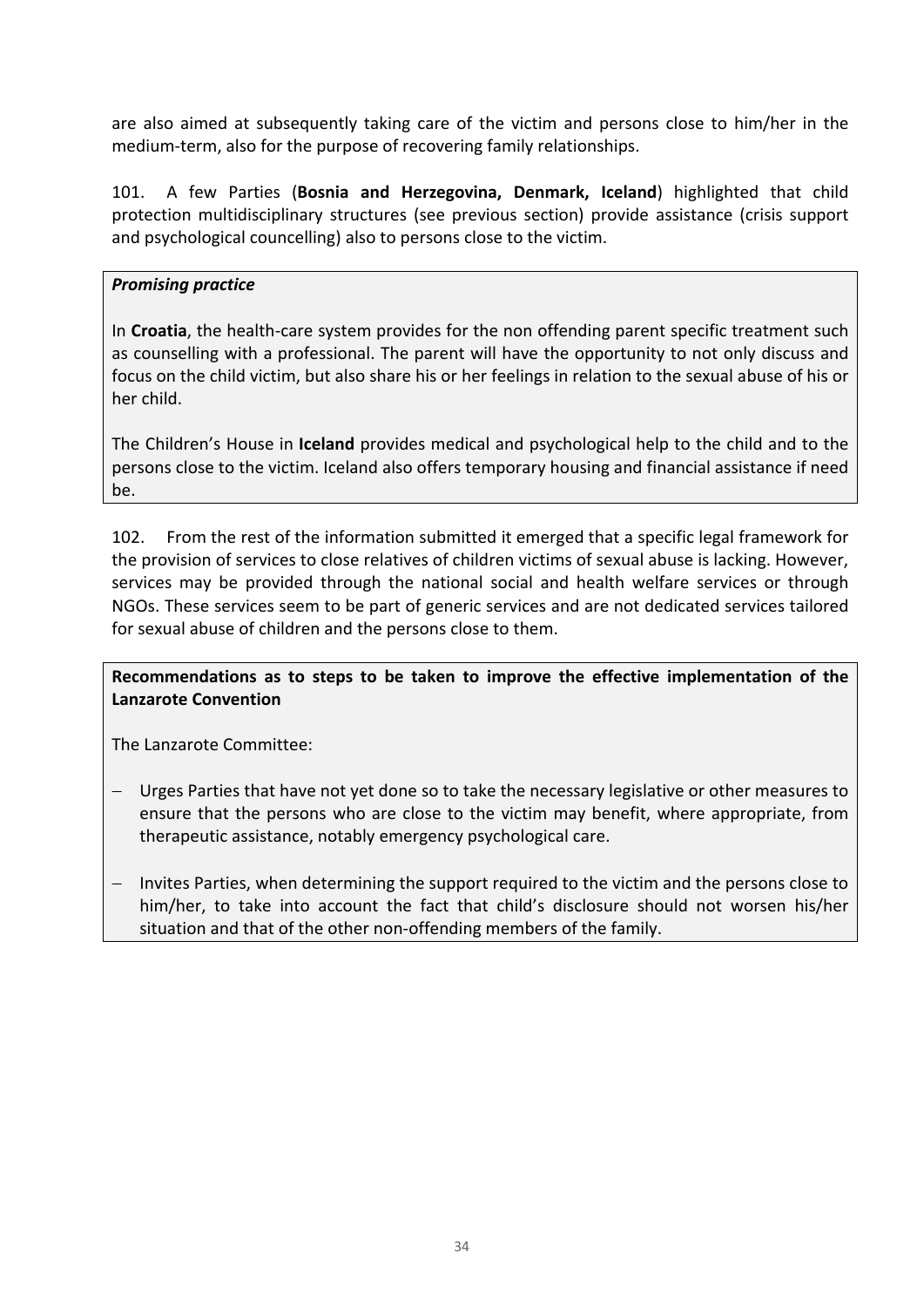## **III.4 Article 27§4: Measures in relation to perpetrators, such as withdrawal of parental rights or monitoring or supervision of convicted persons**[27](#page-34-0)

#### *Article 27 – Sanctions and measures*

*(…)*

 $\overline{a}$ 

*4. Each Party may adopt other measures in relation to perpetrators, such as withdrawal of parental rights or monitoring or supervision of convicted persons.*

#### *Explanatory report*

*191. The Convention provides also for the possibility for Parties to adopt other measures in relation to perpetrators, such as the withdrawal of parental rights. This measure could be taken, for instance, in relation to a person who was removed from the family environment as an assistance measure to the victim in accordance with Article 14 paragraph 3.*

*192. Other measures designed to make it possible to monitor and supervise convicted perpetrators of offences might be considered in order, for example, to facilitate assessment of the risk of re-offending or to ensure that intervention programmes and measures are effective. Such measures might include placing under supervision convicted persons, persons subject to suspended sentences or conditional release, as well as persons who have served their sentences.*

### *Withdrawal of parental rights*

103. The Committee stresses that what is at stake in Article 27§4 of the Convention, is the withdrawal of parental rights as a protective measure to the victim once the perpetrator has been convicted. Article 27§4 does not address the issue of suspension of parental rights as a measure to protect the child during the judicial proceedings before the court reaches a decision.

104. The Committee notes that Parties often confuse these two aspects in their law and practice.<sup>[28](#page-34-1)</sup> Indeed, Parties foresee some kind of withdrawal of parental rights in cases where the alleged perpetrator is a parent or guardian. This decision is often taken within the civil procedure (i.e. regardless of the criminal procedure or court decision) but may also be a complementary or accessory penalty decided within the criminal procedure with a court decision (**Romania and Spain**). However, this withdrawal differs from one Party to another, especially with regard to length and to what this withdrawal covers overall.

105. **Finland** indicated that although a child may be placed into care, it is not possible to permanently withdraw parents of their rights. **San Marino** specified that the loss of parental rights may take different forms, depending on the duration of punishment. Finally, **Bosnia and Herzegovina** stated that even if without rights, parents still have the duty to support the child.

106. For any child victim, the ability and willingness to disclose his or her abuse can be extremely frightening. Moreover, in cases where the abuse has been committed by a parent, it can be even more difficult. The child usually knows that the disclosure may have devastating outcomes for his or her family as a whole, with for example, other members of the family remaining loyal to the abuser and taking sides.

<span id="page-34-0"></span><sup>&</sup>lt;sup>27</sup> The findings concerning the implementation of Article 27§4 of the Convention are based on the analysis of the replies by Parties and other stakeholders to Question 13 the Thematic Questionnaire prepared by Ms Joanna PAABUMETS (Estonia) who acted as Rapporteur for this part of the report.

<span id="page-34-1"></span><sup>&</sup>lt;sup>28</sup> See Table G in Appendix IV for specific replies by Parties.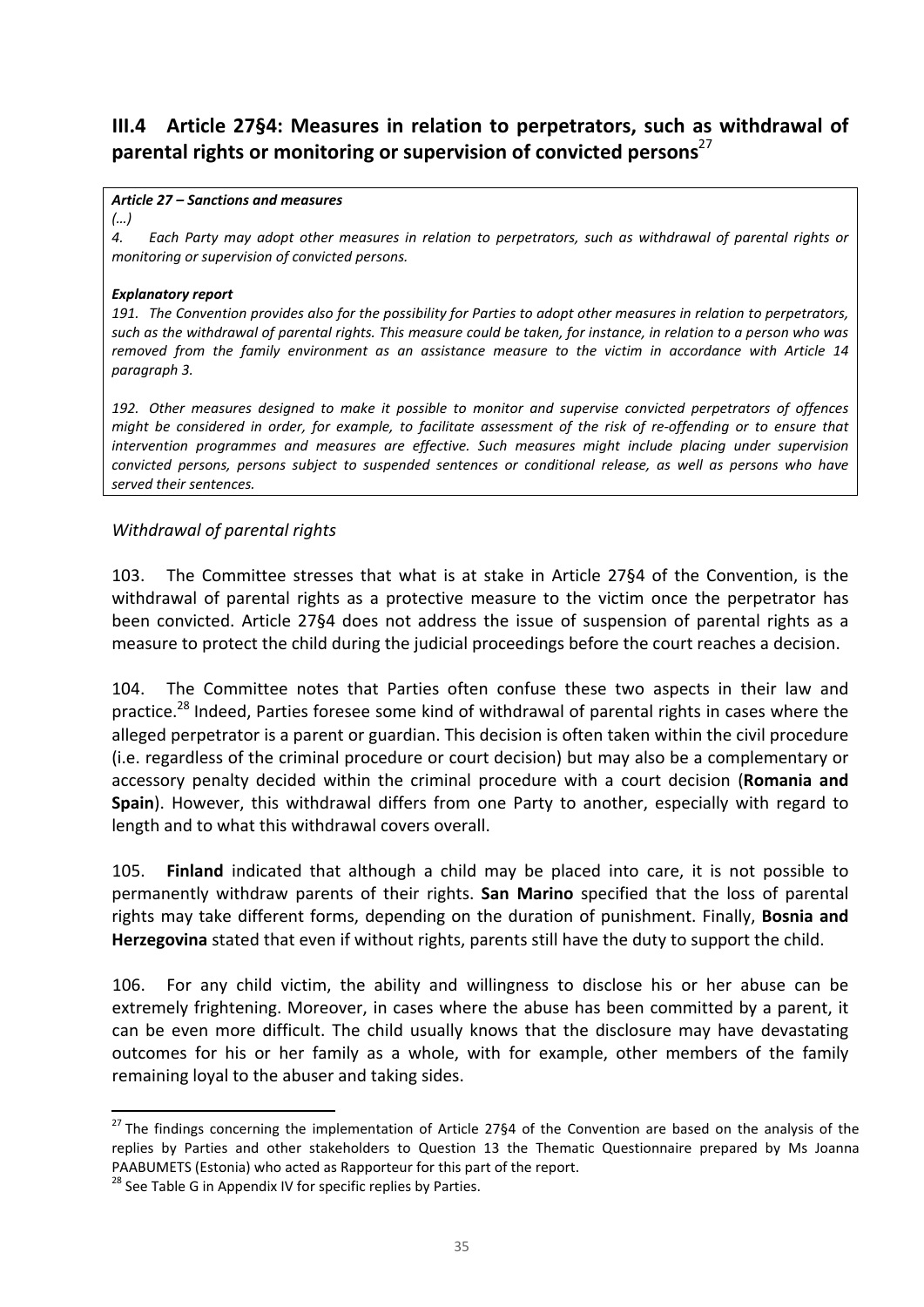107. Some Parties such as **France** and **Belgium** have stated that the parental right of the offending parent may be withdrawn with regard to all of his or her children even if the prosecuted case concerns only one child. The Committee stresses that such decisions should be made on a case-by-case basis, based on risk assessment for recidivism, safety and best interest of the child. Automatic withdrawal of parental rights of the offender, including with respect to the siblings of the child victim, may have the adverse effect that the child victim may refrain from or delay disclosing or recant disclosure because of inevitable consequences.

108. The following Parties did not provide information on their national situation with regard to the removal of parental rights: **Lithuania, Malta, and Ukraine.**

**Recommendations as to steps to be taken to improve the effective implementation of the Lanzarote Convention**

The Lanzarote Committee:

Invites Parties to clearly distinguish in their legislation and practice:

- cases of suspension of parental rights as a provisional measure to protect the child before a court decision on the conviction of the concerned parent is taken, and
- cases of withdrawal of parental rights once the court had convicted the said parent.

## *Monitoring or supervision of convicted person*

109. According to Article 27§4 Parties may monitor or supervise the convicted person. The aim of monitoring and supervision of the convicted person is to make sure that the offender is precluded from the possibility of repeating his or her offence. This is particularly relevant in cases where the offender was in the child victim's circle of trust and may therefore likely be in a position to be in contact with the child again.

110. The Committee notes that Parties share no common interpretation of what is meant by "supervision of convicted person" and none gave information on the assessment tools or monitoring procedures of convicted sex offenders.<sup>[29](#page-35-0)</sup>

111. The Committee holds that the safety of children should be a primary concern for all the Parties and urges them to implement Article 27§4 of the Convention.

112. Furthermore, the Committee emphasises that, in order to prevent the sexual abuse of children, intervention programmes or measures targeting sex offenders should be proposed. These interventions programmes are covered by Articles 15 to 17 of the Convention "Intervention programmes or measures", provisions which are however not covered by the current monitoring cycle.

113. Other protective measures are also highlighted, though in a different context, by other Articles of the Convention such as Article 30§2 which calls Parties to adopt a protective approach

<u>.</u>

<span id="page-35-0"></span><sup>&</sup>lt;sup>29</sup> See Table G in Appendix IV for specific replies by Parties.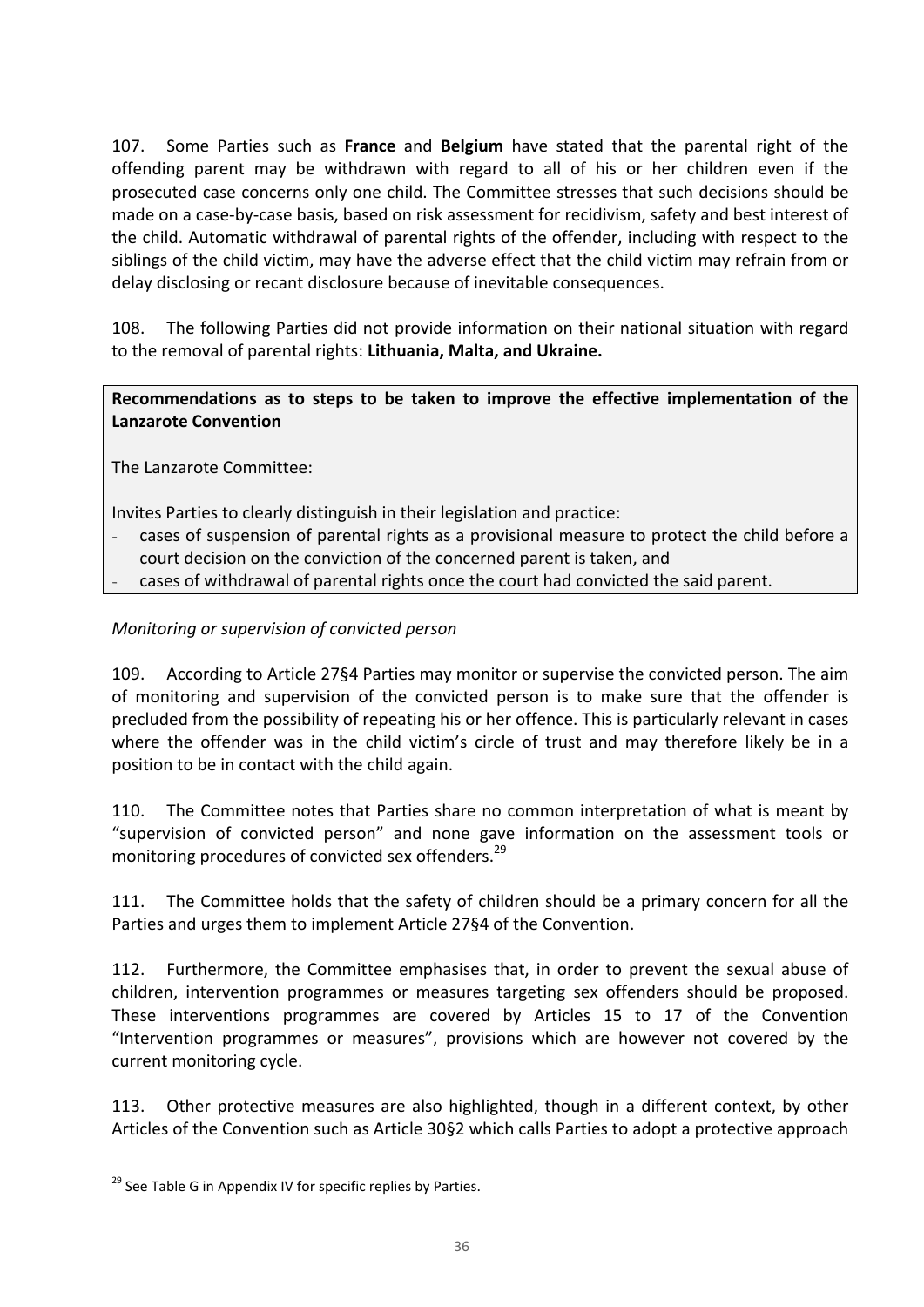towards victims and Article 14§3,  $1^{st}$  and  $2^{nd}$  indents, where Parties have the possibility to remove either the alleged perpetrator or the child victim from his or her family environment (see above, section III.2).

114. Parties such as **Albania**, **Austria**, **Bosnia-Herzegovina, Bulgaria**, **Denmark** and **Iceland** have reported the possibility to implement protection orders for the child victim. **Lithuania** states the possibility to prohibit the offender to approach the victim up to expiry of time laid down by the court or the obligation to live separately from the victim. The content of these orders can therefore vary: prohibition to enter a specific area close to the victims' place of residence (**Denmark**); in **Spain**, the protection order is sent to the coordinating points of the autonomous regions.

**Recommendations as to steps to be taken to improve the effective implementation of the Lanzarote Convention**

The Lanzarote Committee:

Invites Parties to envisage taking steps to monitor or supervise the persons convicted of child sexual abuse in the child's circle of trust.

## <span id="page-36-0"></span>**III.5 Article 31§4: Appointment by the judicial authorities of a special representative for the victim to avoid a conflict of interest between the holders of parental responsibility and the victim**[30](#page-36-1)

#### *Article 31 – General measures of protection*

*(…)*

<u>.</u>

*4. Each Party shall provide for the possibility for the judicial authorities to appoint a special representative for the victim when, by internal law, he or she may have the status of a party to the criminal proceedings and where the holders of parental responsibility are precluded from representing the child in such proceedings as a result of a conflict of interest between them and the victim.*

#### *Explanatory report*

*227. Paragraph 4 makes provision for the situation in cases of sexual abuse within the family, in which the holders of parental responsibility, while responsible for defending the child's interests, are involved in some way in the proceedings in which the child is a victim (where there is a "conflict of interest"). In such cases, this provision makes it possible for the child to be represented in judicial proceedings by a special representative appointed by the judicial authorities. This may be the case when, for example, the holders of parental responsibility are the perpetrators or joint perpetrators of the offence, or the nature of their relationship with the perpetrator is such that they cannot be expected to defend the interests of the child victim with impartiality.*

115. When a child victim is involved in criminal proceedings, courts will often decide on what type of services, actions and orders will best serve him or her. These measures should be made

<span id="page-36-1"></span><sup>&</sup>lt;sup>30</sup> The findings concerning the implementation of Article 31§4 of the Convention are based on the analysis of the replies by Parties and other stakeholders to Question 13 the Thematic Questionnaire prepared by Ms Joanna PAABUMETS (Estonia) who acted as Rapporteur for this part of the report.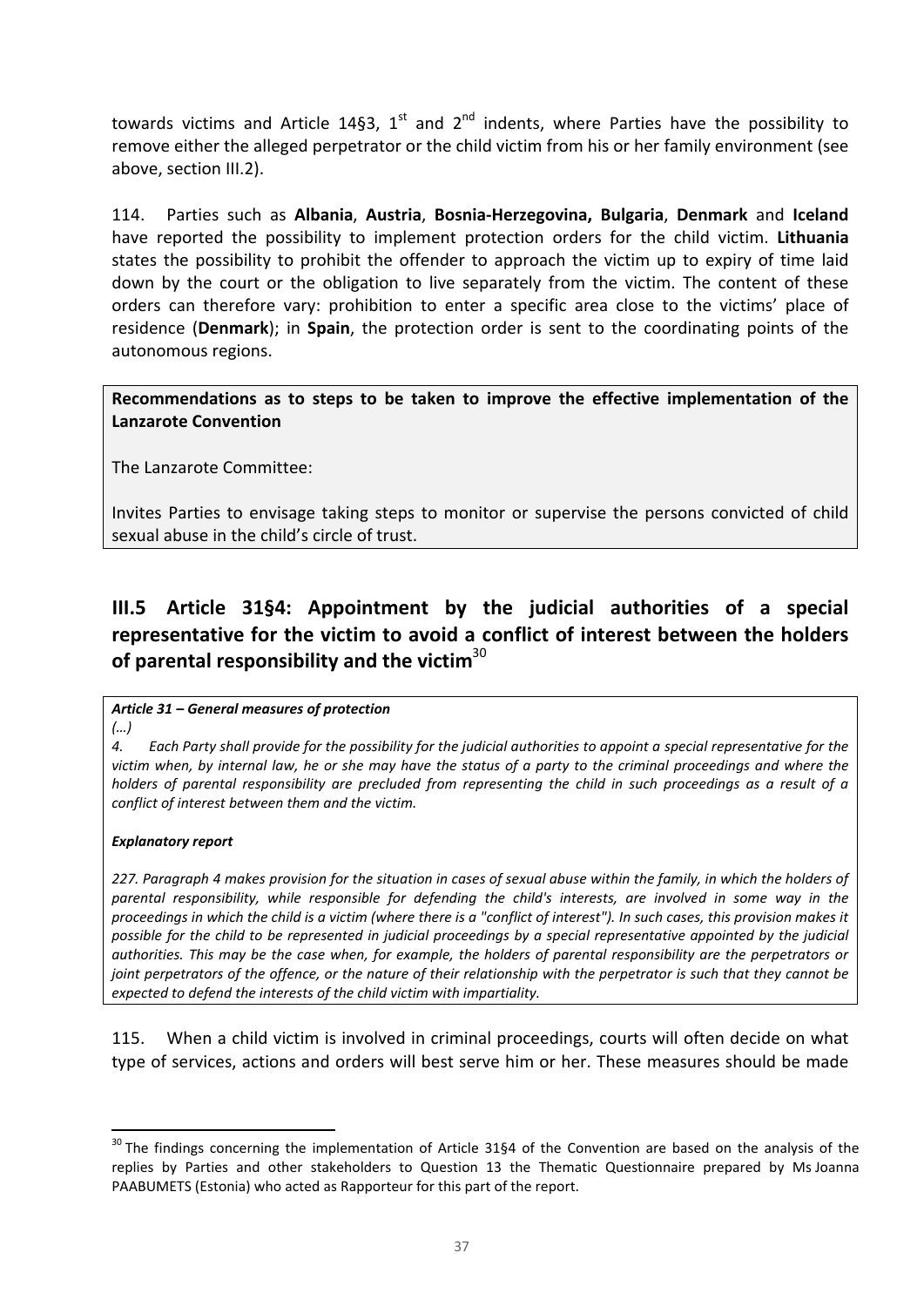by considering a number of factors related to the child's best interest, such as the child's ultimate safety and well-being.

116. Parents, or more generally the person(s) holding parental responsibility, are chosen to represent the child in such legal process. However, when the parent is the alleged perpetrator, an adequate and independent representation from the parents should be guaranteed. Article 31§4 of the Convention requires Parties to provide, by law, for the possibility for the judicial authorities to appoint a special representative for the child victim where there is a conflict of interest with the holders of parental responsibility. This special representative may either be a guardian *ad litem* or another independent representative.

117. This possibility is of the upmost importance in cases of sexual abuse within the family in order to defend with impartiality the interests of the child victim.

118. As specified in Guidelines 42 of the Committee of Ministers of the Council of Europe on Child-Friendly Justice, the function of a guardian *ad litem* or other special representative differs from the functions of a legal counsel. The guardian is appointed by a court, not by a 'client' per se, and should help the court in deciding what is in the best interests of the child. The essence of a special representative is to assist the child during the criminal proceeding and to make sure investigation and procedures do not violate the child's interests.

119. Most Parties foresee the possibility of appointing a special representative for a child in the case of conflict of interest with the child's legal representative. $31$ 

120. However the Committee notes that there are no common practices among the Parties. Special representatives may be appointed for different instances with different responsibilities: **Bulgaria**'s special representative will for example act as a trustee during the penal procedure; in **Portugal** the prosecutor has the power to represent the child and in **Spain** a defender represents the child in and out of the court.

121. Furthermore, the Committee highlights that some Parties did not specify what the tasks of the special representatives are.

122. The Committee regrets **Malta**'s indication that no official legal impositions are made for a child victim to be represented by an independent person when the parents have a conflict of interest to assist the child. In **Malta**, although it appears that an "understanding" with judiciary and the police prosecuting the case offers social workers the possibility to accompany the child before and after the interview, they are not allowed to be part of the overall proceeding as this is often seen as a mean which can influence a child's testimony.

123. The Committee underlines that regardless whether a guardian *ad litem* or a special representative is appointed by judicial authorities, all should receive appropriate legal knowledge and necessary information to ensure and safeguard the best interests of the child during the criminal investigations and proceedings. As outlined in Guidelines 14 of the Committee of Ministers of the Council of Europe on Child-Friendly Justice, all professionals working with and

<u>.</u>

<span id="page-37-0"></span> $31$  See Table H in Appendix IV for specific replies by Parties.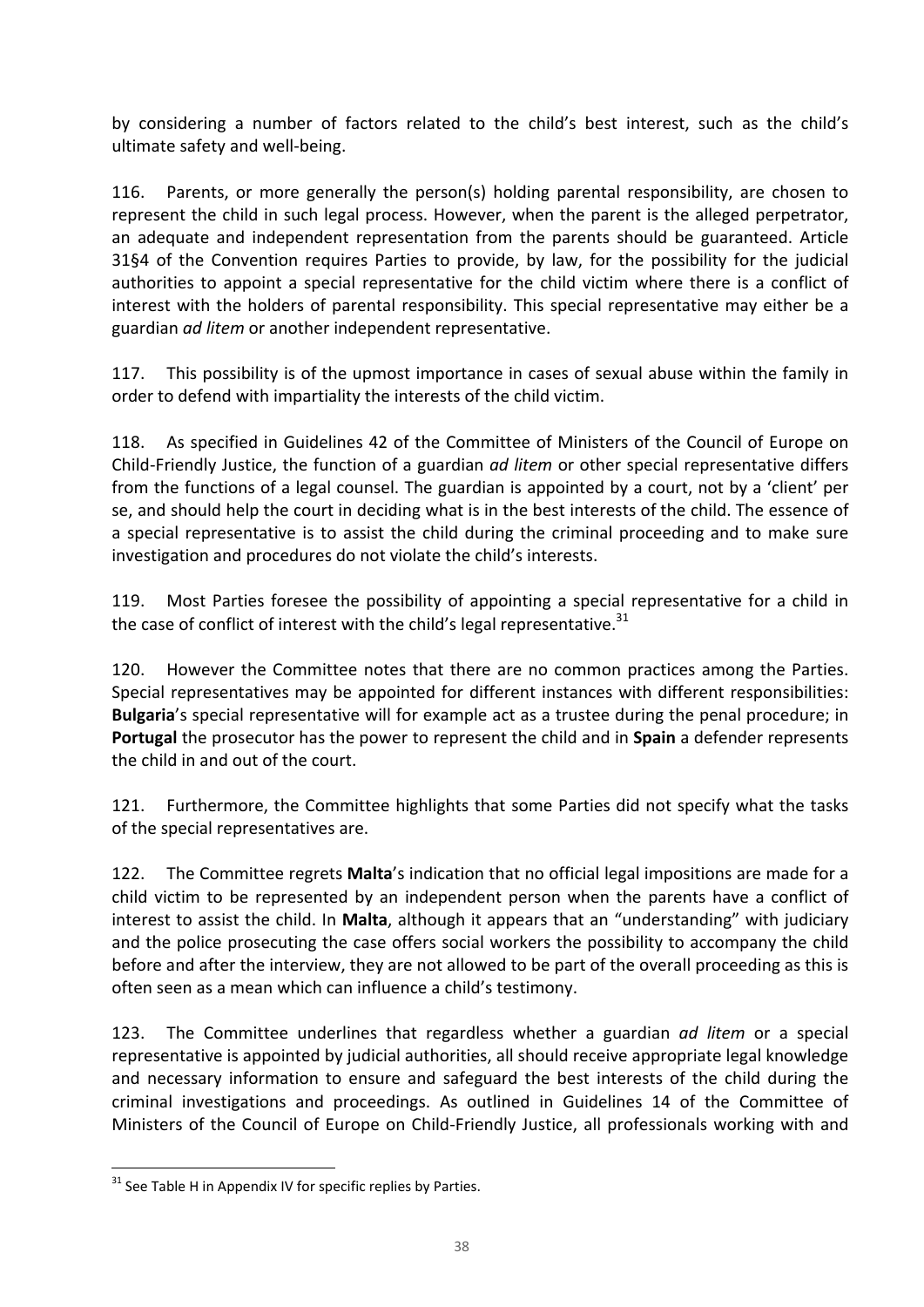for children should receive necessary interdisciplinary training on the rights and needs of children of different age groups, and on the proceedings that are adapted to them.

124. However, combining the functions of a lawyer and a guardian *ad litem* in one person should be avoided due to the potential conflict of interests that may arise.<sup>[32](#page-38-0)</sup> The reason for this is that because of the emotional assistance and support attached to the guardian's role, children should be given the opportunity to request a guardian or representative of their choice. Children should also, as available in **Luxembourg,** be able to replace their guardian or representative if no good relationship has been produced during the child's interview. The Committee therefore also welcomes **Iceland**'s policy where both a legal counsel and a guardian are appointed to a child victim.

125. Considering that the level of family support is one of the most important predictors of the degree to which the child can adjust following his or her disclosure; when the alleged perpetrator is part of the child's family environment, family support can be heavily disrupted. In **Belgium** and **Croatia** the non-offending parent will often be appointed as special representative if this is in the child's best interest. However, although this option, if in the child's best interest, can provide valuable emotional support for the child's future wellbeing, it may also create a conflict of interests with the child, especially if the non-offending parent is involved emotionally.

126. Finally, the Committee considers that the appointment of a guardian *ad litem* or a special representative should be free of charge for the child victim, such as guaranteed by **Austria, Denmark** (if the victim is not privately insured), Iceland, **Luxembourg and San Marino**.

## **Recommendations as to steps to be taken to improve the effective implementation of the Lanzarote Convention**

The Lanzarote Committee:

 $\overline{a}$ 

- Urges **Malta** to appoint a special representative or a guardian ad litem when there is a conflict of interest with the child. This person should be allowed to be present throughout the criminal proceedings;
- $-$  Invites Parties to ensure that guardians ad litem and special representatives receive appropriate training and legal knowledge to ensure and safeguard the best interests of the child victim during criminal investigations and proceedings;
- $-$  Invites Parties to avoid combining the functions of a lawyer and a guardian ad litem in one person;
- $-$  Invites Parties to provide a guardian ad litem or special representative free of charge for the child victim.

<span id="page-38-0"></span><sup>&</sup>lt;sup>32</sup> See Explanatory Memorandum of the Guidelines of the Committee of Ministers of the Council of Europe on Child Friendly Justice, §105.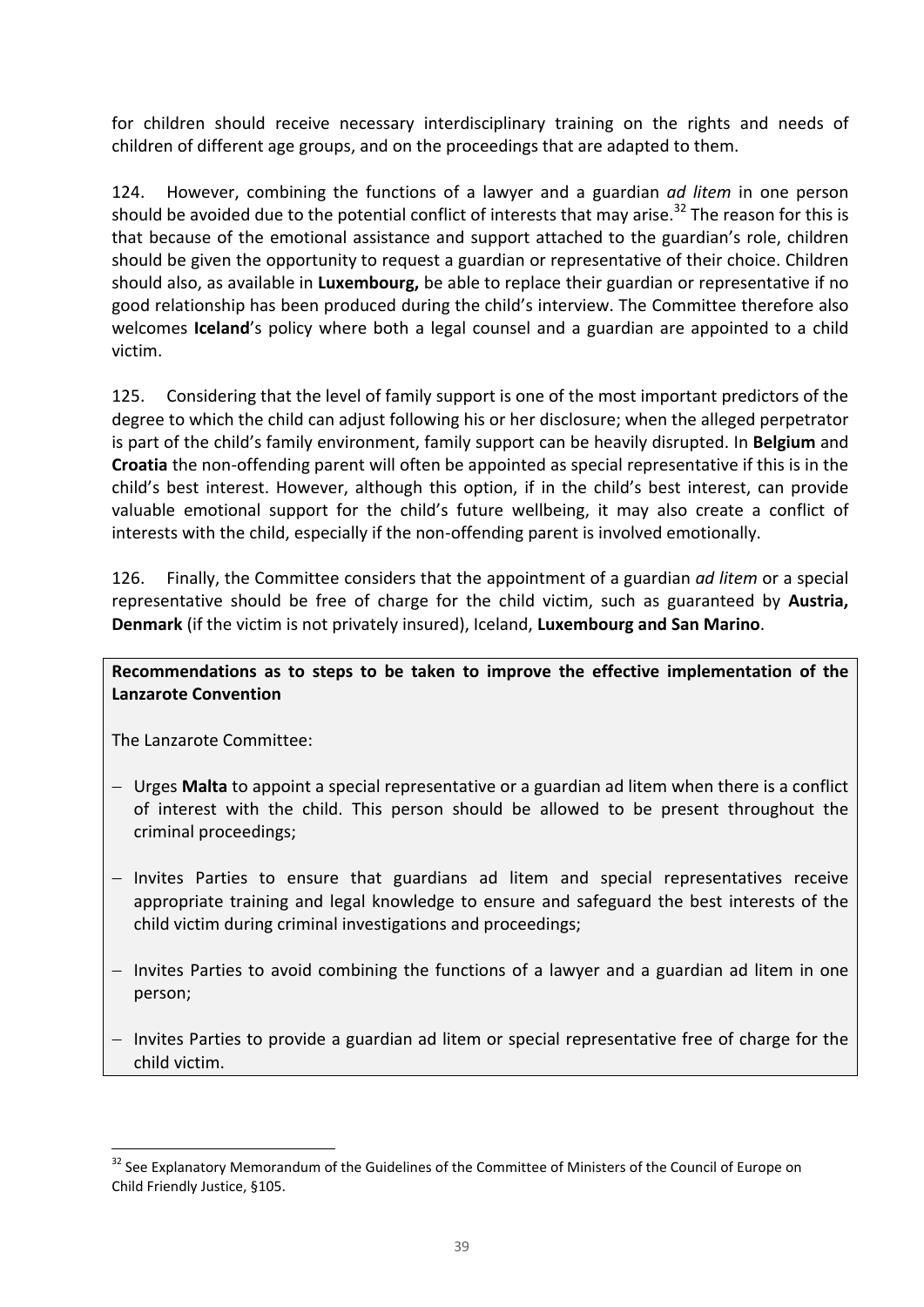## <span id="page-39-0"></span>**III.6 Article 30§2: Protective approach towards victims, ensuring that the investigations and criminal proceedings do not aggravate the trauma experienced by the child and that the criminal justice response is followed by assistance,**  where appropriate<sup>[33](#page-39-1)</sup>

#### *Article 30 – Principles*

*(…)*

*2 Each Party shall adopt a protective approach towards victims, ensuring that the investigations and criminal proceedings do not aggravate the trauma experienced by the child and that the criminal justice response is followed by assistance, where appropriate.*

*(…)*

 $\overline{a}$ 

#### *Explanatory Report*

*211. Existing international legal instruments on the protection of children give only an indication of the need for a special judicial procedure adapted to the child victim. Recommendation Rec (2001) 16, which is certainly the most detailed such instrument, recalls in particular the need to safeguard child victims' rights without violating the rights of suspects, the need to respect child victims' private life and to provide special conditions for hearings with children. The Optional Protocol to the Convention on the Rights of the Child, which deals exclusively with the sale of children, child prostitution and child pornography, provides in Article 8 for recognition of child victims' vulnerability, adaptation of procedures to their special needs, their right to be kept informed of the progress of proceedings and to be represented when their interests are at stake, protection of their privacy and, lastly, protection from intimidation and retaliation. In Resolution 1307 (2002) the Parliamentary Assembly of the Council of Europe calls on member States to give priority attention to the rights of child victims unable to express their views.*

*212. Beyond these objectives, the definition and implementation of rules of procedure adapted to child victims are left to the discretion and initiative of each State. Recent analyses, including REACT, highlight the differences and discrepancies in the area.*

*213. The negotiators considered that a number of provisions should be made to implement a child-friendly and protective procedure for child victims in criminal proceedings. However, paragraph 4 underlines that these measures should not violate the rights of the defence and the principles of a fair trial as set out in Article 6 ECHR.*

*214. The central issue has to do with the child's testimony which constitutes a major challenge in the procedures of numerous States, as witnessed by a number of cases that have received intensive media coverage and the changes that criminal procedure systems have undergone in the last decades. In this context, it has become urgently important for States to adopt procedural rules guaranteeing and safeguarding children's testimony.*

*215. This is why paragraphs 1 and 2 establish two general principles to the effect that investigations and judicial proceedings concerning acts of sexual exploitation and sexual abuse of children must always be conducted in a manner which protects the best interests and rights of children, and must aim to avoid exacerbating the trauma which they have already suffered.*

127. Adopting a protective approach to child victims of sexual abuse in judicial process (from the investigation phase to the one after the court decision) contributes to fulfilment of the principle of the child's best interests recalled in Article 30§1. This approach is still more important when placed in the context of a crime when the accused person is a member of the victim's immediate family or a person in a recognised position of trust, authority or influence visà-vis the victim. Article 30§2 of the Convention concentrates on two specific obligations for the

<span id="page-39-1"></span><sup>&</sup>lt;sup>33</sup> The findings concerning the implementation of Article 30§2 of the Convention are based on the analysis of the replies by Parties and other stakeholders to Question 14 of the Thematic Questionnaire prepared by Ms Maria-José CASTELLO-BRANCO (Portugal) who acted as Rapporteur for this part of the report, and takes into account findings of the European Union Commission in it[s studies on children's involvement in judicial proceedings.](https://ec.europa.eu/anti-trafficking/eu-policy/study-childrens-involvement-criminal-judicial-proceedings_en)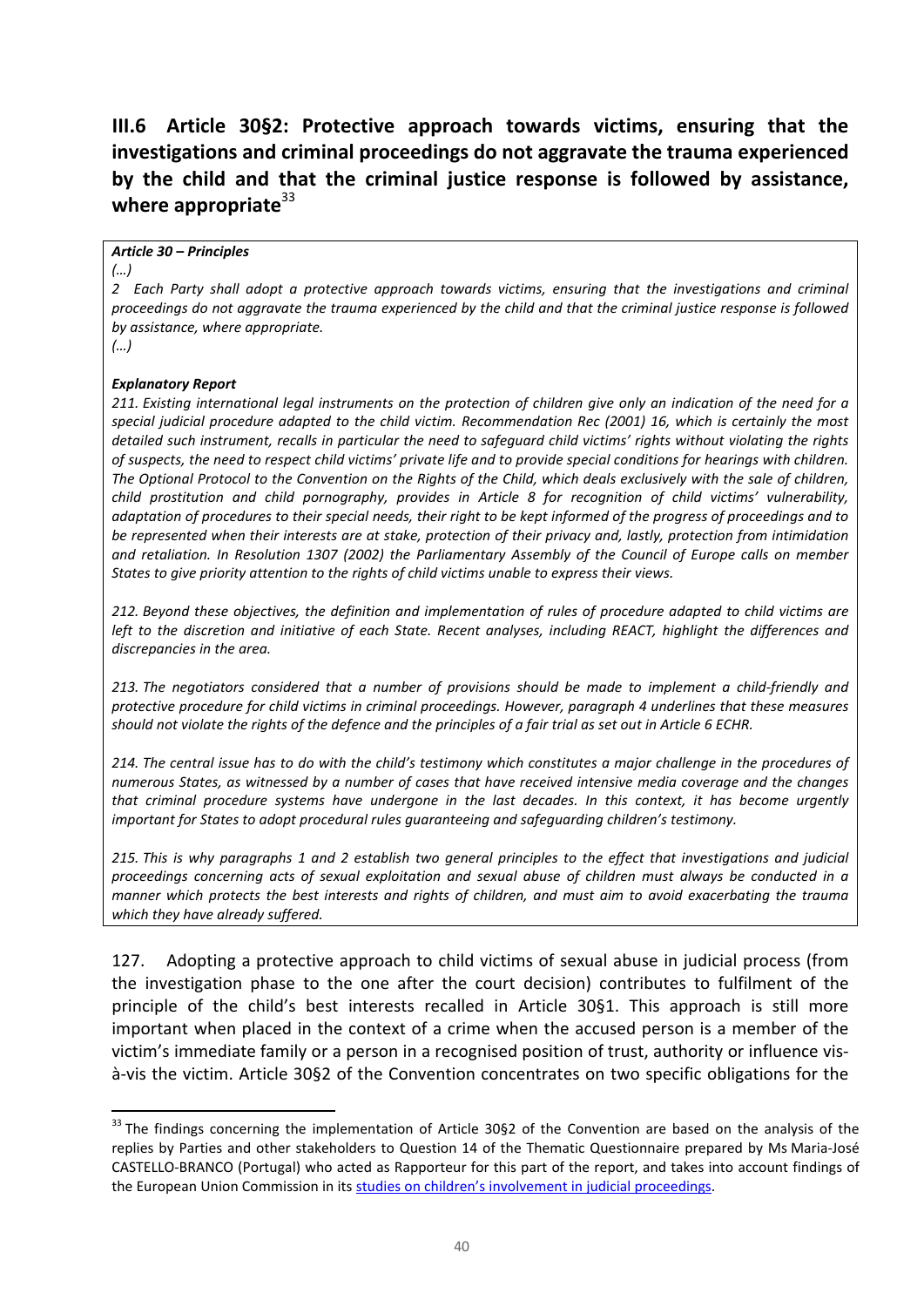victim's protection: not to aggravate the trauma experienced by the child because of the investigations and criminal proceedings, and to provide for assistance to the child accompanying the criminal justice response, where appropriate.

## *Investigations and criminal proceedings not aggravating the trauma experienced by the child*

128. The Committee stresses that the obligation arising from the Lanzarote Convention in this respect is an obligation to achieve a result, that of not aggravating the trauma experienced by the child during the investigations and criminal proceedings. The Convention requests Parties to adopt a protective approach to child victims and thus leaves it to their discretion to choose the means of achieving this. It therefore does not impose any specific solution on the Parties. The Committee's subsequent conclusions take account of this situation which consequently points more to promising practices than to national situations where the approach adopted by the Parties would not meet the requirements of the Convention. The Committee stresses, however, that some of the measures presented below, avoiding aggravation of the trauma experienced by the child, are obligations under Article 35 of the Convention.

129. Additionally, the Committee highlights that all child victims regardless of the age of sexual consent should be protected in the investigation and criminal proceedings, especially in cases where the abuse has occurred in the circle of trust.

130. In the Committee's view, this approach protecting the child victim should begin as from the initial lodging of the complaint or of any other reporting of the case to the competent authorities, which is to be regarded as the first stage of the investigation.

131. First of all, and in general, the Committee regrets that in most Parties the specificity of sexual abuses committed in the child's circle of trust does not receive more attention as regards the risk of aggravating the trauma for the child victim, when this trauma is obviously aggravated by the simple fact that the sexual abuse has been committed by someone in the child's entourage. An enhanced protective approach should consequently apply to a child victim of sexual abuse committed in his or her circle of trust.

132. Moreover, and more specifically, as regards the phase of the interview of the child victim during the investigation, the Committee stresses that it is one of the particularly sensitive phases when there is a significant risk of aggravating trauma for the child. The Parties have developed a series of promising rules and practices to allow the investigation to proceed under good conditions and the child victim to be heard, while reducing the risks of aggravating trauma.

133. The Committee notes that in some Parties child victims of sexual abuse are able to give their statement at the initial stage of the criminal investigation under the auspice of a court judge (**Bulgaria**, children up to 15 years, *Barnahus* **Iceland**) or the police (children up to 12 years, Børnehuse **Denmark**) with the aim of saving the child from repeating his/her statement and avoid confrontation with the suspected person in the courtroom if an indictment is made at a later stage. This requires that the human rights principle of the "due process" must be met, including the principle of "equality of arms". Therefore, the defence must be able to observe the interview and submit questions to the child via the interviewer as appropriate. This is video-recorded and is accepted as valid evidence in court proceedings, if the case is prosecuted, a procedure which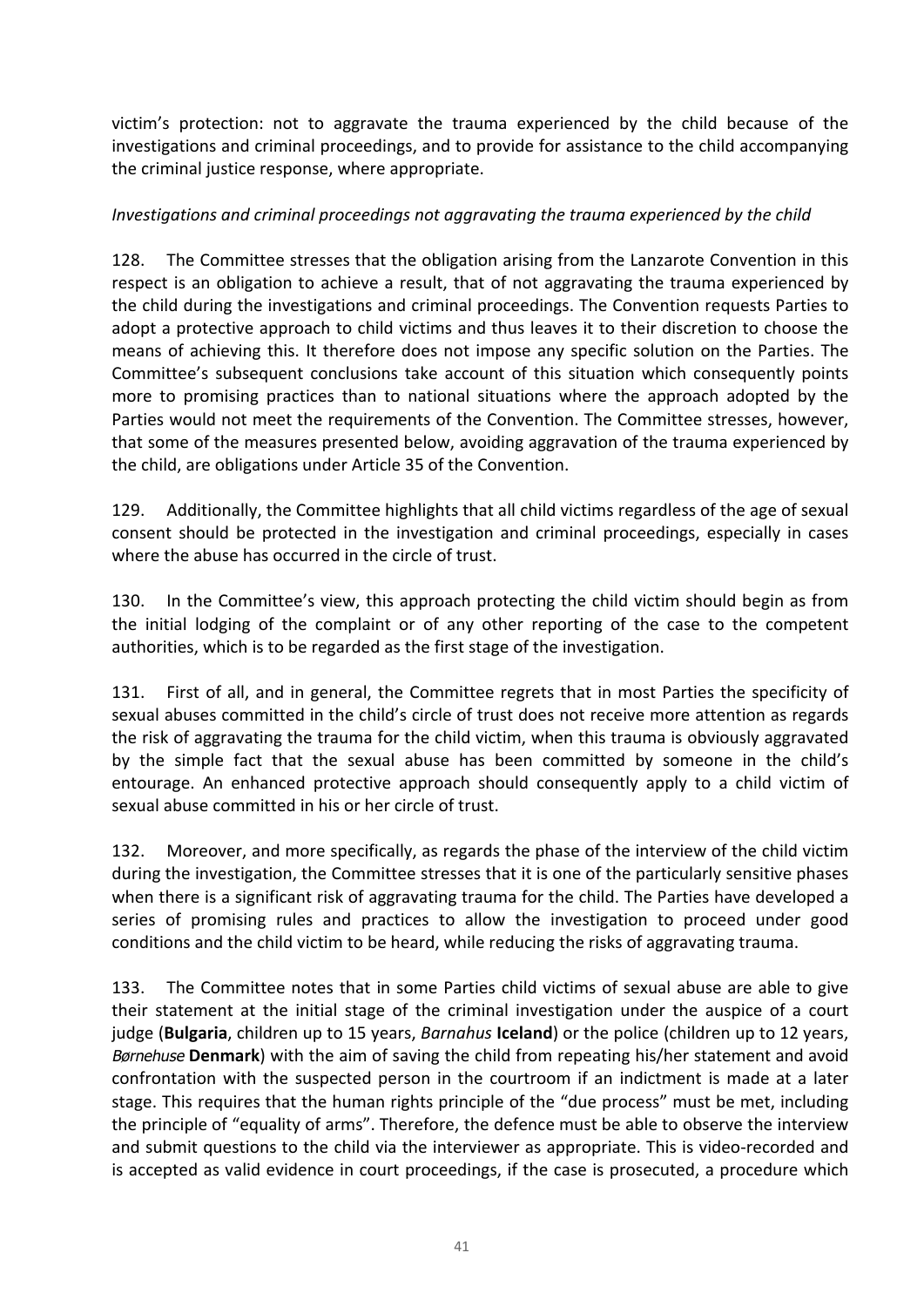has been established as just by the case-law of the European Court of Human Rights (Kovač v. Croatia, no. 503/05, 12 July 2007, §30). This arrangement can be seen as beneficial for all child victims of sexual abuse as it avoids the aggravating trauma involved in waiting for long duration of time (months, possibly years) in order to testify during the main hearing of the case. This is especially true for child victims of sexual abuse within the family.

### *European Court of Human Rights, Kovač v. Croatia, no. 503/05, 12 July 2007*

*"25. (…) All the evidence must normally be produced in the presence of the accused at a public hearing with a view to adversarial argument. This does not mean, however, that the statement of a witness must always be made in court and in public if it is to be admitted in evidence; (…)*

*26. The Court further reiterates that the use in evidence of statements obtained at the stage of the police inquiry and the judicial investigation is not in itself inconsistent with paragraphs 1 and 3 (d) of Article 6, provided that the rights of the defence have been respected. As a rule these rights require that the defendant be given an adequate and proper opportunity to challenge and question a witness against him either when he was making his statements or at a later stage of the proceedings (see, among other authorities, Isgrò v. Italy, judgment of 19 February 1991, Series A no. 194-A, p. 12, § 34; and Lucà v. Italy, no. 33354/96, §§ 40-43, ECHR 2001-II).*

*27. In appropriate cases, principles of fair trial require that the interests of the defence are balanced against those of witnesses or victims called upon to testify. In this respect, the Court has had regard to the special features of criminal proceedings concerning sexual offences. Such proceedings are often conceived of as an ordeal by the victim, in particular when the latter is unwillingly confronted with the defendant. These features are even more prominent in a case involving a minor. In the assessment of the question whether or not in such proceedings an accused received a fair trial, the victim's interest must be taken into account. The Court therefore accepts that in criminal proceedings concerning sexual abuse certain measures may be taken for the purpose of protecting the victim, provided that such measures can be reconciled with an adequate and effective exercise of the rights of the defence. In securing the rights of the defence, the judicial authorities may be required to take measures which counterbalance the handicaps under which the defence labours (see S.N. v. Sweden, no. 34209/96, § 47, ECHR 2002*‑*V with further references).*

*(…)*

*30. (…) The Court notes that the applicant was not provided with an opportunity to observe the manner in which the child was questioned by the investigating judge. This could have been arranged, for instance, by the applicant watching M.V. giving her statement in another room via technical devices. Furthermore, because M.V.'s statement to the investigating judge was not recorded on videotape, neither the applicant nor the trial court judges were able to observe her demeanour under questioning and thus form their own impression of her reliability (see Bocos-Cuesta v. the Netherlands, no. 54789/00, § 71, 10 November 2005). The applicant was not at any stage of the proceedings provided with an opportunity to have questions put to her. Thus, he was not given any opportunity to contest her statement. (…)"*

134. The Committee underlines that child sexual abuse is not only a judicial issue as other sectors assume important responsibilities with regard to the safety and physical and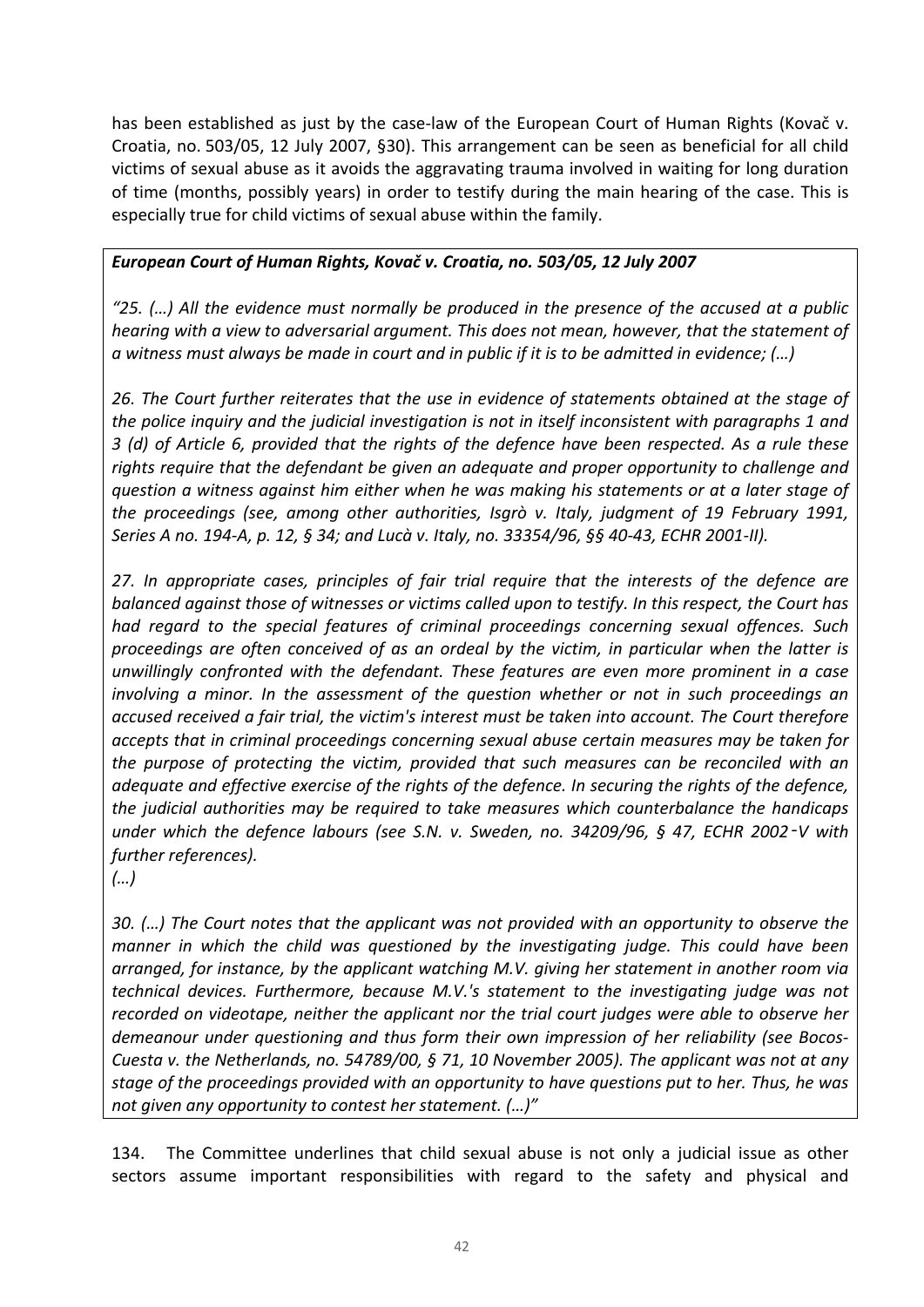psychological recovery of the child. In order to carry out these responsibilities the relevant agencies need to access the child´s disclosure to ensure appropriate intervention. Thus parallel with the criminal investigation, a social investigation is of particular importance in situations of sexual abuse within the family for the purpose of assessing the best interest of the child victim, for example with regard to alternative care other measure of support. The Committee points out that joint investigative interviews of law enforcement and child protection/social services are likely to alleviate the aggregated trauma by reducing the number of interviews the child victim is subjected to in different locations.

135. Traditionally children have given evidence during the investigation or court proceedings mainly in police stations and court houses and this is still a common practice in Europe. The Committee considers that interviews with children, whether during the trial or pre-trial stages of the proceedings should be carried out in facilities designed and adapted for that purpose (see Article 35§1 b) of the Lanzarote Convention). A large number of Parties are paying heightened attention to organising interviews with the child within a structure and an environment suited to him or her (**Albania, Austria, Belgium, Bulgaria, Croatia, Denmark, "the former Yugoslav Republic of Macedonia", Finland, France, Iceland, Luxembourg, Republic of Moldova, Montenegro, Portugal, Spain and Ukraine**). These efforts should be continued to ensure that all children benefit from this. The Committee indicates that such interviews should take place in a room separate from the usual premises where investigation and interviews are conducted, and locatedoutside police, hospital or court premises. In fact this makes it possible firstly to avoid the child's being overawed by the building itself (court or police station) and secondly to limit substantially the risk of the child victim's encountering the offender. The room where the child is received is therefore generally adapted in order that the child's surroundings are more welcoming and comforting. Some Parties have set up child-friendly houses for the purposes of conducting forensic interviews and court statements (**Denmark, Iceland**).

136. By child-friedly setting, the Committee means a place where the interview is conducted should, for example be decorated in a colourful "non-institutionalized manner" and have posters, toys if relevant to the age of the child, books. This place should be set up so that the child feels at ease. The person interviewing the child should be seated at the level of the child so as not to appear as being overwhelming to the child.

137. The Committee nevertheless observes that although the Parties seem to have realised the need to receive child victims in a non traumatising environment, these premises do not exist in all Parties and throughout their territory.

138. Although the Parties acknowledge how important it is for the child victim's interview to be conducted by a qualified, well-trained professional (see Article 35§1 c) of the Lanzarote Convention), the Committee notes that this is not always so in practice.

139. For instance, it appears that, in some Parties (**Bulgaria, Lithuania, Malta, Romania**), there are neither special units within the police that deal with child victims nor has provision been made to provide individual members of the regular police force with training on how child victims should be treated.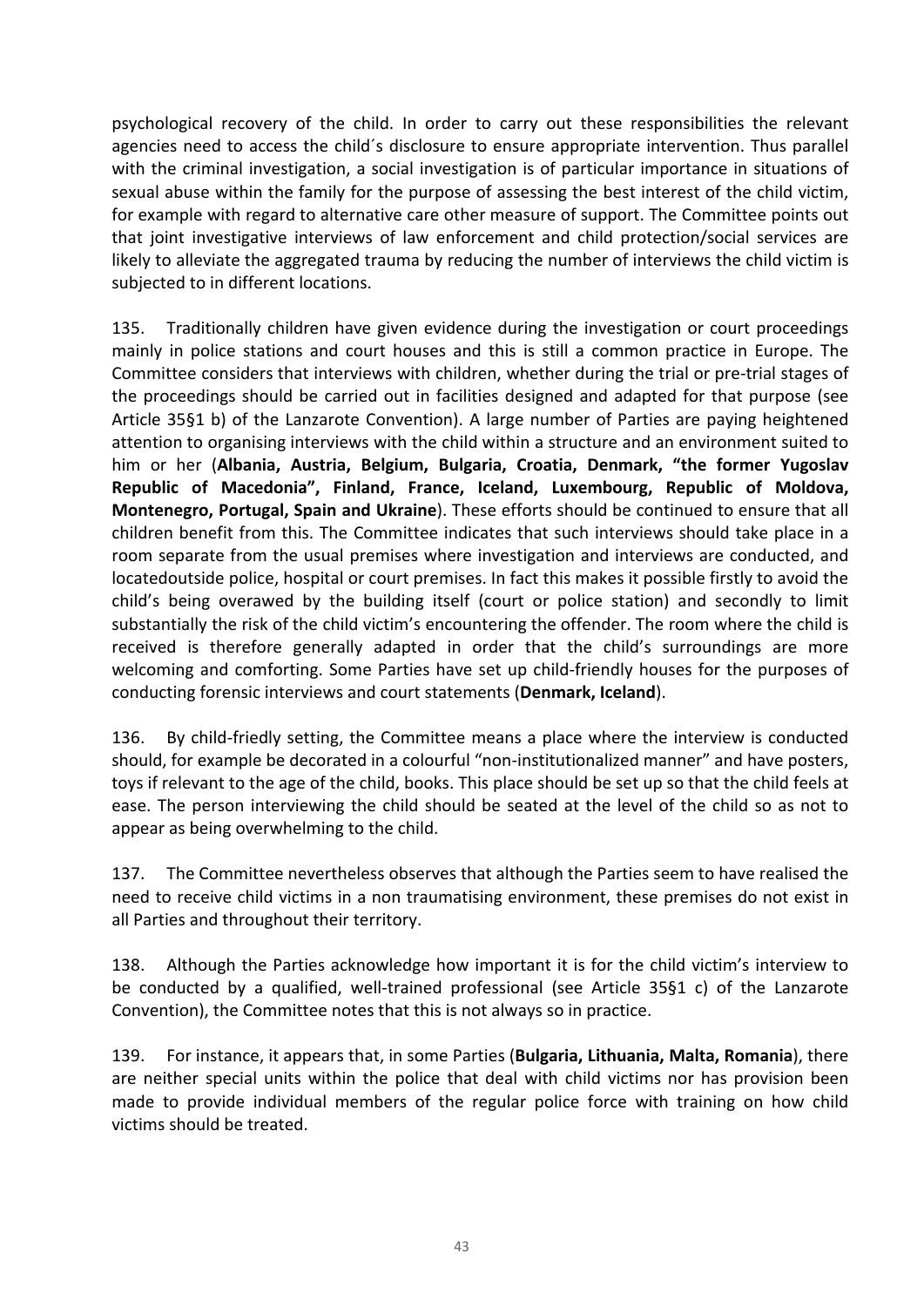### *Promising practices*

**Europol** organises training for police officers in Europe and beyond which focuses on child sexual abuse cases.

In **Croatia**, the police officers assigned to interview children undergo six weeks' training in interviewing techniques for children.

In **Iceland**, interview sessions with child victims are entrusted to childhood specialists trained in techniques of forensic interviewing in child-friendly facilities (*Barnahus*).

Officers who form part of the Youth Protection department of **Luxembourg**'s national police must attend a three-week training course at the Police Academy of Freiburg (Germany) that offers a multi-disciplinary programme (juvenile criminal law, child psychology, communication with children, social questions, crime prevention, forensics). This is followed by another twoweek training course that focuses on the specific issue of sexual abuse of children. The Youth Protection department of Luxembourg's national police also organises a seminar on 'cognitive hearing', which is a special interview technique aimed at creating a positive relationship between the child and the investiogator in order to avoid traumatisation.

140. As to the question of having the child accompanied in the interview room by a support person, the Committee observes that authorisation should be granted on a case by case basis, after hearing the opinion of the child concerned. Indeed, the Committee notes that the child ought not to be accompanied, in the interviewing room, by someone who might influence him or her emotionally if only by their presence. This is still more significant in case of sexual abuse in the circle of trust. This presence may furthermore have adverse effects on the subsequent judicial procedure since the defence might use the argument of such influence to refute the child's testimony (see Article 30§4 of the Convention).

141. It is also essential, in order to avoid aggravating trauma, to interview the child victim as soon as possible after the disclosure of the offence (**Denmark, Portugal and Spain**) (see Article 35§1 a) of the Lanzarote Convention) and also to limit the duration and number of interviews (**Belgium**, **Croatia, Denmark, Greece, Iceland, Lithuania, Luxembourg, Malta, Republic of Moldova, Montenegro, Portugal, San Marino, Spain and Turkey**) (see Article 35§1 e) of the Lanzarote Convention) having regard to the child's age and attention span. If another interview proves indispensable, the Committee stresses that it should be conducted by the person who performed the first (**Belgium**, **Denmark, Greece, Luxembourg, Montenegro and Romania**) (see Article 35§1 d) of the Lanzarote Convention) and under the same material conditions, to contain the impact of this further interview on the child.

## *Promising practice*

**Belgium** stresses the need to respect the child's natural rhythm to avoid interviews late in the evening or at night.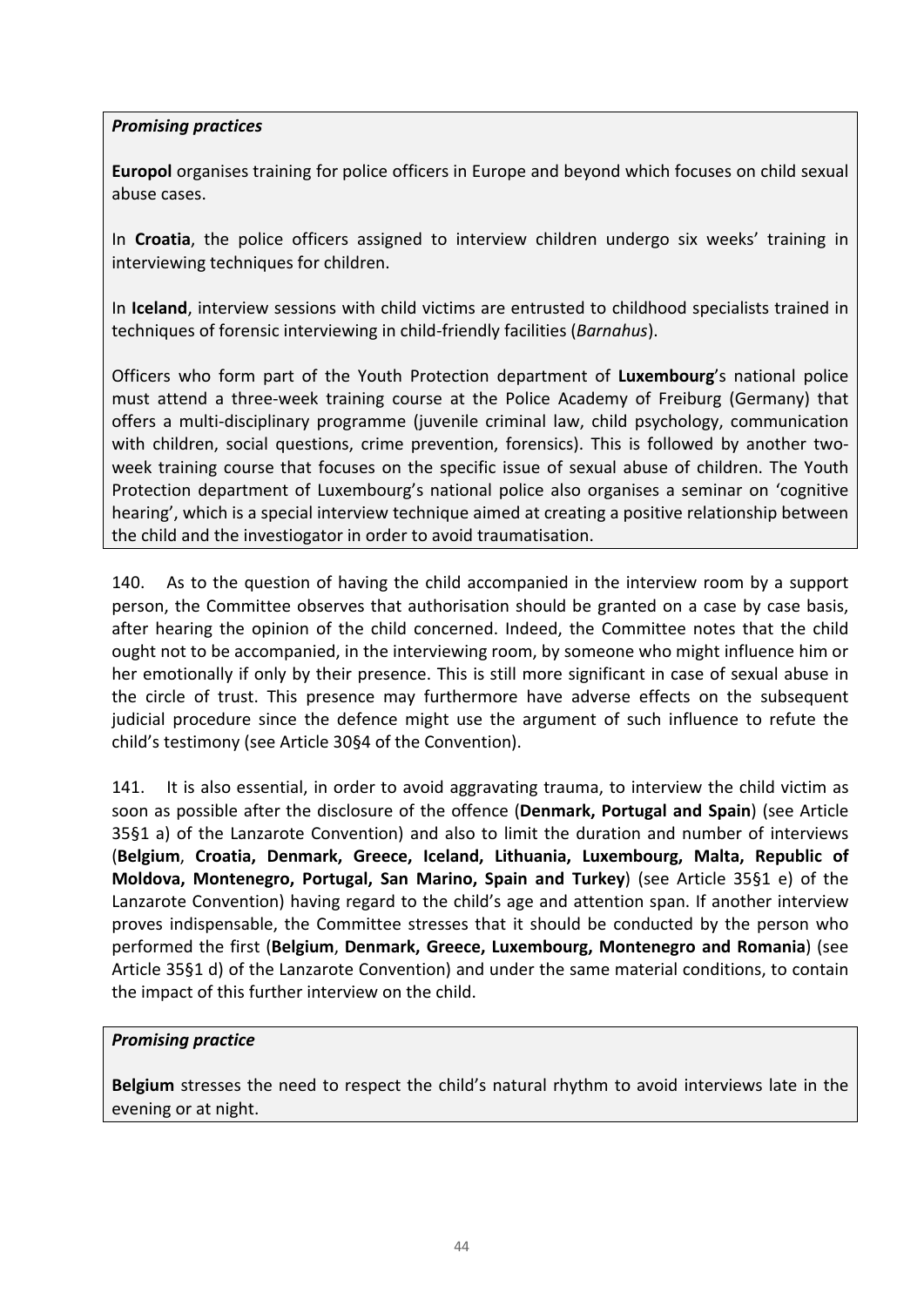142. In **Serbia**, the child can be interviewed on several occasions during proceedings. The Committee finds that repetitive interviews are common practice in various Parties whilst the number of interviews should be limited in so far as strictly necessary for the purpose of criminal proceedings. The Committee holds that these Parties should not pursue such practices.

143. One of the effective means used to avoid having to interview the child victim again is video recording of the interview, a practice applied in a large number of Parties (in particular **Austria, Belgium, Bulgaria, Croatia, Denmark, Finland, France, Greece, Iceland, Lithuania, Luxembourg, Malta, Republic of Moldova, Montenegro, Netherlands, Portugal, Romania, San Marino, Spain, "the former Yugoslav Republic of Macedonia", Turkey and Ukraine**). It must be possible to use this recorded testimony as evidence in the trials (see Article 35, paragraph 2 of the Lanzarote Convention). When the defence had been offered the possibility of contesting the child's disclosure during the interview by posing questions, use of video also obviates the need for the child to be present in the court room during the proceedings, whether through projection of the interview recorded beforehand during the investigation or through remote interview of the child by the judges.

144. The phases of the criminal proceedings following the interview of a child victim of sexual abuse in his or her circle of trust are also important moments during which the Parties must take every step to avoid aggravating the trauma experienced by the child victim.

145. One way is to take adequate measures to guard against the child's renewed contact with the presumed offender during the criminal proceedings<sup>[34](#page-44-0)</sup>. Several types of measure are conceivable. There may be a strict ban on confronting the child victim with the presumed offender (**Croatia, Montenegro** for children up to 14 years). It may also be a matter of providing the possibility for the child victim to be questioned without the physical presence of the presumed offender (**Austria, Denmark, Finland, Lithuania**). Certain Parties have set up a system enabling the offender to observe the child's interview without being physically present in the same room as the child (through an observation mirror or on closed circuit television – **Iceland** – or by videoconferencing – **Iceland, Spain**). Another way is to make sure that the presumed offender and the victim are not invited to come and testify at the same time on the same premises, in order to avoid their meeting (**Belgium, Denmark**). The Committee recalls for this purpose Guideline 70 of the Guidelines of the Committee of Ministers of the Council of Europe on child friendly justice (2010) stressing that the existence of less strict rules on testimony by the child victim should not in itself diminish the value given to a child's testimony or evidence

146. Protecting the privacy of a child victim of sexual abuse committed in his or her circle of trust is also among the means to avoid aggravating the child's trauma. This protection must operate as from the initial phase, throughout the whole investigation and the court proceedings, and even after the trial and in the subsequent years. The Parties have established an array of measures to protect the privacy of these children. For instance, access to information may be restricted (**Belgium, Bosnia and Herzegovina, Bulgaria, Croatia, Denmark, Finland, Iceland and Portugal**). Moreover, making the identity of a sexually abused child public is treated as an offence in **Croatia, Denmark**, **France**, **Greece**, **Lithuania** and **Luxembourg**. Also, dissemination in the media of the child's personal data and photos is limited in **Belgium**, **Italy** and **Portugal**. In

 $\overline{a}$ 

<span id="page-44-0"></span><sup>&</sup>lt;sup>34</sup> The question of restrictions on contact between the child victim and the presumed offender outside the context of the criminal proceedings is not addressed in this chapter.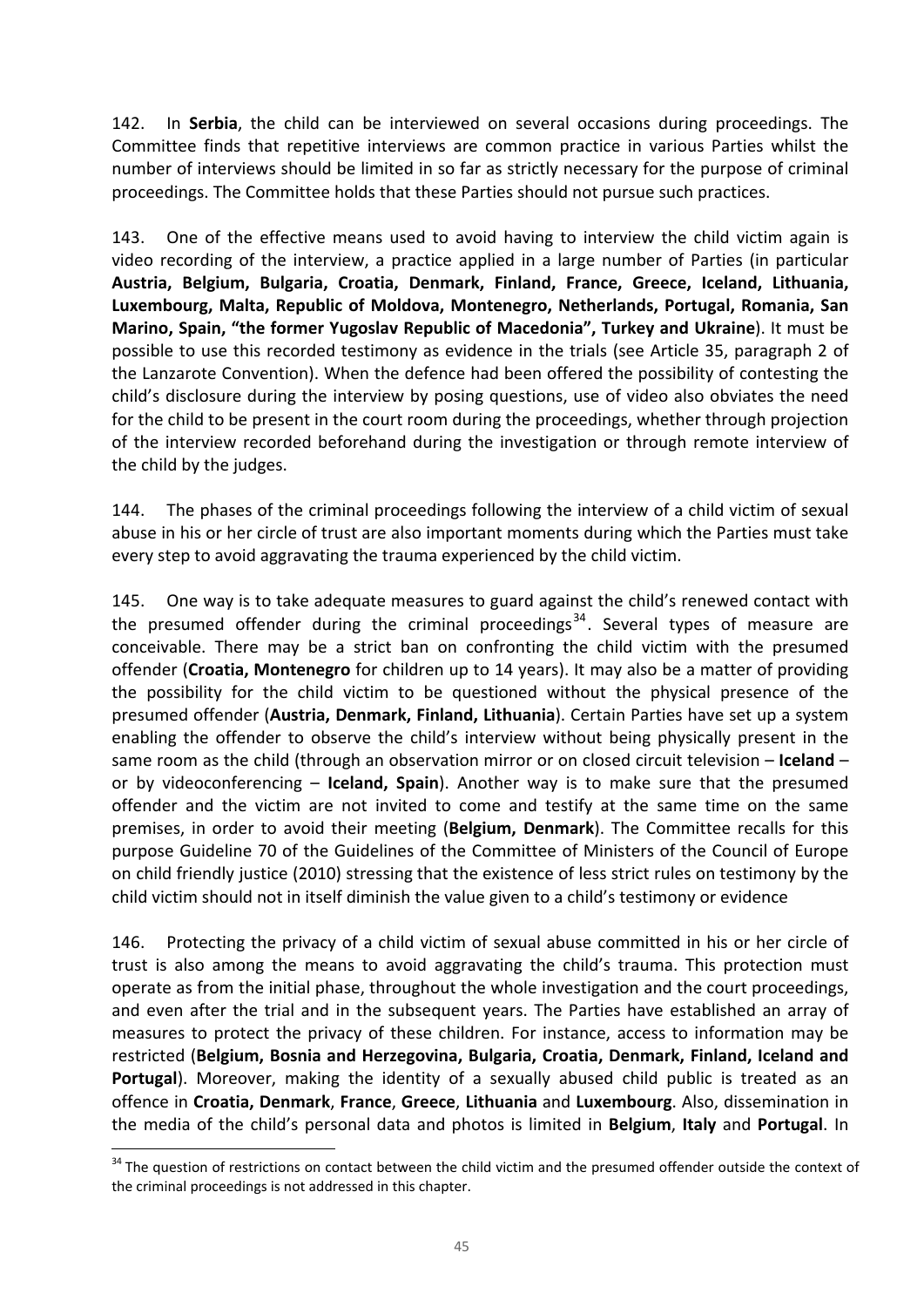**Finland**, sensitive information which may be detrimental to the child must remain secret. The Committee recalls in that regard Guideline 6 of the Guidelines of the Committee of Ministers of the Council of Europe on child friendly justice (2010) stressing that no information or personal data may be made available or published, particularly in the media, which could directly or indirectly disclose the child's identity, including images, detailed descriptions of the child or the child's family, names or addresses, audio and video recordings, etc. It invites the Parties to prevent violations of these privacy rights by the media through legislative measures or monitoring of media self-regulation mechanisms (Guideline 7).

147. Another measure taken by some Parties to limit the trauma experienced by the child in the criminal proceedings is to set up specialized courts (including specially adapted court rooms in ordinary / adult courts) which are competent to adjudicate on cases with child victims (**Belgium, Croatia, France, Luxembourg, Malta, Romania**).

### *Promising practice*

**France**'s Juvenile Courts (*Juges pour Enfants*) are involved whenever there are strong grounds for believing that a child is a victim. The Juvenile Court can take actions of a civil nature when the child is in need of protection. Juvenile Courts are attached to High Courts (*Tribunaux de Grande Instance*) and are present throughout the French territory. In addition, special brigades have been set up within France's national police force (*brigades de protection des mineurs*) and national gendarmerie (*brigades de prévention de la délinquance juvénile*) to deal with juvenile justice matters. These brigades are responsible for conducting the investigation and interviews of child victims (and, depending on the case, also child witnesses).

## *Criminal justice response accompanied by assistance, where appropriate*

148. The Lanzarote Convention is not specific about what is signified by the requirement of assistance accompanying the criminal justice response as inferred from Article 30§2. The Committee nevertheless recalls that the assistance accompanying the criminal justice response must be understood in the light of the obligations arising from Article 14§1 of the Convention regarding assistance (in general) to victims (not the subject of this report on implementation). The Committee stresses that the child's best interests require a child victim of sexual abuse in the circle of trust to be assisted throughout the criminal proceedings, including after the criminal justice decision has been taken.

#### *Promising practice*

In **Belgium**, if a minor is a victim of sexual abuse in his or her family, the police officer must refer the minor to a trusted centre for ill-treated children in the Flemish Community and to the "SOSenfant" teams in the Wallonia-Brussels Federation (14 approved teams). The functions of reception, mentoring and information in the context of criminal proceedings, coming within the ambit of assistance to victims, have been assigned to the victim support services attached to the public prosecution departments and the courts, established as from 1993 and incorporated into the Service des maisons de justice in 1999 (their tasks are defined in joint circular no. 16/2012 of 12 November 2012 of the Ministry of Justice and the College of State Prosecutors attached to the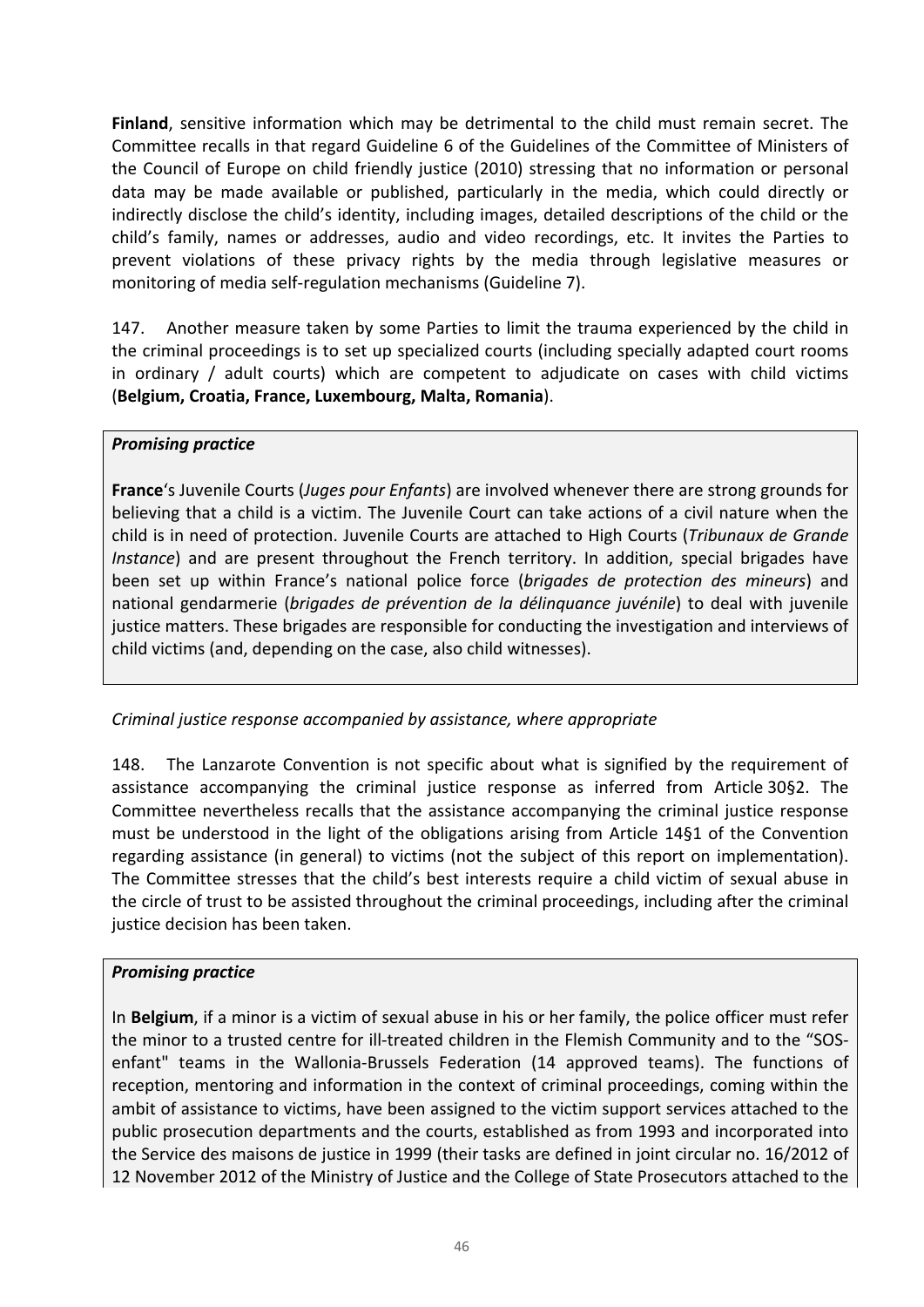courts of appeal concerning reception of victims in prosecution departments and courts). The victim support service is responsible for providing victims and their family members with all types of assistance and specifically information on their case throughout the judicial proceedings (from the lodging of the complaint to the execution of sentence).

149. The fact that the sexual abuse has been committed in the child victim's circle of trust does not seem to have an influence on the types of assistance proposed by the Parties.

150. Various types of professionals may assist child victims during the interview phase, for example psychologists or psychiatrists (**Albania, Austria, Belgium, Croatia, Finland, France, Italy, Lithuania, Republic of Moldova, Montenegro and San Marino**), police officers specialising in questions relating to children (**Albania, Belgium, Croatia, Denmark, Spain and "the former Yugoslav Republic of Macedonia"**), an investigator from the child welfare department (**Denmark and Romania**, for trafficking) or the social services **("the former Yugoslav Republic of Macedonia"**), a paediatrician or an ad hoc administrator (**France**), a specialist in childhood questions appointed by the judge (**Iceland**).

151. Assistance to the child victim consists notably in legal assistance at the various stages of the criminal proceedings, particularly through a representative (**Albania, Austria, Belgium, Croatia, Denmark, Finland, France, Iceland, Lithuania, Luxembourg, Republic of Moldova, Montenegro, San Marino, Serbia and "the former Yugoslav Republic of Macedonia"Turkey**). This role may be held by a guardianship authority (**Bosnia and Herzegovina, Italy, Luxembourg, Republic of Moldova, Ukraine**) or even by an NGO (**Romania**).

152. In most Parties, the child can receive free legal aid or assistance before the court (**Albania, Austria, Belgium, Bulgaria, Croatia, Denmark, Spain, "the former Yugoslav Republic of Macedonia", Finland, France, Greece, Iceland, Italy, Lithuania, Luxembourg, Malta, Republic of Moldova, Portugal, Romania, San Marino, Serbia and Turkey**), albeit sometimes subject to conditions such as the victim's level of income (**Austria – with regard to legal aid only, not to trial assistance, France and Greece**) or help in defraying court costs (**Italy**).

153. The Committee stresses the importance for the child victim of being entitled to representation by a lawyer in his/her own right, particularly in proceedings where a conflict of interest is liable to arise between the child and his/her parents or other parties concerned. This right is even more important in case of sexual abuse committed in the child's circle of trust (Guidelines 37 and 43 of the Guidelines of the Committee of Ministers of the Council of Europe on child friendly justice (2010)). Lawyers representing these children should be trained and wellacquainted with children's rights and related questions, and be capable of communicating with children at their level of understanding (Guideline 39).

## *Promising practice*

In **Croatia, Montenegro and "the former Yugoslav Republic of Macedonia"**, lawyers appointed to represent children must have recognised knowledge of children's rights.

154. The Committee notes that the Parties do not seem to have made provision for assistance to child victims once the criminal justice decision has been taken. Such assistance may take the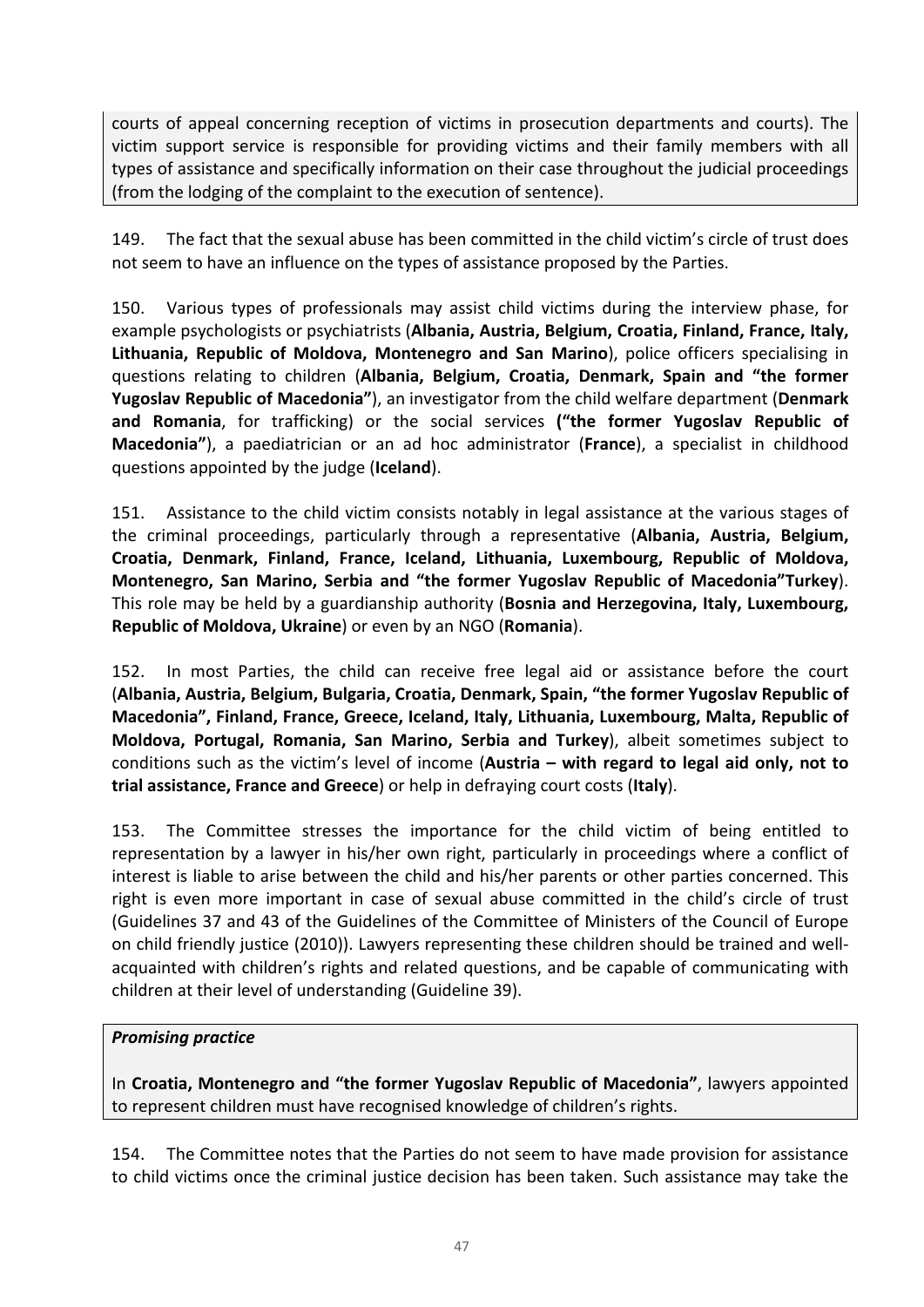form, for instance, of an explanation of the court decision in a manner suited to the child's age and degree of maturity and in a language which he or she can understand.

155. Finally, the Committee notes that Article 30§2 of the Convention applies only to victims and not also to children who have witnessed sexual abuse committed in their circle of trust. It stresses, on the other hand, that the Istanbul Convention on preventing and combating violence against women and domestic violence, adopted some years after the Lanzarote Convention, affords child witnesses protection and support. Although the Parties to the Lanzarote Convention have not legally undertaken to adopt a protective approach to child witnesses of sexual abuse, the Committee notes that several Parties also include them as this follows in particular from the application of the principle of the child's best interests.

## *Promising practice*

In **Austria**, the interview of children witnesses is made in order to prevent secondary traumatisation. This take place in a separate room without the physical presence of the parties, in particular the accused, and with the possibility to be interviewed by a psychologist instead of a judge. It is even compulsory when the child witness is less than 14 (section 165 of the Code of Criminal Procedure).

**Recommendations as to steps to be taken to improve the effective implementation of the Lanzarote Convention**

The Lanzarote Committee invites the Parties:

- to ensure that protection measures in investigative and judicial proceedings are available to all children irrespective of their age, especially in cases where the abuse has occurred in the circle of trust;

- to take account of the specificities of sexual abuse committed in the child's circle of trust in the measures and procedures applied during criminal investigations and proceedings in order not to aggravate the trauma experienced by the child;

- to ensure that their justice system more fully accommodates the specificities linked with minors as victims and no longer solely as perpetrators of criminal offences;

*As to the investigation phase:*

- to arrange the interview of the child victim in a child friendly setting separate from the usual premises where investigations and interviews are conducted, (such as police, hospital or court premises), by taking into consideration the best practices in this field, and to provide such settings throughout their territory;

- to ensure that all staff responsible for interviewing child victims have undergone suitable qualifying training;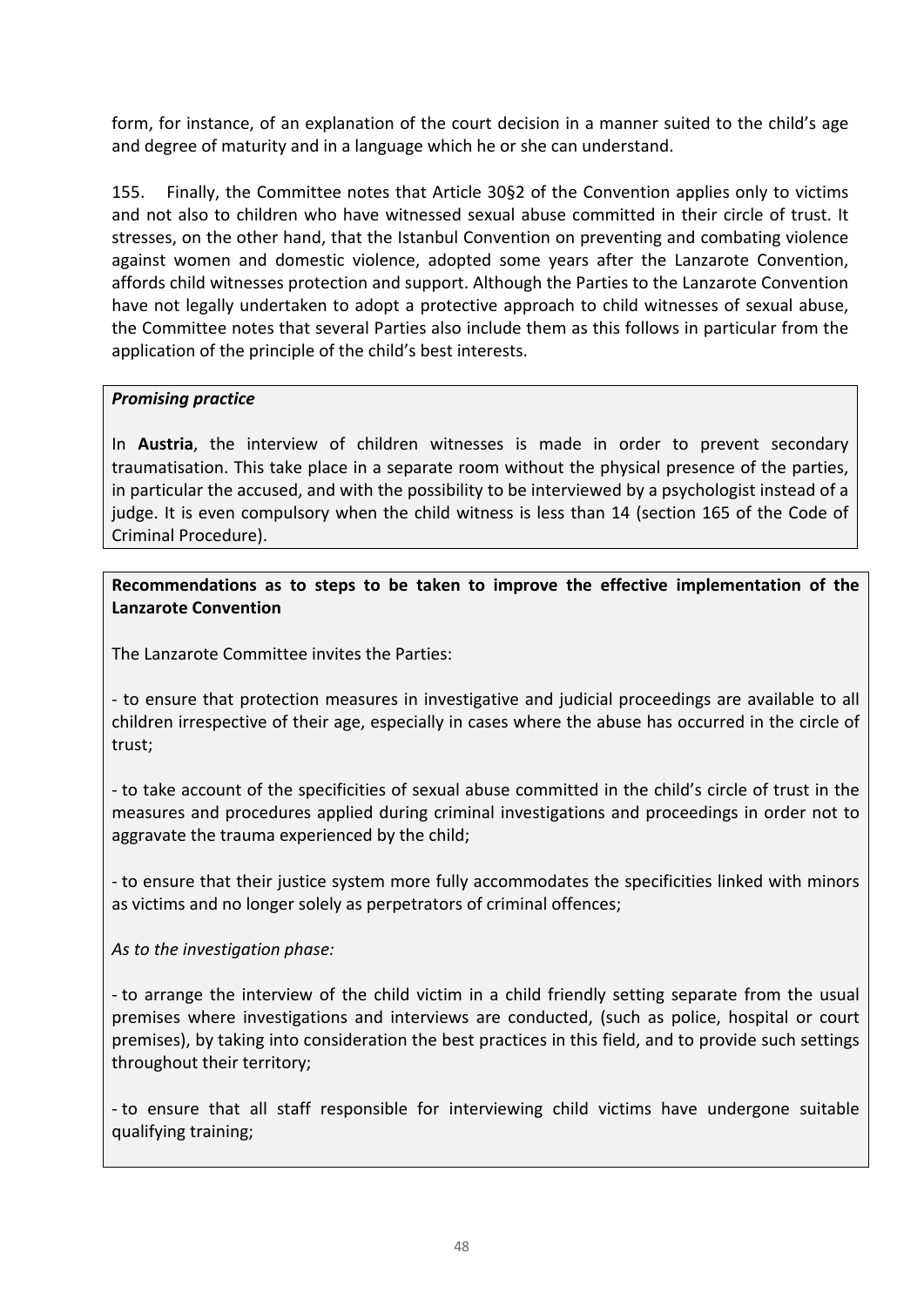- to amend their procedures so as to embody the principles of conducting the interview with the child victim as soon as possible after the offence, to limit the duration and number thereof, and to take account of the child's age and attention span;

- to amend their procedures so as to embody the principle that, where it is absolutely indispensable to interview the child victim more than once, the interviews should, if possible and where appropriate, be conducted by the same person and under the same material conditions as the first.

- to ensure that the child's age and attention span are taken into account when determining the duration of interviews;

- to offer the defence the possibility of contesting the child's disclosure during the interview by posing questions, which obviates the need for the child to be present in the court room during the proceedings;

## *As to the court proceedings*

- to make systematic use of video equipment to record the interview of the child victim or enable him/her to testify remotely during the proceedings;

- to regard the video recording of the interview of the child victim as admissible evidence;

- to take all appropriate measures to guard against any further contact between the child victim of sexual abuse in his or her circle of trust and the presumed offender during the criminal proceedings, particularly by taking the child's testimony without the presumed offender being present and ensure that face-to-face confrontation with the defendant during the proceedings does not take place;

- to prevent, through legislative measures or verification of self-regulation mechanisms, the child victim's rights relating to privacy from being violated by the media by disclosure or publication of personal information or data capable of directly or indirectly revealing the child's identity, notably images, detailed descriptions of the child or of his/her family, names and addresses, audio and video recordings;

- to grant free legal aid to child victims of sexual abuse in their circle of trust under the same conditions as, or more lenient conditions than, adults;

- to grant child victims of sexual abuse in their circle of trust the right to be represented in their own name by a lawyer trained in these questions;

- to provide assistance intended for child victims of sexual abuse in their circle of trust, once the criminal justice decision has been taken;

- to extend to child victims of other forms of sexual abuse the application of the measures taken in respect of child victims of sexual abuse in their circle of trust.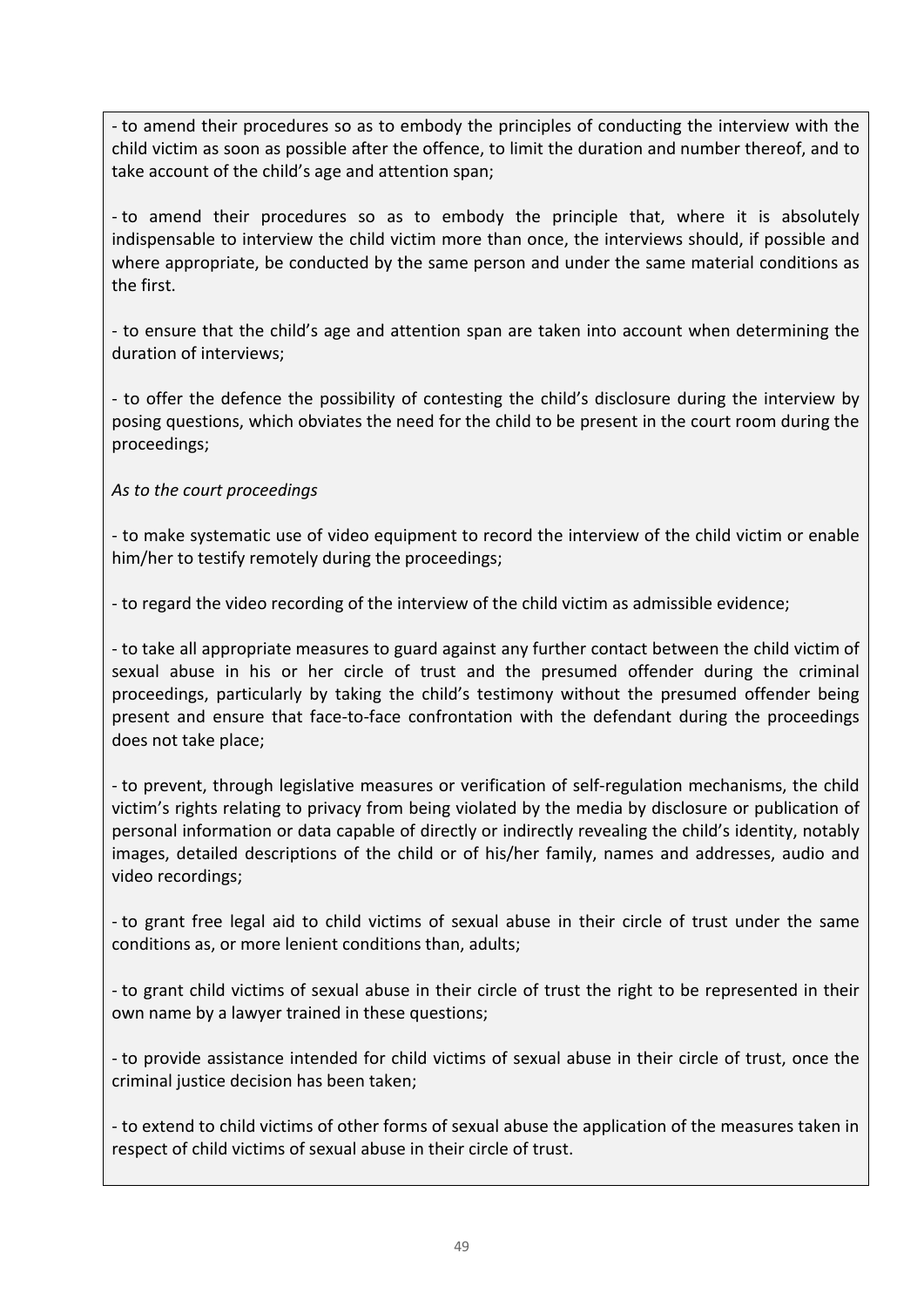The Lanzarote Committee considers that:

- **Serbia** should find alternative means in order for child victims not to be repeatedly interviewed during the proceedings.

<span id="page-49-0"></span>**III.7 Article 32: Necessary legislative or other measures to ensure that investigations or prosecution of offences established in accordance with this convention shall not be dependent upon the report or accusation made by a victim, and that the proceedings may continue even if the victim has withdrawn his or her statements[35](#page-49-1)**

#### *Article 32 – Initiation of proceedings*

*Each Party shall take the necessary legislative or other measures to ensure that investigations or prosecution of offences established in accordance with this Convention shall not be dependent upon the report or accusation made by a victim, and that the proceedings may continue even if the victim has withdrawn his or her statements. Explanatory Report*

*230. Article 32 is designed to enable the public authorities to prosecute offences established in accordance with the Convention without the victim having to file a complaint. The purpose of this provision is to facilitate prosecution, in particular by ensuring that victims do not withdraw their complaints because of pressure or threats by the perpetrators of offences.*

156. It is essential to aid the conduct of investigations and prosecutions of offenders of sex offences committed against children. Indeed, this contributes to better protection of children in guarding against the sex offender's reoffending either against the initial child victim or against other children.

157. That is why there is no need, under the Lanzarote Convention (Article 32), for a child victim to lodge a complaint in order to commence an investigation or prosecution. Likewise, where the child victim has lodged a complaint, its withdrawal should not terminate the prosecution. The Parties to the Convention should take legislative or other measures to that effect.

158. This provision of the Lanzarote Convention is still more important in the case of a sex offence committed in the circle of trust as the child victim is more under the influence of the sex offender who, in particular, can pressure or threaten him or her to withdraw his or her statements.

## *Commencement of investigations and prosecution*

<u>.</u>

159. It emerges from the assessment made by the Lanzarote Committee that most Parties have a system based on the possibility of instituting proceedings *ex officio*, without the prior

<span id="page-49-1"></span><sup>&</sup>lt;sup>35</sup> The findings concerning the implementation of Article 32 of the Convention are based on the analysis of the replies by Parties and other stakeholders to Question 14 of the Thematic Questionnaire prepared by Ms Maria-José CASTELLO-BRANCO (Portugal) who acted as Rapporteur for this part of the report.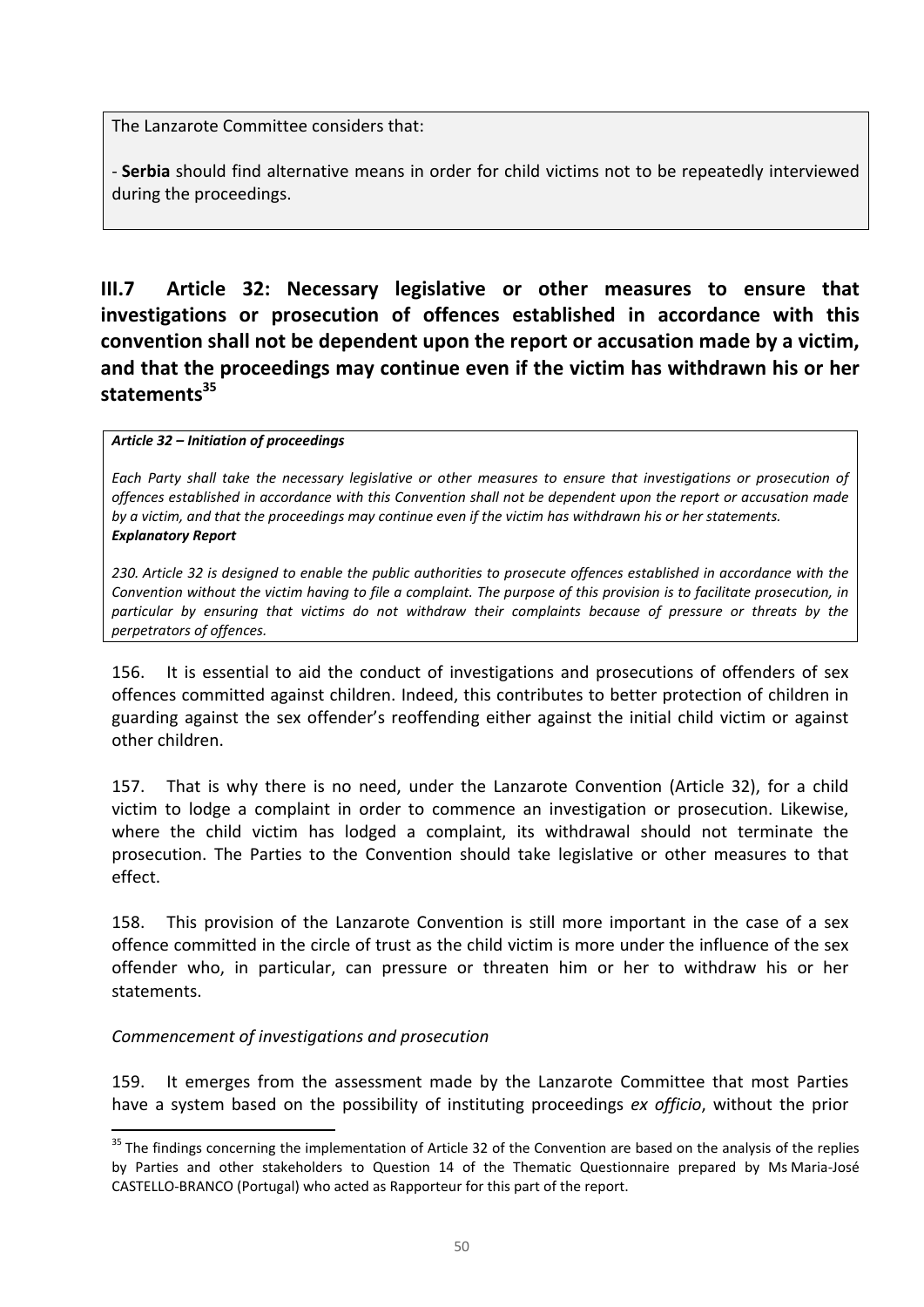lodging of a complaint (**Austria, Belgium, Bosnia and Herzegovina, Bulgaria, Croatia, Denmark, Finland, France, Greece, Iceland, Italy, Lithuania, Luxembourg, Malta, Republic of Moldova, Montenegro, Netherlands, Romania, Serbia, Spain** and **Turkey**).

160. It emerges from the assessment, that even though it is possible to institute proceedings ex officio, without the prior lodging of a complaint, for sexual abuse crimes against children in **Albania**, this is not possible in the cases of sexual abuse with children inthe circle of trust. In these cases, the proceedings will stop if the complaints is withdrawn.

161. The legislation of **Portugal** provides for the possibility of instituting proceedings ex officio, without the prior lodging of a complaint, except in cases of crimes linked with sexual activities with adolescents (children from 14 to 16 years) unless the victim dies (Articles 173 and 178§3 of the Penal Code).

162. "**the former Yugoslav Republic of Macedonia**did not provide information of its national situation in this regard:

## *Withdrawal of the child victim's complaint*

163. Likewise, it emerges from the assessment made by the Lanzarote Committee that in most Parties, when the proceedings have been instituted after the lodging of a complaint by a child victim, such proceedings can continue even where the complaint is withdrawn (**Belgium, Bosnia and Herzegovina, Croatia, Denmark, Finland, France, Greece, Iceland, Italy, Malta, Republic of Moldova, Turkey** and **Ukraine**).

164. If proceedings have been instituted ex officio, even if there has been a complaint by the child victim, its withdrawal plainly has no effect on the continuation of the proceedings (this is so in: **Austria, Bulgaria, Luxembourg, Montenegro, Serbia**).

165. The following Parties have not provided information of their national situation in this regard: **Albania, Lithuania, Netherlands, "the former Yugoslav Republic of Macedonia"**.

**Recommendations as to steps to be taken to improve the effective implementation of the Lanzarote Convention**

The Lanzarote Committee:

- Urges Portugal to remove the exception concerning adolescents aged 16-18 years requiring them to lodge a complaint when they are victims, so that the proceedings are instituted ex officio in these cases also;
- Urges **Albania** to review its legislation in order to make proceedings ex officio possible in all cases of alleged sexual abuse in the circle of trust and to enable the proceedings to continue even though a complaint made is to be withdrawn;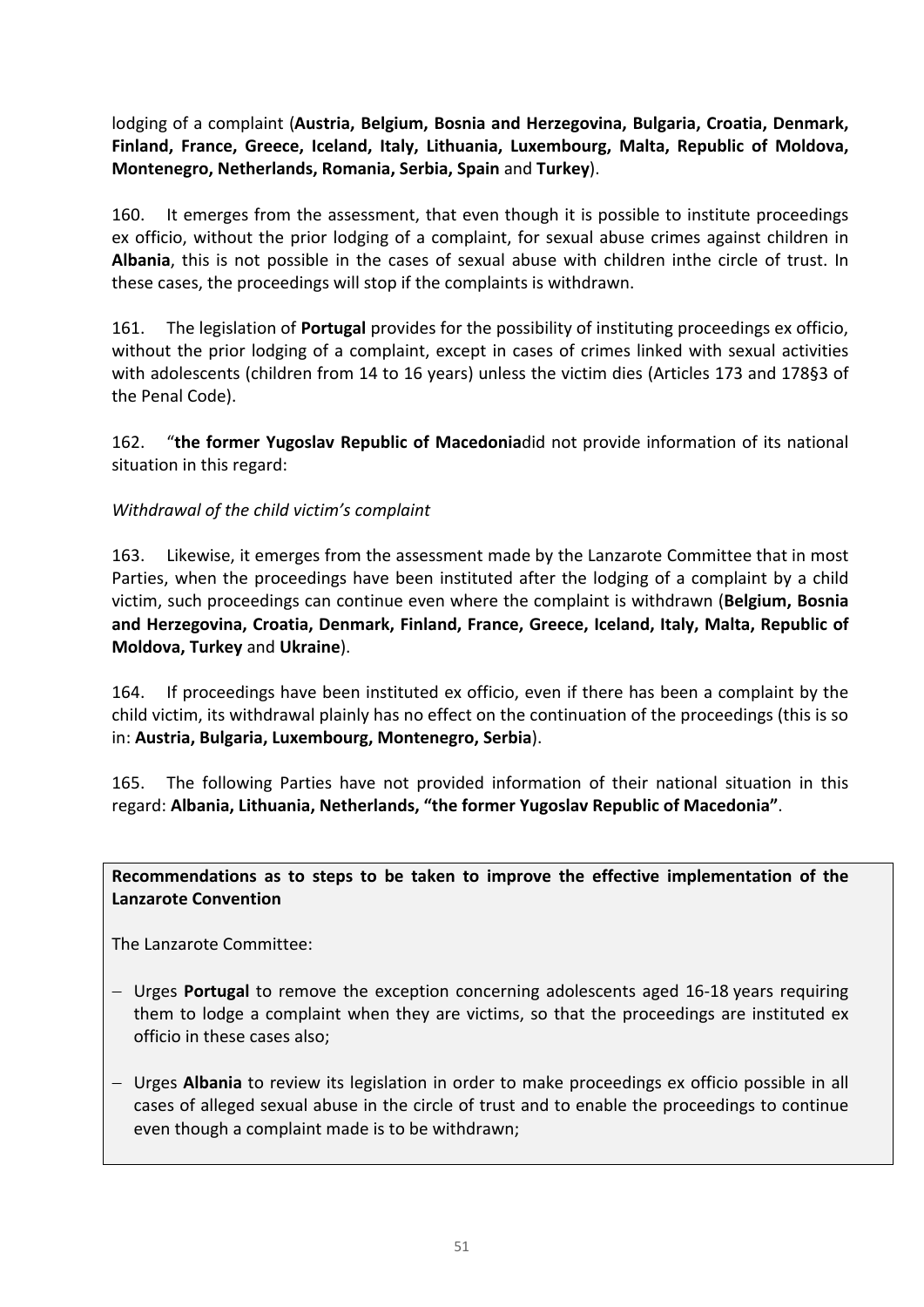- Invites the Parties who have not provided information of their national situation, to examine their situation in the light of the foregoing considerations, and urges them, where appropriate, to bring it into line with the requirements of the Convention.

<span id="page-51-0"></span>**III.8 Article 36§2: Necessary legislative or other measures to ensure, according to the rules provided by internal law, that: a. the judge may order the hearing to take place without the presence of the public; b. the victim may be heard in the courtroom without being present, notably through the use of appropriate communication technologies [36](#page-51-1)**

*Article 36 – Criminal court proceedings*

*(…)*

<u>.</u>

*2 Each Party shall take the necessary legislative or other measures to ensure, according to the rules provided by its internal law, that:*

*a the judge may order the hearing to take place without the presence of the public;* 

*b the victim may be heard in the courtroom without being present, notably through the use of appropriate communication technologies.*

#### *Explanatory Report*

*242. Paragraph 2 contains provisions adapting certain principles governing criminal proceedings in order to protect children and make it easier to interview them. These principles concern the presence of the public and arrangements for ensuring that both parties are represented. Thus, sub-paragraph a allows the judge to order the hearing to take place without the presence of the public, and sub-paragraph b enables the child to be heard without necessarily being confronted with the physical presence of the alleged perpetrator, in particular through the use of videoconferencing.*

166. Protecting child victims is a crucial factor in their ability to recover from the violence they have suffered and avoid re-victimisation. At the same time, the criminal trial must be able to be conducted properly, in a way that respects the rights of the alleged perpetrator (see Article 30, paragraph 4, of the Convention). Article 36, paragraph 2, of the Convention helps to reconcile these two sometimes seemingly disparate approaches, in that it provides for the possibility of adapting the principles governing the conduct of criminal trials, such as a public hearing and adversarial proceedings, in order to enable children to be heard and make it easier to interview them, while at the same time affording them the best possible protection. Article 36, paragraph 2, of the Convention accordingly provides that the judge must be able to order the hearing to take place without the presence of the public and that the victim may be heard in the courtroom without being present, notably through the use of appropriate communication technologies.

167. This provision of the Lanzarote Convention is particularly important when the alleged perpetrator is in the child's circle of trust, as a face-to-face confrontation with this person may be very difficult for the child and could jeopardise the post-traumatic recovery process, notably by re-victimising him or her.

<span id="page-51-1"></span><sup>&</sup>lt;sup>36</sup> The findings concerning the implementation of Article 36§2 of the Convention are based on the analysis of the replies by Parties and other stakeholders to Question 14 of the Thematic Questionnaire prepared by Ms Maria-José CASTELLO-BRANCO (Portugal) who acted as Rapporteur for this part of the report.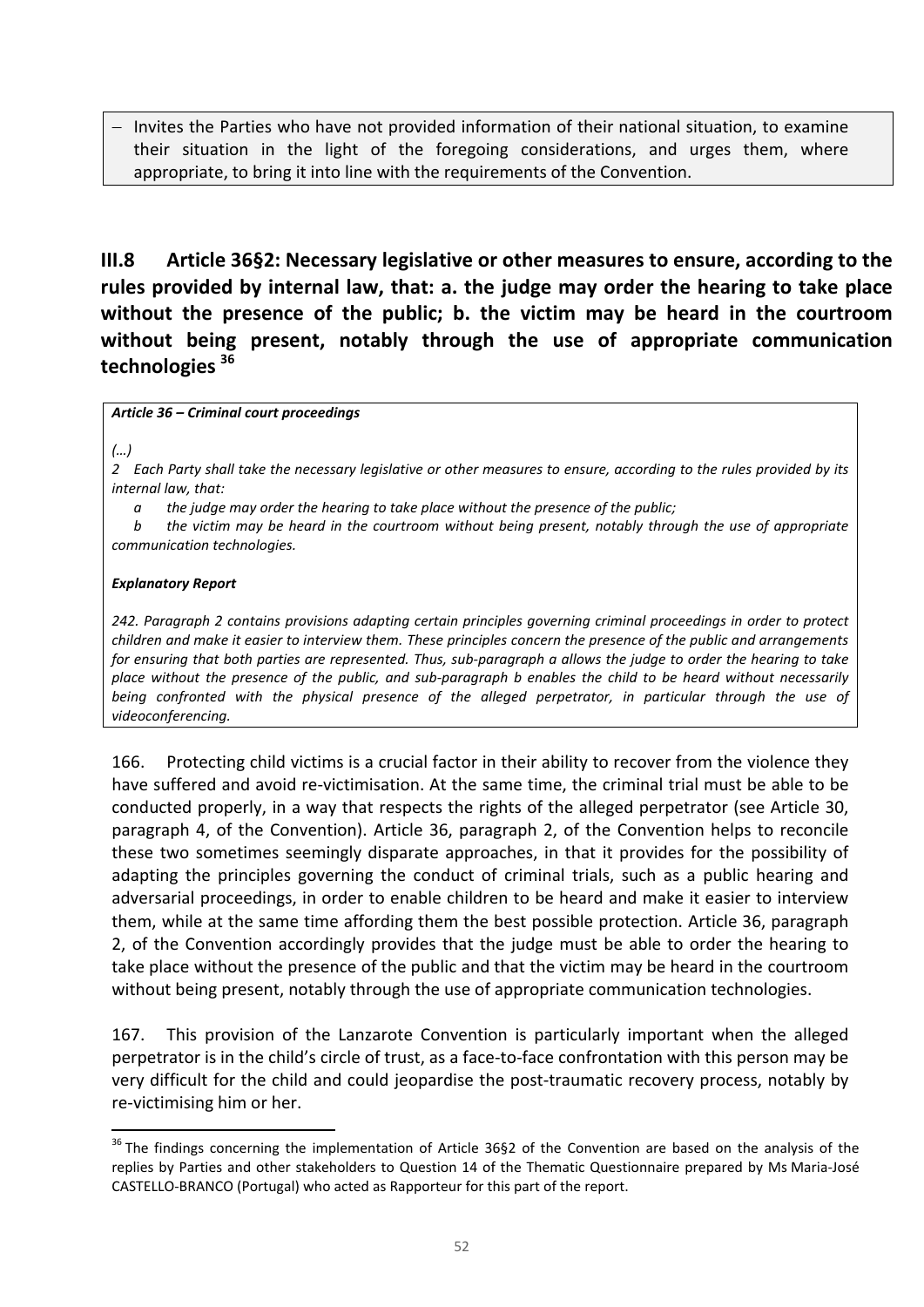## *Possibility that the judge may order the hearing to take place without the presence of the public*

168. Although the Parties consider that the principle of a public hearing is very important for ensuring due process, hearings may also be held behind closed doors in cases involving child victims of sexual abuse committed in their circle of trust.

169. The Committee notes that in some Parties, closed hearings are mandatory in cases of this kind, either for the duration of the trial or at certain stages of the proceedings (**Bosnia and Herzegovina, Croatia, France, Iceland, Republic of Moldova, Portugal, Romania and San Marino**). In the other Parties, the judge can order the hearing to take place without the presence of the public.

170. The Committee notes that there are several grounds which can be invoked to support a closed hearing, whether they be grounds for closed hearings in general or grounds which apply specifically in child sexual abuse cases: protecting the identity of witnesses (**Austria, Republic of Moldova**); protection of privacy (**Austria, Belgium, Bulgaria, Finland, Greece, Lithuania, Portugal, Romania**); safeguarding the child's interests (**Bosnia and Herzegovina, Finland, Montenegro, Portugal, Romania, Serbia**); observing official, professional or commercial secrecy (**Lithuania**); preserving morality (**Bulgaria, Montenegro, Romania, Spain**); protecting people related to the victim from a threat directed at life or health (**Finland**); avoiding intense emotional suffering on the part of the child (**Greece**) or re-victimisation (**Netherlands**); keeping certain information secret (**Austria and Montenegro**); respecting public order (**France, Montenegro, Spain**); protecting the personal or family life of the accused or the injured party (**Montenegro**); defence of the individual (**Romania**); and taking into account the interests of the victim or his or her family (**Spain**).

171. Certain individuals may attend a hearing even if it is closed, such as certain officials, academics or prominent public figures and, at the request of the alleged perpetrator, his or her spouse, partner or close relatives (**Croatia**, **Denmark and Romania**).

*Possibility that the child victim may be heard in the courtroom without being present*

172. The Committee stresses that being present in the courtroom can be damaging to child victims. It also recognises, however, that children should be able to be present during the trial if they so wish, as is the case in **Austria**. To prohibit child victims from being present in court would be a step too far.

173. The solution proposed in the Lanzarote Convention to enable child victims to be heard in the courtroom without being physically present is to use appropriate communication technologies, in particular videoconferencing. Audio-visual testimony or other appropriate communication technologies are thus used in courtrooms in a number of Parties (**Albania, Austria, Belgium, Bosnia and Herzegovina, Croatia, Denmark, Finland, France, Greece, Iceland, Lithuania, Luxembourg, Republic of Moldova, Montenegro, Portugal, Serbia, Spain, "the former Yugoslav Republic of Macedonia", Turkey, Ukraine**). In this way, child victims can be heard "live" in the courtroom and take part remotely.

174. The reasons given for using live video or audio-visual links vary, and include protecting identity (**Albania, Denmark, Ukraine),** protecting social morality (**Albania**), preventing the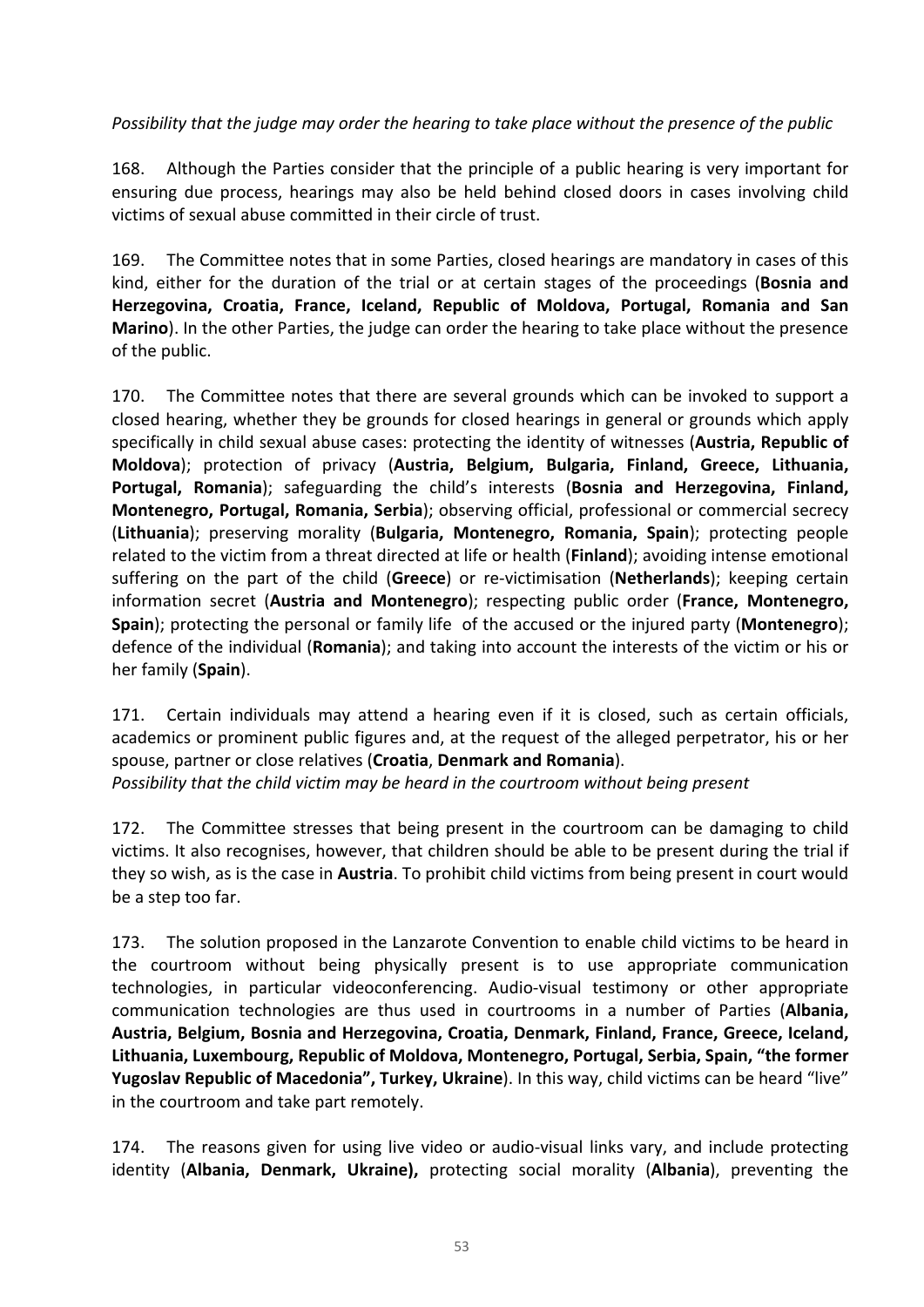disclosure of data to be kept secret (**Albania, Austria**), ensuring that the hearing proceeds in an orderly manner (**Albania**), protecting witnesses (**Albania, Austria**), obtaining new testimony (**Denmark**), protecting minors through *pro memoria* statements (**Portugal, Spain)**.

175. The Committee notes that no Party has introduced legal provisions to ensure the right of children to give their testimony in the courtroom without being present, albeit some countries have identified certain age limits (Iceland) or age/circumstances (Finland) that allow for it. 176. Another way in which child victims can testify in court is through video-recorded

interviews conducted with them beforehand, during the investigation. The Committee refers to its detailed comments on this point (see above, under Article 30§2) and also to its recommendation.

177. The Committee notes that most of the Parties provide protection for child victims if they have to physically attend court to give evidence. The purpose of these measures is to protect the child victim and to prevent the presence of the alleged perpetrator from inhibiting him or her from speaking at the hearing. Examples include putting up a curtain or other type of partition so that the child cannot see the alleged perpetrator (**"the former Yugoslav Republic of Macedonia"**) or the possibility of requiring the alleged perpetrator to leave the room (**Austria**, **Denmark, Finland, Iceland, Malta, Republic of Moldova, Montenegro, Portugal, Romania and Serbia**). The Committee stresses, however, that such measures should be employed only if the child's physical presence in court is essential; if that is not the case, arrangements should be made for the child to testify remotely.

178. The Committee wishes to point out that, whatever methods are used to protect child victims, they need to be strictly regulated in order to ensure that the rights of the defence and the requirements of a fair and impartial trial are observed (see Article 30§4, of the Convention).

179. The following Parties have not provided information of their national situation in this regard: **Belgium**, **Bosnia and Herzegovina.**

**Recommendations as to steps to be taken to improve the effective implementation of the Lanzarote Convention**

The Lanzarote Committee:

- Invites the Parties to review the conditions under which a closed hearing may be held in cases involving child sexual abuse committed in the circle of trust, in the light of the practices identified in this report;
- Invites Parties to make every effort to obviate the need for child victims to be physically present during the proceedings, including when they are giving evidence, by deploying appropriate communication technologies to enable them to be heard in the courtroom without being present;
- Invites Parties to ensure to all child victims, regardless of age, the right to be heard in the courtroom without being present as well as being present in the courtroom;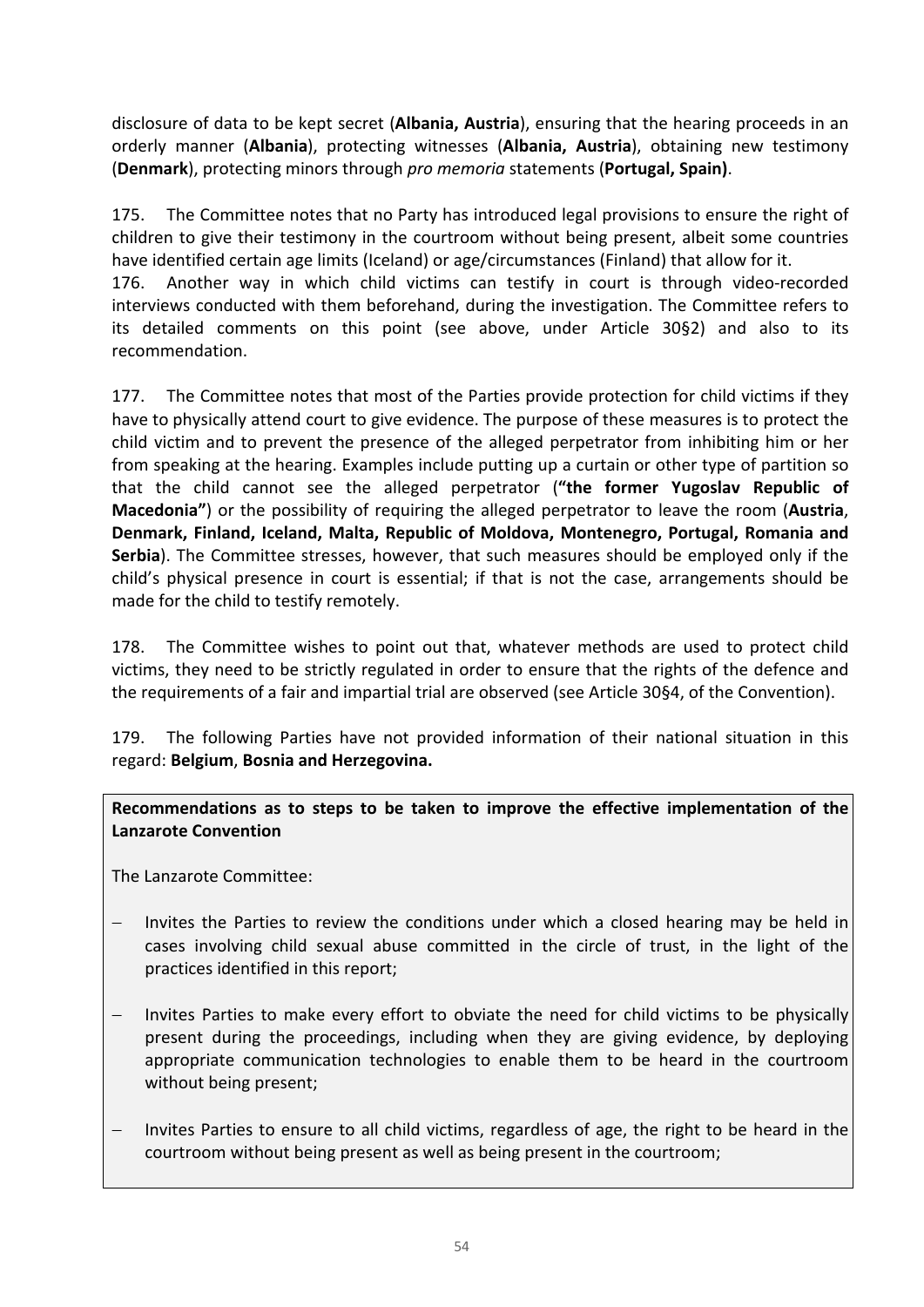- Invites the Parties, in cases where the child's testimony requires that he or she be physically present in court, to provide for the possibility of requiring the alleged perpetrator to leave the courtroom, having due regard to the rights of the defence and the requirements of a fair and impartial trial;
- Invites the Parties who have not provided information of their national situation, to examine their situation in the light of the foregoing considerations, and urges them, where appropriate, to bring it into line with the requirements of the Convention.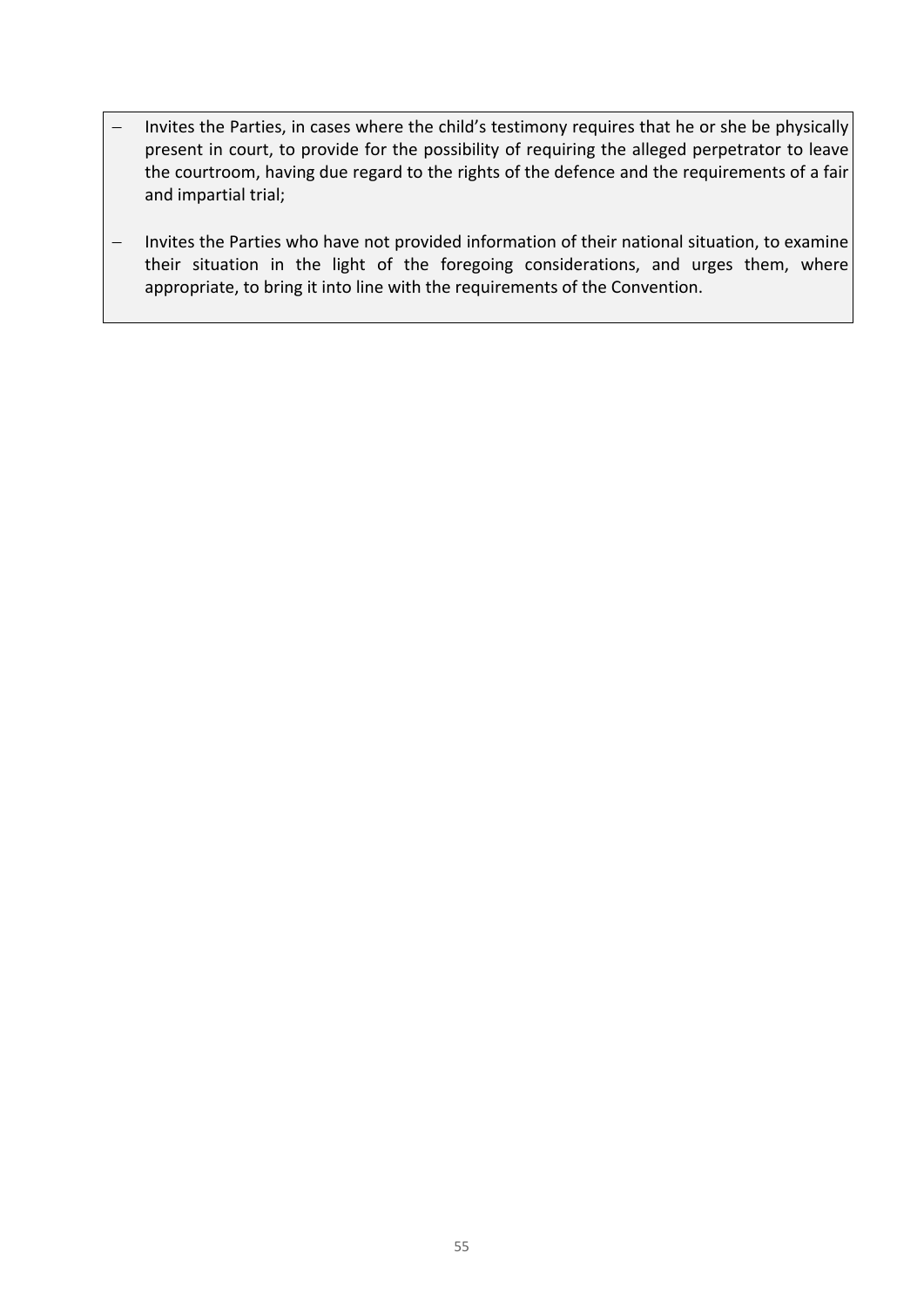## <span id="page-55-1"></span>**IV. CORPORATE LIABILITY**

## <span id="page-55-0"></span>**IV.1 Article 26: Corporate liability[37](#page-55-2)**

#### *Article 26 – Corporate liability*

*1 Each Party shall take the necessary legislative or other measures to ensure that a legal person can be held liable for an offence established in accordance with this Convention, committed for its benefit by any natural person,*  acting either individually or as part of an organ of the legal person, who has a leading position within the legal *person, based on:*

- *a power of representation of the legal person;*
- *b an authority to take decisions on behalf of the legal person;*
- *c an authority to exercise control within the legal person.*

*2 Apart from the cases already provided for in paragraph 1, each Party shall take the necessary legislative or other measures to ensure that a legal person can be held liable where the lack of supervision or control by a natural person referred to in paragraph 1 has made possible the commission of an offence established in accordance with this Convention for the benefit of that legal person by a natural person acting under its authority.*

*3 Subject to the legal principles of the Party, the liability of a legal person may be criminal, civil or administrative.* 

*4 Such liability shall be without prejudice to the criminal liability of the natural persons who have committed the offence.*

#### *Explanatory report*

 $\overline{a}$ 

*177. Article 26 is consistent with the current legal trend towards recognising corporate liability. The intention is to make commercial companies, associations and similar legal entities ("legal persons") liable for criminal actions performed on their behalf by anyone in a leading position in them. Article 26 also contemplates liability where someone in a leading position fails to supervise or check on an employee or agent of the entity, thus enabling them to commit any of the offences established in the Convention.*

*178. Under paragraph 1, four conditions need to be met for liability to attach. First, one of the offences described in the Convention must have been committed. Second, the offence must have been committed for the entity's benefit. Third, a person in a leading position must have committed the offence (including aiding and abetting). The term "person who has a leading position" refers to someone who is organisationally senior, such as a director. Fourth, the person in a leading position must have acted on the basis of one of his or her powers (whether to represent the entity or take decisions or perform supervision), demonstrating that that person acted under his or her authority to incur liability of the entity. In short, paragraph 1 requires Parties to be able to impose liability on legal entities solely for offences committed by such persons in leading positions.*

*179. In addition, paragraph 2 requires Parties to be able to impose liability on a legal entity ("legal person") where the crime is committed not by the leading person described in paragraph 1 but by another person acting on the entity's authority, i.e. one of its employees or agents acting within their powers. The conditions that must be fulfilled before liability can attach are: 1) the offence was committed by an employee or agent of the legal entity; 2) the offence was committed for the entity's benefit; and 3) commission of the offence was made possible by the leading person's failure to supervise the employee or agent. In this context failure to supervise should be interpreted to include not taking appropriate and reasonable steps to prevent employees or agents from engaging in criminal* 

<span id="page-55-2"></span><sup>&</sup>lt;sup>37</sup> The findings of the Lanzarote Committee on the implementation of Article 26 of the Convention are based on the analysis of the [replies](http://www.coe.int/t/dghl/standardsetting/children/T-ES(2014)13_bil_rev1_RepliesQuestion10TQAnd16GOQOnArticle18.pdf) by Parties and other stakeholders to Question 11 of the Thematic Questionnaire and to Question 17 of the General Overview Questionnaire to which it refers prepared by Mr Erik PLANKEN (Netherlands), who acted as a Rapporteur for this specific section of the report.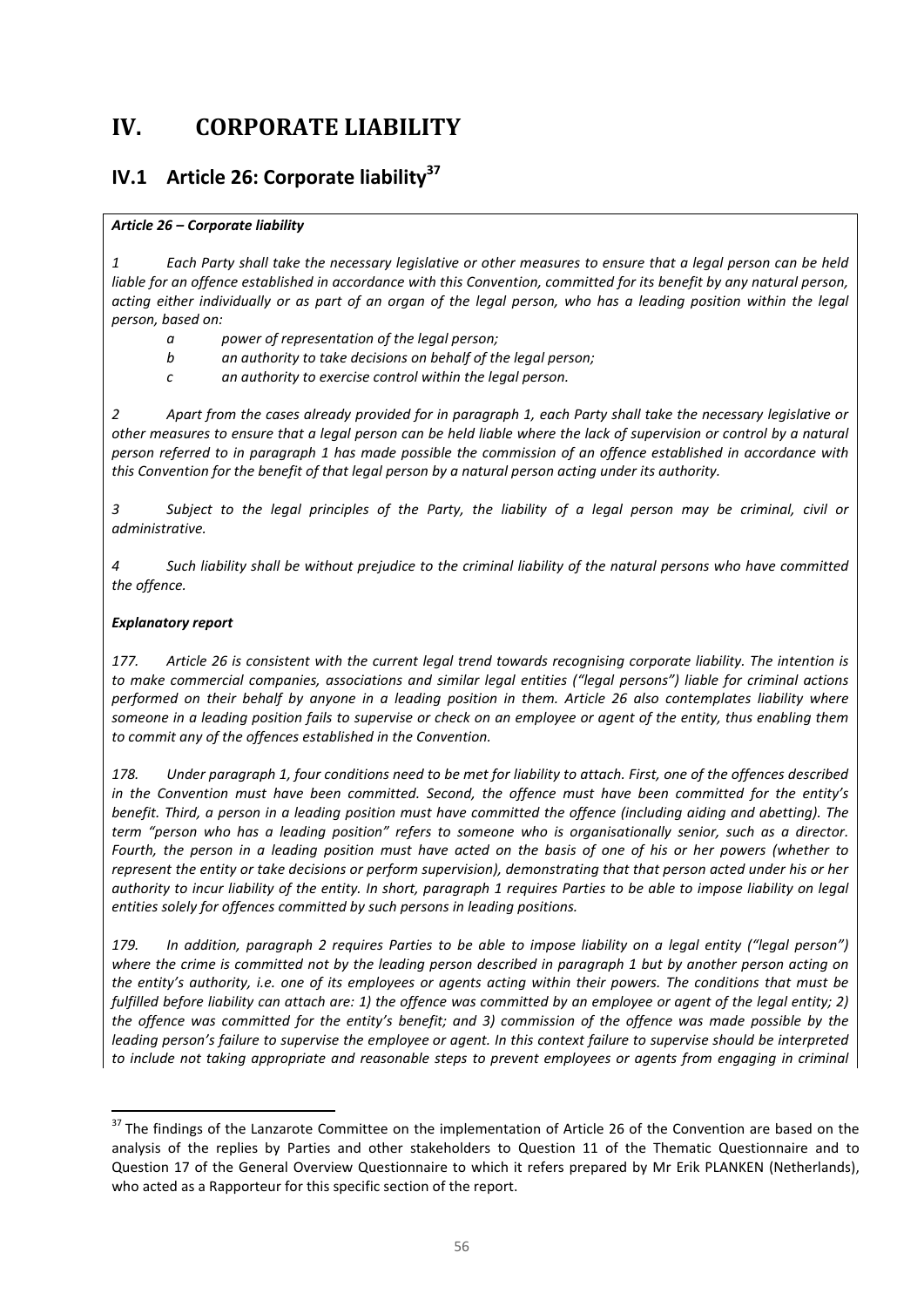*activities on the entity's behalf. Such appropriate and reasonable steps could be determined by various factors, such as the type of business, its size, and the rules and good practices in force.*

*180. Liability under this article may be criminal, civil or administrative. It is open to each Party to provide, according to its legal principles, for any or all of these forms of liability as long as the requirements of Article 27 paragraph 2 are met, namely that the sanction or measure be "effective, proportionate and dissuasive" and include monetary sanctions.*

*181. Paragraph 4 makes it clear that corporate liability does not exclude individual liability. In a particular case there may be liability at several levels simultaneously – for example, liability of one of the legal entity's organs, liability of the legal entity as a whole and individual liability in connection with one or other.*

### *General remarks*

180. The Committee notes that all Parties except **Ukraine** have implemented legislation on the basis of which legal persons, such as commercial companies, associations and legal entities, can be held liable for acts of child sexual exploitation and abuse as provided for by Article 26 of the Convention and its explanatory report: first, one of the offences described in the Convention must have been committed; second, the offence must have been committed for the entity's benefit; third, a person in a leading position must have committed the offence (including aiding and abetting); fourth, the person in a leading position must have acted on the basis of one of his or her powers (whether to represent the entity or take decisions or perform supervision).<sup>[38](#page-56-0)</sup>

181. Most Parties do not exclude individual liability when corporate liability might be assumed in a particular case. This is in accordance with the rationale of Article 26 as explained in the explanatory report.

182. However, the Lanzarote Committee could not assess, due to lack of information, whether the legislation in place is implemented or not and, if so, how. No indications are found in the replies on typical case scenarios in which legal persons are held liable. The Lanzarote Committee stresses that, in its own context, the Group of Experts on Action against Trafficking in Human Beings (GRETA) also often notes in the country reports that there have been no criminal cases regarding the involvement of legal persons and raises the issue to find out why. The Lanzarote Committee therefore requests Parties to examine the reasons why no accused legal persons have been held liable for acts as those described in Article 26 of the Convention to date and, in the light of such findings, take the necessary measures to ensure that the liability of legal persons can be acted upon in practice.

183. In addition, the Lanzarote Committee notes that public bodies, such as state and local and regional authorities, are excluded from the scope of corporate liability by the Convention and in most Parties. The Lanzarote Committee recalls that, according to Article 26 of the Convention, the legal person is held liable for an offence committed for its benefit. Such an offence would mainly take the form of child pornography or other forms of sexual exploitation and not that much of sexual abuse within the circle of trust. In any case, the Lanzarote Committee notes that reported cases of corporate liability are extremely rare in this context.

<u>.</u>

<span id="page-56-0"></span><sup>&</sup>lt;sup>38</sup> See Table I in Appendix IV for specific replies by Parties.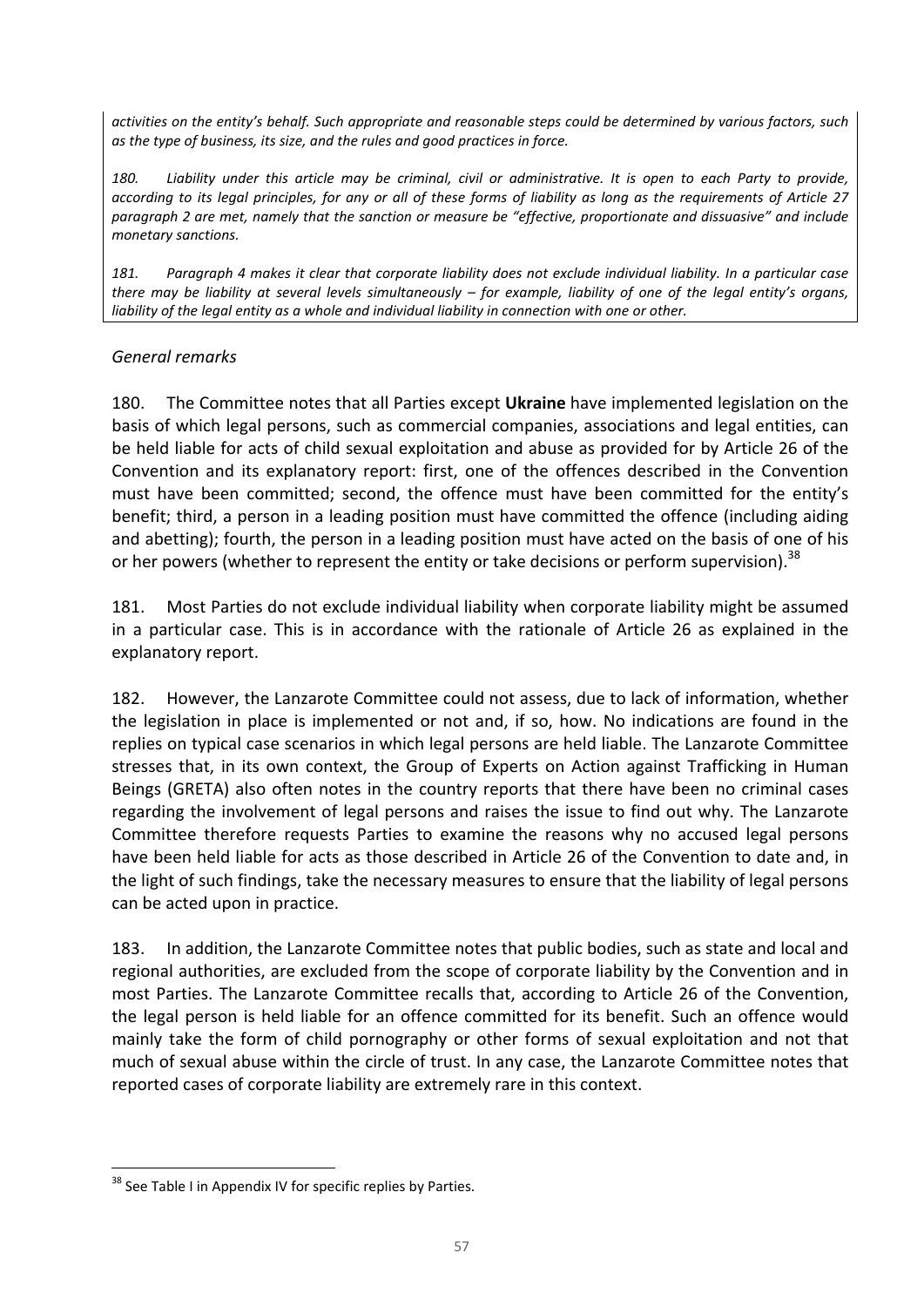## *Specific remarks in the context of sexual abuse of children in the circle of trust*

184. Cases of corporate liability are even more rare in the context of the specific theme of the monitoring round, namely, sexual abuse of children in the circle of trust. Legal persons may fall within the circle of trust of children in specific sectors and areas such as the education, health, social protection, judicial and law-enforcement sectors and areas relating to sport, culture and leisure activities. National legislations on corporate liability do not envisage specificities related to the circle of trust. The Lanzarote Committee encourages Parties to add, as an aggravating circumstance, in their legislation on corporate liability, the fact that a case of sexual abuse is committed in the circle of trust of a child.

185. In practice, cases of sexual abuse in the circle of trust of a child are committed by individuals (natural persons) on their own behalves and not for the benefit of a legal person.These cases are therefore not included in the scope of corporate liability. It may however happen in very specific circumstances that an individual creates a legal entity in order to serve as a place to attract children with a view to abuse them. Obviously, in such a case the legal entity would be held liable. The Lanzarote Committee considers that the general legislation in place in the Parties is sufficient to address this type of cases.

186. Legal persons could also be held liable in some cases of sexual abuse of a child commited by employees in the context of their work and abusing their position of trust, when such abuse is commited for the benefit of the legal person. The Lanzarote Committee is of the view that such cases could fall within the remits of Article 26 of the Lanzarote Convention if the legal person does not intervene and covers the employees' acts for the benefit of the legal person.

187. **Malta** has not provided information on its national situation in this regard.

## **Recommendations as to steps to be taken to improve the effective implementation of the Lanzarote Convention**

The Lanzarote Committee:

- Urges **Ukraine** to implement legislation on the basis of which legal persons can be held liable for acts of child sexual exploitation and abuse;
- Invites Parties to examine the reasons why no accused legal persons have been punished for acts as those described in Article 26 of the Convention to date and, in the light of their findings, to take the necessary measures to ensure that the liability of legal persons can be acted upon in practice;
- Invites **Malta** to examine its national situation in the light of the foregoing considerations, and urges it where appropriate to bring it into line with the requirements of the Convention.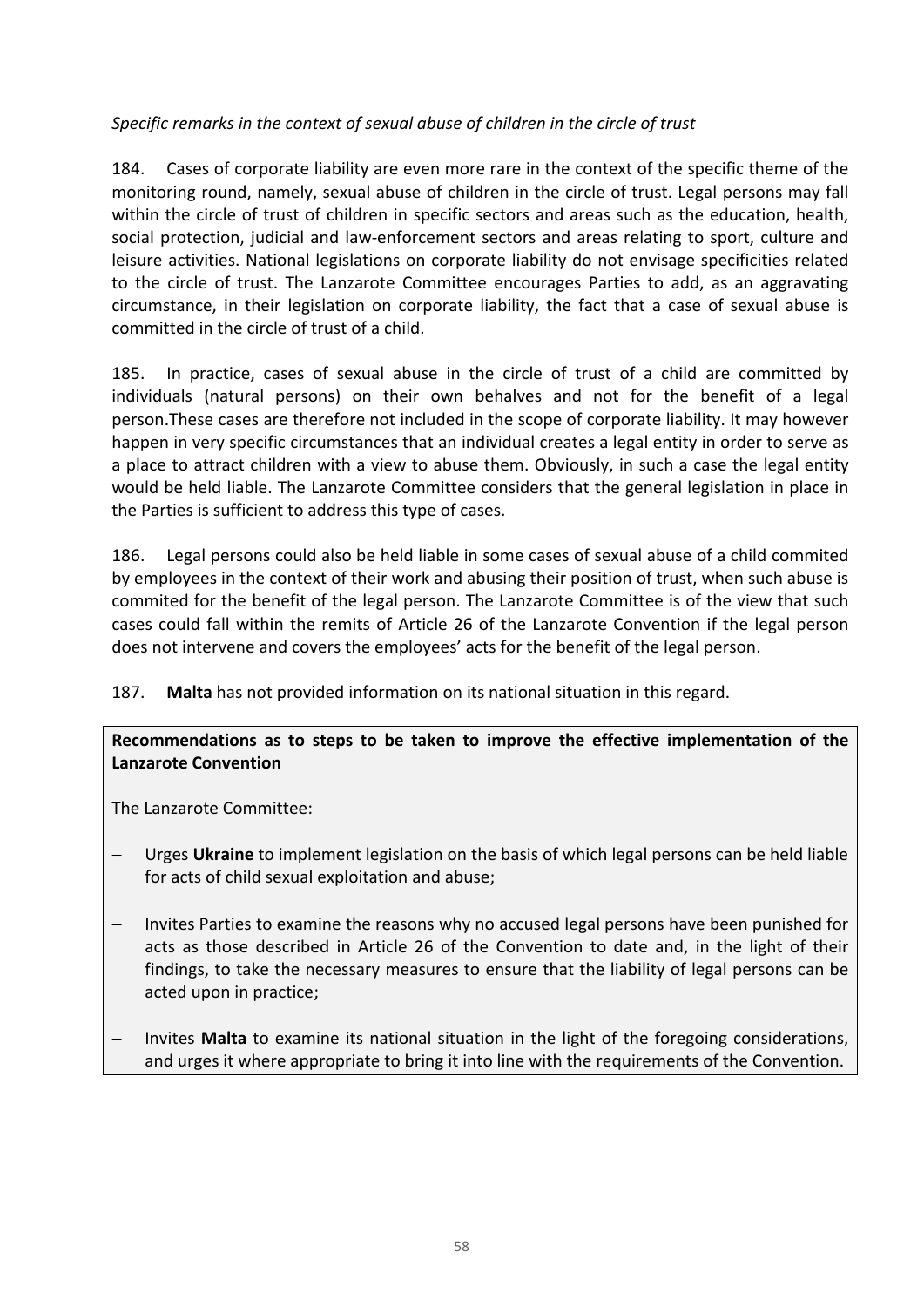## <span id="page-58-0"></span>**MAIN RECOMMENDATIONS EMERGING FROM THE REPORT CONCERNING ALL PARTIES**[39](#page-58-1)

## **AS TO THE CRIMINALISATION OF SEXUAL ABUSE OF CHILDREN IN THE CIRCLE OF TRUST**

The Lanzarote Committee:

- Urges Parties to review their legislation to ensure effective protection of children from situations where abuse is made of a recognised position of influence;
- Urges Parties, where appropriate, to review their legislation to clearly set forth that within the context of the criminal offence of sexual abuse in the circle of trust, the age limit for engaging in sexual activities is irrelevant and the use of force, coercion or threat is not a constituent element of the crime.

### **AS TO COLLECTION OF DATA ON CHILD SEXUAL ABUSE COMMITTED IN THE CIRCLE OF TRUST**

The Lanzarote Committee:

 Urges Parties to take the necessary legislative or other measures, to set up or designate mechanisms for data collection or focal points at national or local level and in collaboration with civil society, for the purpose of observing and evaluating in terms of quantitative data collection the phenomenon of the sexual exploitation and sexual abuse of children in general and child sexual abuse committed in the circle of trust, in particular.

## **AS TO THE BEST INTEREST OF THE CHILD AND CHILD FRIENDLY CRIMINAL PROCEEDINGS**

The Lanzarote Committee:

 $\overline{a}$ 

- Considers that Parties should establish or reinforce a coordinated and comprehensive approach of all the relevant bodies and professionals involved in criminal proceedings to ensure the child's best interest in cases of sexual abuse;
- Invites, in this respect, Parties to support exchanges of good practices developed by relevant stakeholders, including civil society, to ensure that the best interest of the child principle is respected while determining the most appropriate assistance to children who have been sexually abused within the circle of trust;
- Invites Parties to take account of the specificities of sexual abuse committed in the child's circle of trust in the measures and procedures applied during criminal investigations and proceedings in order not to aggravate the trauma experienced by the child;

<span id="page-58-1"></span><sup>&</sup>lt;sup>39</sup> Recommendations addressed to specific Parties are to be found in the recommendation boxes of each chapter of the report.